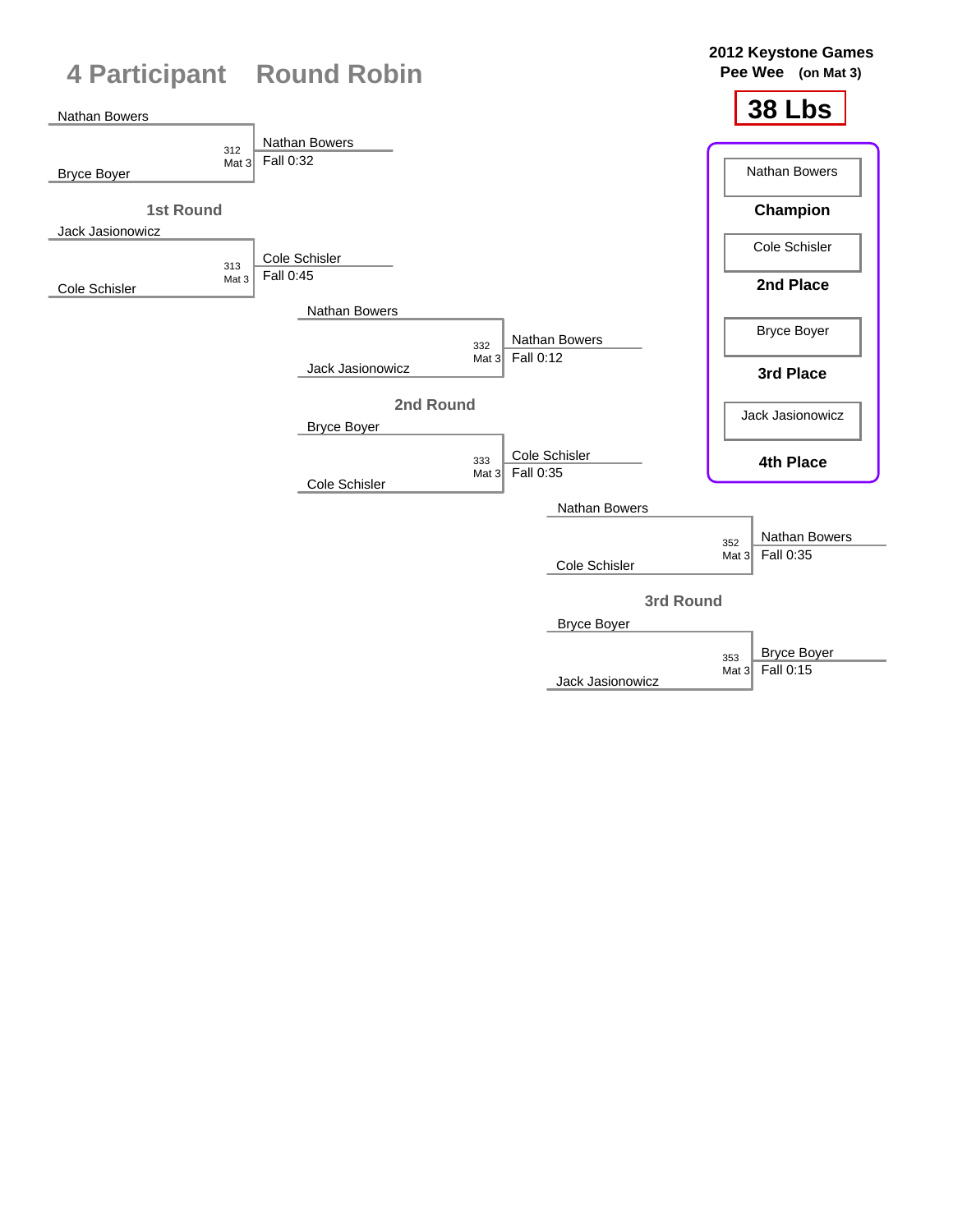

Cameron Granger

Fall 0:27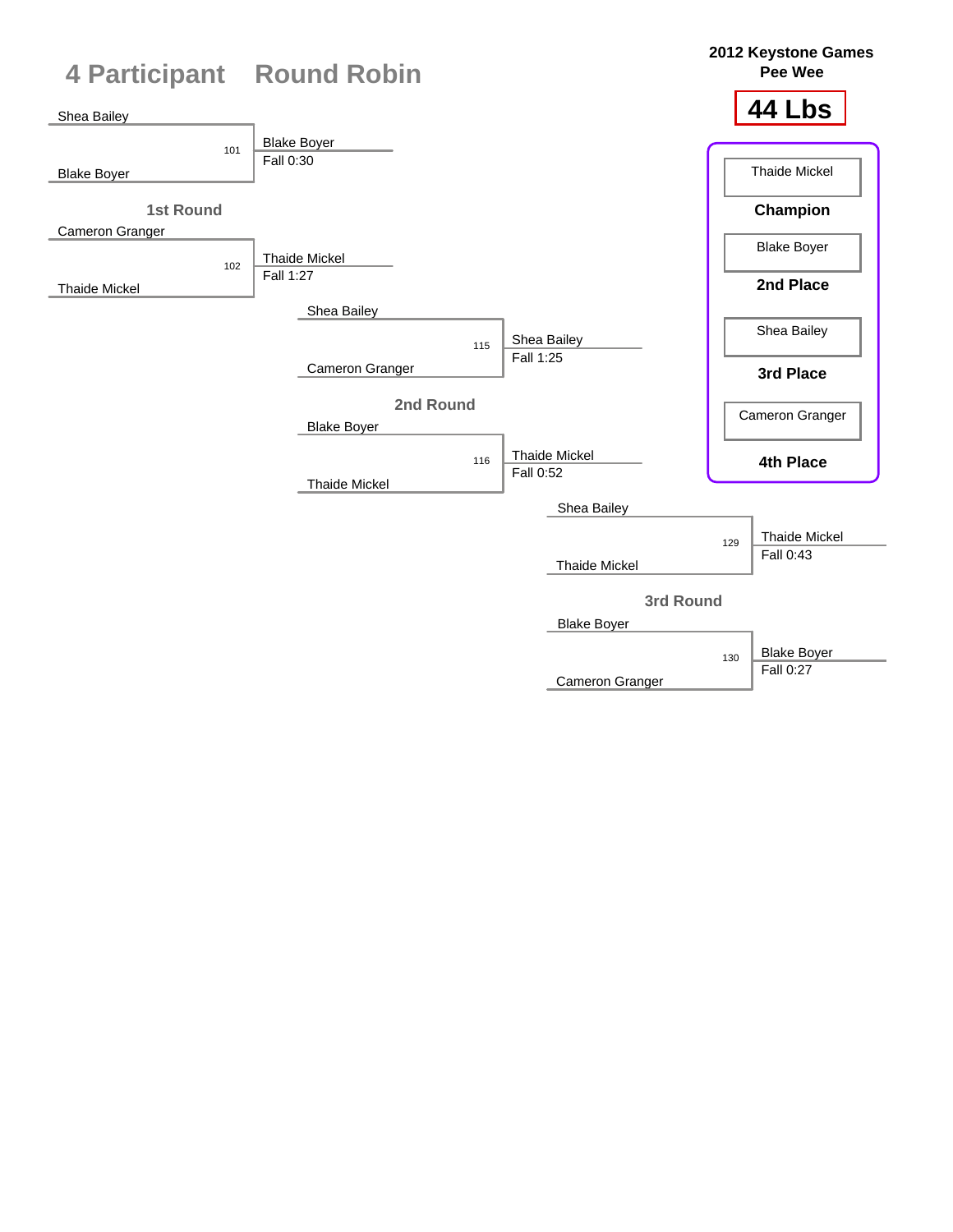| <b>Quintin Burns</b>                    | <b>1st Round</b>                      |
|-----------------------------------------|---------------------------------------|
| <b>BYE</b>                              | Quintin Burns<br><b>BYE</b>           |
|                                         |                                       |
| Kyle Koennecke<br>103<br>Joseph Wuchter | Joseph Wuchter<br>Fall 0:51<br>Mat 1  |
| Garret Pocceschi                        |                                       |
| 104<br>Dolson Smith                     | Garret Pocceschi<br>$11 - 2$<br>Mat 1 |

|              |                                          | 43 Lb                                           |                               |
|--------------|------------------------------------------|-------------------------------------------------|-------------------------------|
|              |                                          |                                                 |                               |
| 145<br>Mat 1 | <b>Quintin Burns</b><br><b>Fall 0:59</b> |                                                 |                               |
|              | BYF                                      |                                                 |                               |
| 146<br>Mat 1 | Dolson Smith<br>Fall 0:52                |                                                 |                               |
|              |                                          | <b>2012 Keystone Games</b><br>Bantam (on Mat 1) | 4th Round<br>Garret Pocceschi |

|                      | 2nd Round                                  |
|----------------------|--------------------------------------------|
| Dolson Smith         |                                            |
| Kyle Koennecke       | Dolson Smith<br>117<br>Fall 0:18<br>Mat 1  |
| Garret Pocceschi     |                                            |
| <b>Quintin Burns</b> | Garret Pocceschi<br>118<br>$13-0$<br>Mat 1 |
| Joseph Wuchter       |                                            |
| <b>BYF</b>           | Joseph Wuchter<br><b>BYE</b>               |

|                      |       | <b>5th Round</b> |
|----------------------|-------|------------------|
| Joseph Wuchter       |       |                  |
|                      | 159   | Garret Pocceschi |
| Garret Pocceschi     | Mat 1 | Fall 0:17        |
|                      |       |                  |
| BYE                  |       |                  |
|                      |       | Kyle Koennecke   |
| Kyle Koennecke       |       | <b>BYE</b>       |
|                      |       |                  |
| <b>Quintin Burns</b> |       |                  |
|                      | 160   | Dolson Smith     |
| Dolson Smith         | Mat 1 | $12 - 0$         |
|                      |       |                  |

#### **Table of Results**

*Using BONUS POINTS to break ties between 1st and 2nd if necessary*

| Kyle Koennecke                  | 3rd Round                                         |
|---------------------------------|---------------------------------------------------|
| Garret Pocceschi                | Garret Pocceschi<br>131<br>Fall 0:29<br>Mat 1     |
| <b>BYE</b><br>Dolson Smith      | Dolson Smith<br><b>BYF</b>                        |
| Joseph Wuchter<br>Quintin Burns | <b>Quintin Burns</b><br>132<br>Fall 2:38<br>Mat 1 |

| Wrestler          | <b>Team</b>          | $W^-$          | L              | <b>BP</b>      | F              | <b>TF</b> | Pen            |
|-------------------|----------------------|----------------|----------------|----------------|----------------|-----------|----------------|
| Pocceschi, Garret |                      | $\overline{4}$ |                | 6              | $\overline{2}$ |           | $\overline{0}$ |
| Smith, Dolson     |                      | 3              | 1              | 5              | $\overline{2}$ |           | $\Omega$       |
| Burns, Quintin    |                      | 2              | $\overline{2}$ | 4              | $\overline{2}$ |           | $\Omega$       |
| Wuchter, Joseph   |                      | 1              | 3              | $\overline{2}$ | 1              |           | $\Omega$       |
| Koennecke, Kyle   |                      |                | 4              |                |                |           | $\Omega$       |
|                   |                      |                |                |                |                |           |                |
| 1                 | Garret Pocceschi     | 4              |                | Joseph Wuchter |                |           |                |
| $\overline{2}$    | Dolson Smith         | 5              |                | Kyle Koennecke |                |           |                |
| 3                 | <b>Quintin Burns</b> | 6              |                |                |                |           |                |
|                   |                      |                |                |                |                |           |                |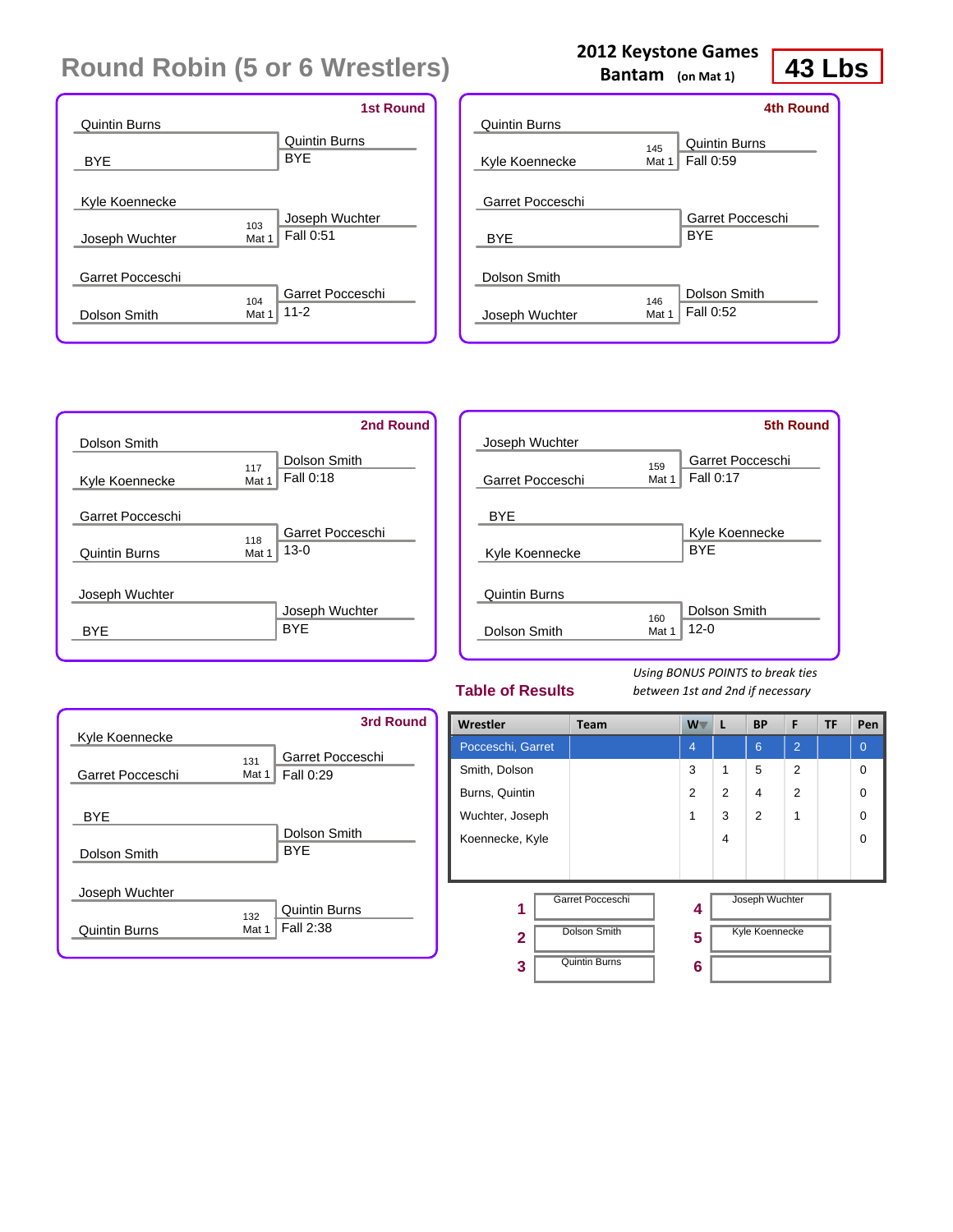|                                     |      | <b>1st Round</b>          |
|-------------------------------------|------|---------------------------|
| Gauge Botero<br>Michael Pepe        | 104A | Gauge Botero<br>Fall 2:50 |
| <b>Conner Burns</b><br>Davis Motyka | 105  | Davis Motyka<br>$6-0$     |
| Owen Lehman<br>Jayden Manbeck       | 106  | Owen Lehman<br>$8 - 0$    |

|                             | <b>Bantam</b> | 46                        |  |
|-----------------------------|---------------|---------------------------|--|
| Gauge Botero                |               | 4th Round<br>Gauge Botero |  |
| <b>Conner Burns</b>         | 147           | $5 - 2$                   |  |
| Owen Lehman<br>Michael Pepe | 147A          | Owen Lehman<br>Fall 0:34  |  |
| Jayden Manbeck              | 148           | Davis Motyka              |  |
| Davis Motyka                |               | Fall 0:52                 |  |

**2012 Keystone Games**

|                     |      | 2nd Round            |
|---------------------|------|----------------------|
| Jayden Manbeck      |      |                      |
|                     | 119  | <b>Conner Burns</b>  |
| <b>Conner Burns</b> |      | $4 - 3$              |
|                     |      |                      |
| Owen Lehman         |      |                      |
|                     | 120  | Owen Lehman          |
| Gauge Botero        |      | Tech Fall 15-0; 2:38 |
|                     |      |                      |
| Davis Motyka        |      |                      |
|                     | 120A | Davis Motyka         |
| Michael Pepe        |      | Fall 0:20            |
|                     |      |                      |

|                     |       | <b>5th Round</b>    |
|---------------------|-------|---------------------|
| Davis Motyka        |       |                     |
|                     | 161   | Owen Lehman         |
| Owen Lehman         |       | $8 - 3$             |
|                     |       |                     |
| Michael Pepe        |       |                     |
|                     | 161A  | <b>Conner Burns</b> |
| <b>Conner Burns</b> | Mat 0 | 4-2 OT              |
|                     |       |                     |
| Gauge Botero        |       |                     |
|                     | 162   | Jayden Manbeck      |
| Jayden Manbeck      |       | $12 - 3$            |
|                     |       |                     |

#### **Table of Results**

*Using BONUS POINTS to break ties between 1st and 2nd if necessary*

| <b>Conner Burns</b>            |      | 3rd Round                           |
|--------------------------------|------|-------------------------------------|
| Owen Lehman                    | 133  | Owen Lehman<br>Tech Fall 15-0; 2:55 |
| Michael Pepe<br>Jayden Manbeck | 133A | Jayden Manbeck<br>Fall 0:20         |
| Davis Motyka                   | 134  | Davis Motyka                        |
| Gauge Botero                   |      | $6 - 2$                             |

| Wrestler        | Team                                          | $W^-$       | L | <b>BP</b>                                                  | F              | TF             | Pen      |
|-----------------|-----------------------------------------------|-------------|---|------------------------------------------------------------|----------------|----------------|----------|
| Lehman, Owen    |                                               | 5           |   | 6                                                          | 1              | $\overline{2}$ | $\Omega$ |
| Motyka, Davis   |                                               | 4           | 1 | 4                                                          | $\overline{2}$ |                | $\Omega$ |
| Manbeck, Jayden |                                               | 2           | 3 | 3                                                          | 1              |                | $\Omega$ |
| Botero, Gauge   |                                               | 2           | 3 | $\overline{2}$                                             | 1              |                | $\Omega$ |
| Burns, Conner   |                                               | 2           | 3 | $\Omega$                                                   |                |                | $\Omega$ |
| Pepe, Michael   |                                               |             | 5 |                                                            |                |                | $\Omega$ |
| 1<br>2<br>3     | Owen Lehman<br>Davis Motyka<br>Jayden Manbeck | 4<br>5<br>6 |   | Gauge Botero<br><b>Conner Burns</b><br><b>Michael Pepe</b> |                |                |          |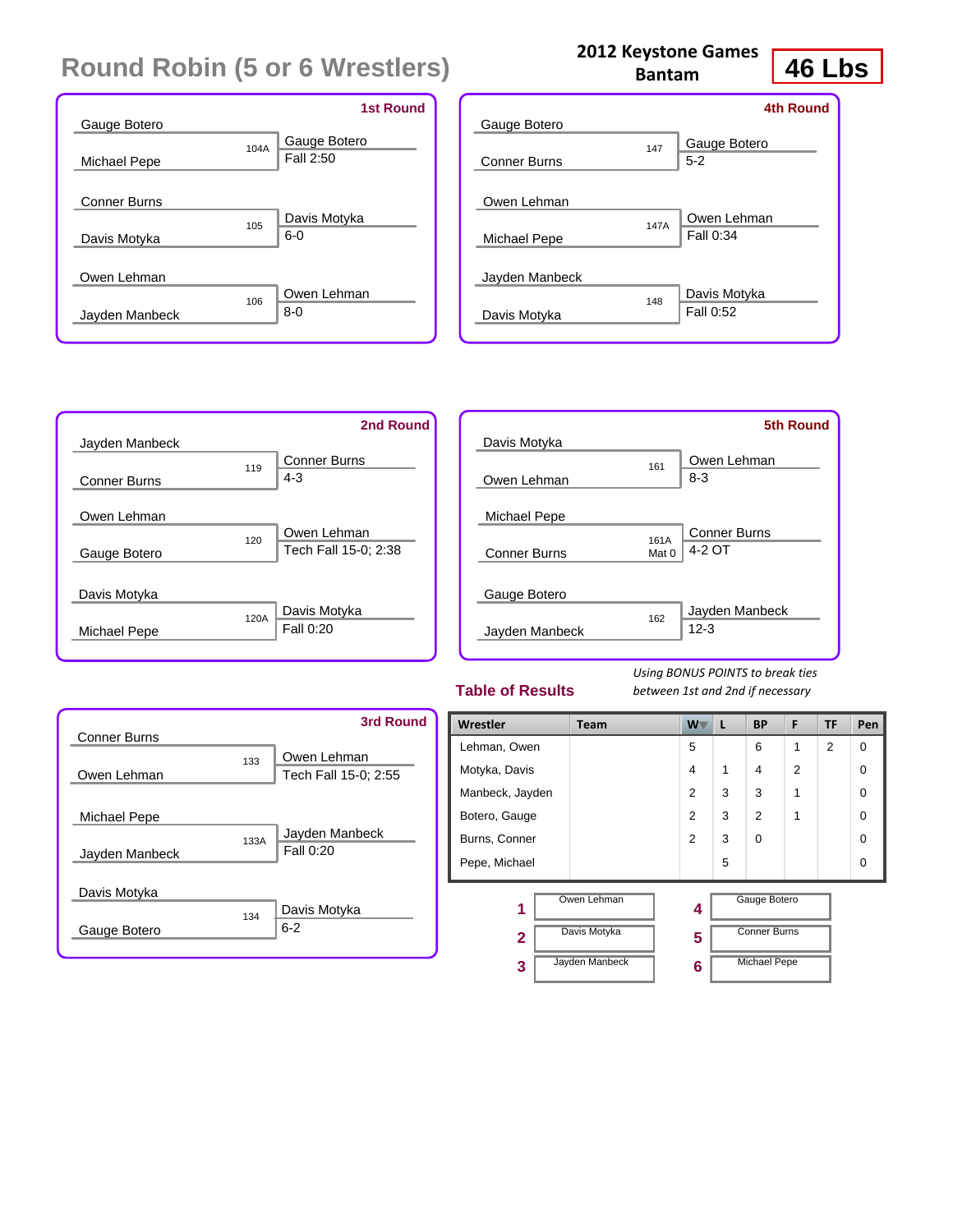|                     | <b>1st Round</b>    |
|---------------------|---------------------|
| <b>Bryce Bailey</b> |                     |
|                     | <b>Bryce Bailey</b> |
| <b>BYE</b>          | <b>BYE</b>          |
|                     |                     |
| Payton Fasnacht     |                     |
| 107                 | Jaden Pepe          |
| Jaden Pepe          | Fall 0:48           |
|                     |                     |
| Nizeah Mummert      |                     |
| 108                 | Nizeah Mummert      |
| Quintin O           | $4 - 3$             |
|                     |                     |

|                              |     | 4th Round                       |
|------------------------------|-----|---------------------------------|
| <b>Bryce Bailey</b>          |     |                                 |
| Payton Fasnacht              | 149 | <b>Bryce Bailey</b><br>$12 - 0$ |
| Nizeah Mummert<br><b>BYE</b> |     | Nizeah Mummert<br><b>BYF</b>    |
| Quintin O                    |     |                                 |
| Jaden Pepe                   | 150 | Jaden Pepe<br>Fall 2:40         |

|                     |     | 2nd Round           |
|---------------------|-----|---------------------|
| Quintin O           |     |                     |
|                     | 121 | Payton Fasnacht     |
| Payton Fasnacht     |     | $12 - 1$            |
| Nizeah Mummert      |     |                     |
|                     | 122 | <b>Bryce Bailey</b> |
| <b>Bryce Bailey</b> |     | Tech Fall 16-1      |
|                     |     |                     |
| Jaden Pepe          |     |                     |
|                     |     | Jaden Pepe          |
| BYF                 |     | <b>BYE</b>          |
|                     |     |                     |

|                     |                  | <b>5th Round</b>    |
|---------------------|------------------|---------------------|
| Jaden Pepe          |                  |                     |
|                     | 163              | Jaden Pepe          |
| Nizeah Mummert      |                  | Fall 0:58           |
| <b>BYE</b>          |                  |                     |
|                     |                  | Payton Fasnacht     |
| Payton Fasnacht     | Mat <sub>0</sub> | <b>BYF</b>          |
| <b>Bryce Bailey</b> |                  |                     |
|                     | 164              | <b>Bryce Bailey</b> |
| Quintin O           |                  | Fall 1:35           |
|                     |                  |                     |

#### **Table of Results**

*Using BONUS POINTS to break ties between 1st and 2nd if necessary*

| Payton Fasnacht     |     | <b>3rd Round</b>             |
|---------------------|-----|------------------------------|
| Nizeah Mummert      | 135 | Payton Fasnacht<br>Fall 0:32 |
| <b>BYE</b>          |     |                              |
| Quintin O           |     | Quintin O<br><b>BYF</b>      |
| Jaden Pepe          |     |                              |
| <b>Bryce Bailey</b> | 136 | <b>Bryce Bailey</b><br>$6-0$ |

| Wrestler         | Team                | W T            | L              | <b>BP</b>             | F | <b>TF</b> | Pen      |
|------------------|---------------------|----------------|----------------|-----------------------|---|-----------|----------|
| Bailey, Bryce    |                     | $\overline{4}$ |                | 4.5                   | 1 | 1         | 0        |
| Pepe, Jaden      |                     | 3              | $\mathbf 1$    | 6                     | 3 |           | $\Omega$ |
| Fasnacht, Payton |                     | 2              | $\overline{2}$ | 3                     | 1 |           | $\Omega$ |
| Mummert, Nizeah  |                     | 1              | 3              | $\Omega$              |   |           | $\Omega$ |
| O. Quintin       |                     |                | $\overline{4}$ |                       |   |           | $\Omega$ |
|                  |                     |                |                |                       |   |           |          |
| 1                | <b>Bryce Bailey</b> | 4              |                | <b>Nizeah Mummert</b> |   |           |          |
| $\overline{2}$   | Jaden Pepe          | 5              |                | Quintin O             |   |           |          |
| 3                | Payton Fasnacht     | 6              |                |                       |   |           |          |

## **2012 Keystone Games**

**49 Lbs**

**Bantam**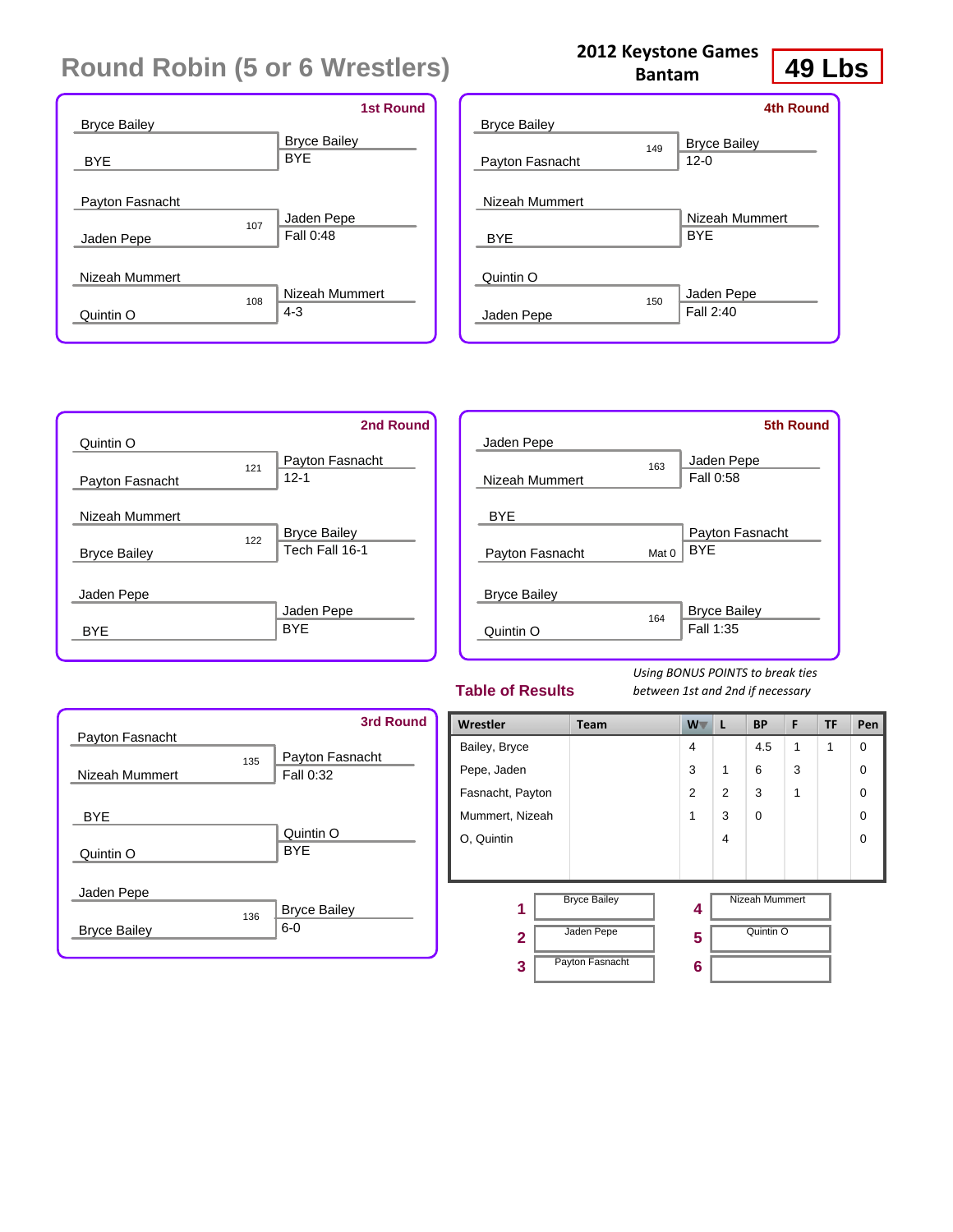|                        |      | <b>1st Round</b>       |
|------------------------|------|------------------------|
| Gabriel Bertoldi       |      |                        |
|                        | 108A | Luke Simcox            |
| Luke Simcox            |      | $10-2$                 |
|                        |      |                        |
| <b>Vincent Bertone</b> |      |                        |
|                        | 109  | <b>Vincent Bertone</b> |
| <b>Matthew Repos</b>   |      | Fall 0:51              |
|                        |      |                        |
| Sam Cartella           |      |                        |
|                        | 110  | Sam Cartella           |
| <b>TJ Gernhart</b>     |      | Fall 1:40              |
|                        |      |                        |

| Gabriel Bertoldi     |      | <b>4th Round</b>                  |
|----------------------|------|-----------------------------------|
| Vincent Bertone      | 151  | <b>Vincent Bertone</b><br>Forfeit |
| Sam Cartella         |      |                                   |
| Luke Simcox          | 151A | Luke Simcox<br>$11 - 2$           |
| <b>TJ Gernhart</b>   |      |                                   |
| <b>Matthew Repos</b> | 152  | <b>Matthew Repos</b><br>$12 - 1$  |
|                      |      |                                   |

**2012 Keystone Games Bantam**

|                        |      | 2nd Round              |
|------------------------|------|------------------------|
| <b>TJ</b> Gernhart     |      |                        |
|                        | 123  | <b>Vincent Bertone</b> |
| <b>Vincent Bertone</b> |      | $4 - 0$                |
|                        |      |                        |
| Sam Cartella           |      |                        |
|                        | 124  | Sam Cartella           |
| Gabriel Bertoldi       |      | Fall 1:37              |
|                        |      |                        |
| <b>Matthew Repos</b>   |      |                        |
|                        | 124A | Luke Simcox            |
| Luke Simcox            |      | Fall 0:56              |
|                        |      |                        |

|                      |       | <b>5th Round</b>     |
|----------------------|-------|----------------------|
| <b>Matthew Repos</b> |       |                      |
|                      | 165   | <b>Matthew Repos</b> |
| Sam Cartella         |       | 4-3                  |
|                      |       |                      |
| Luke Simcox          |       |                      |
|                      | 165A  | Luke Simcox          |
| Vincent Bertone      | Mat 0 | Forfeit              |
|                      |       |                      |
| Gabriel Bertoldi     |       |                      |
|                      | 166   | <b>TJ Gernhart</b>   |
| <b>TJ Gernhart</b>   |       | Default              |
|                      |       |                      |

#### **Table of Results**

*Using BONUS POINTS to break ties between 1st and 2nd if necessary*

| <b>Vincent Bertone</b>                   |      | <b>3rd Round</b>                |
|------------------------------------------|------|---------------------------------|
| Sam Cartella                             | 137  | Sam Cartella<br>$5 - 3$         |
| Luke Simcox<br><b>TJ Gernhart</b>        | 137A | Luke Simcox<br>$11 - 1$         |
| <b>Matthew Repos</b><br>Gabriel Bertoldi | 138  | <b>Matthew Repos</b><br>Default |

| Wrestler            | <b>Team</b>                                  | $W^-$  | L              | <b>BP</b>                                  | F              | TF | Pen      |
|---------------------|----------------------------------------------|--------|----------------|--------------------------------------------|----------------|----|----------|
| Simcox, Luke        |                                              | 5      |                | 7                                          | 1              |    | $\Omega$ |
| Bertone, Vincent    |                                              | 3      | 2              | 4                                          | 1              |    | $\Omega$ |
| Cartella, Sam       |                                              | 3      | $\overline{2}$ | 4                                          | $\overline{2}$ |    | $\Omega$ |
| Repos, Matthew      |                                              | 3      | $\overline{2}$ | 3                                          |                |    | $\Omega$ |
| Gernhart, TJ        |                                              | 1      | 4              | 2                                          |                |    | $\Omega$ |
| Bertoldi, Gabriel   |                                              |        | 5              |                                            |                |    | $\Omega$ |
| 1                   | <b>Luke Simcox</b><br><b>Vincent Bertone</b> | 4      |                | <b>Matthew Repos</b><br><b>TJ</b> Gernhart |                |    |          |
| $\overline{2}$<br>3 | Sam Cartella                                 | 5<br>6 |                | Gabriel Bertoldi                           |                |    |          |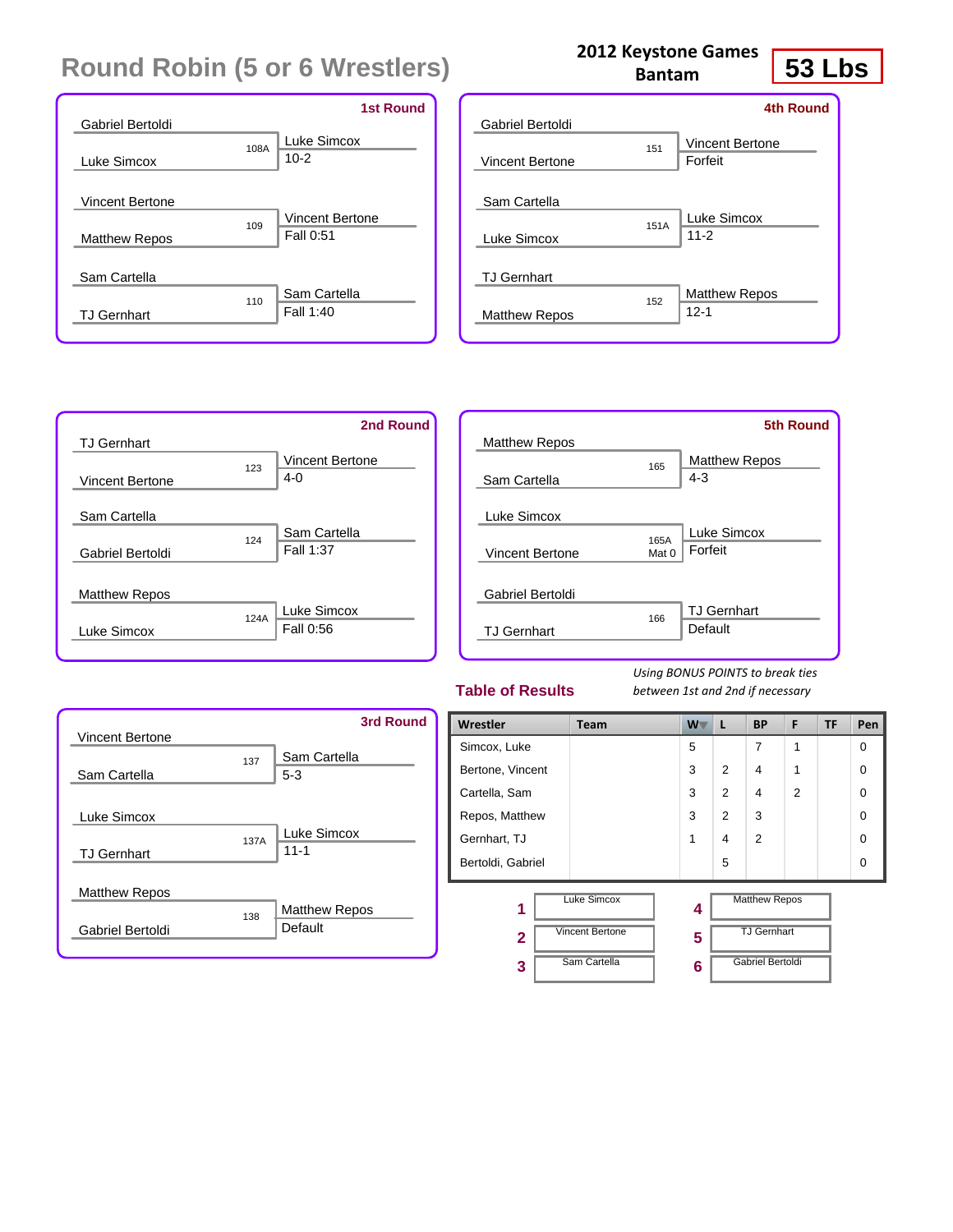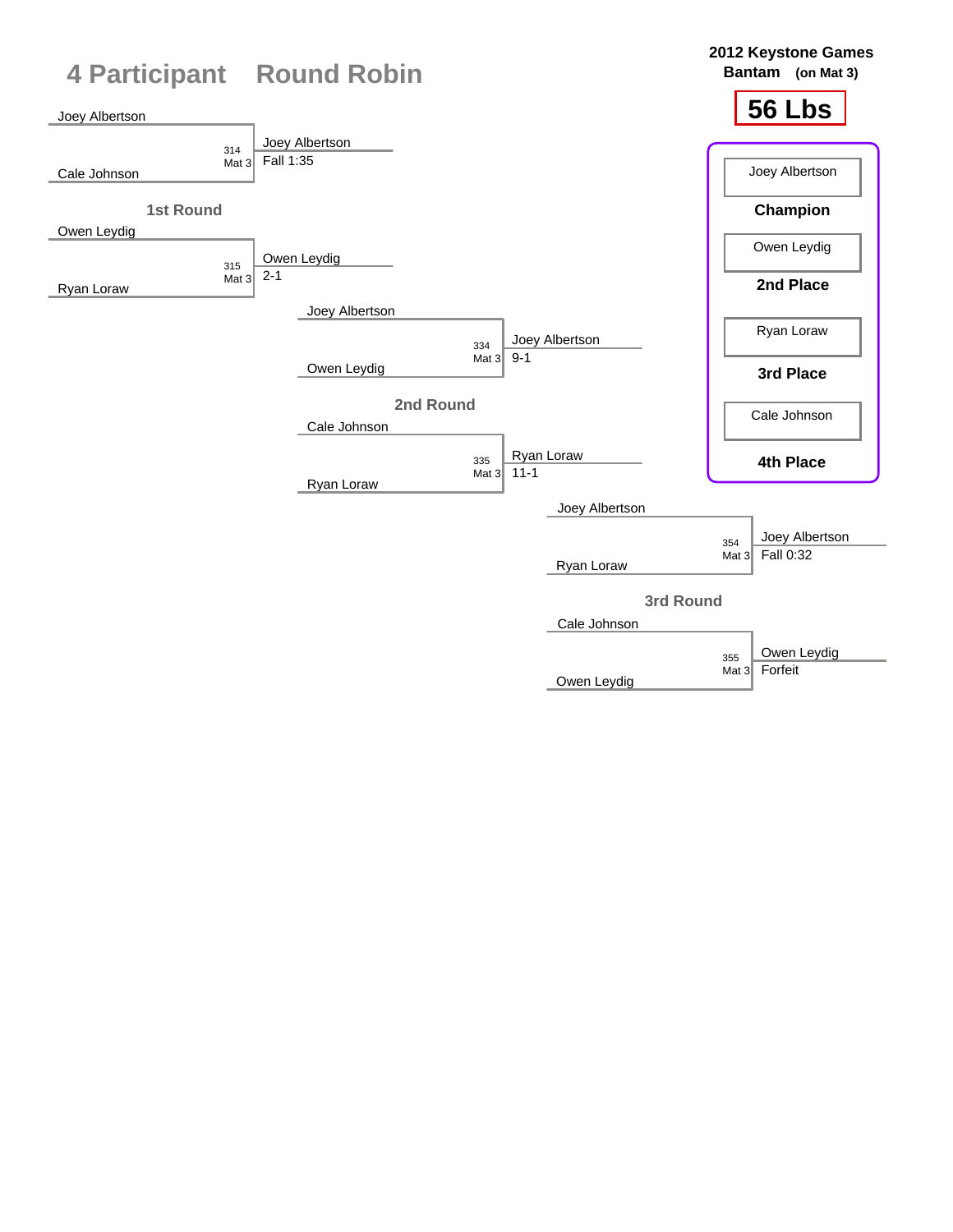| <b>Tyce Fischl</b>        |                                            | 70 Lbs          |
|---------------------------|--------------------------------------------|-----------------|
| 304<br>Ben Reigner        | Ben Reigner<br>Fall 0:12<br>Mat $3$        |                 |
| <b>Benjamin Shue</b>      |                                            |                 |
| 316<br><b>Tyce Fischl</b> | Benjamin Shue<br>Fall 1:31<br>Mat $3$      | Ben Reigner     |
| Ben Reigner               |                                            | <b>Champion</b> |
| Benjamin Shue             | Ben Reigner<br>336<br>Mat $3$<br>Fall 0:26 | Benjamin Shue   |
|                           |                                            | 2nd Place       |

Tyce Fischl

### **3rd Place**

## **2012 Keystone Games**

**Bantam (on Mat 3)**

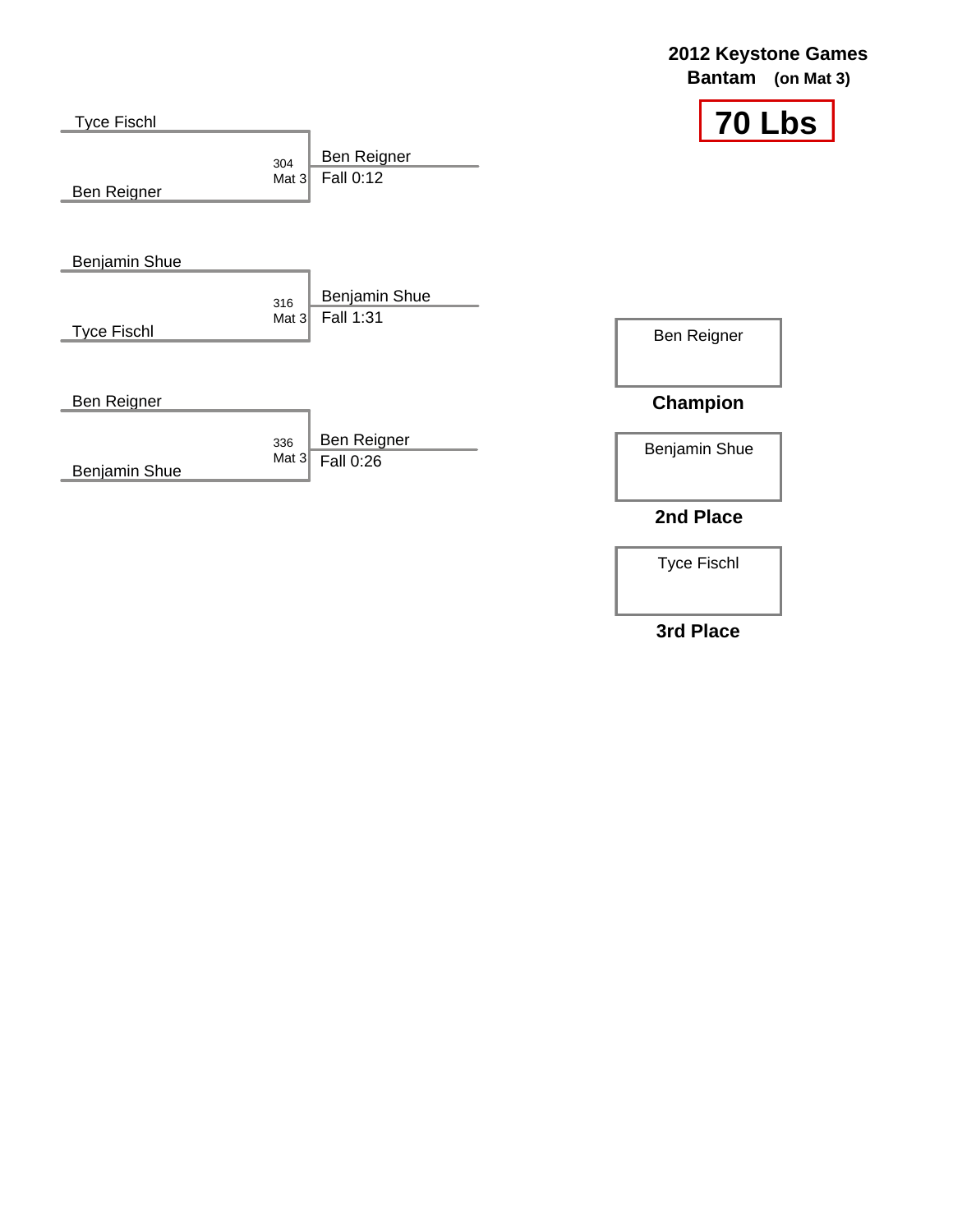| Scotty Lynch |                |                           |                 | <b>77 Lbs</b> |
|--------------|----------------|---------------------------|-----------------|---------------|
| Ben Reigner  | 305<br>Mat 3   | Scotty Lynch<br>Fall 1:32 |                 |               |
| Sam Ricci    |                | Scotty Lynch              |                 |               |
| Scotty Lynch | 317<br>Mat $3$ | 4-0                       | Scotty Lynch    |               |
| Ben Reigner  |                |                           | <b>Champion</b> |               |
| Sam Ricci    | 337<br>Mat $3$ | Sam Ricci<br>Fall 1:43    | Sam Ricci       |               |
|              |                |                           | 2nd Place       |               |

Ben Reigner

### **3rd Place**

## **2012 Keystone Games**

**Bantam (on Mat 3)**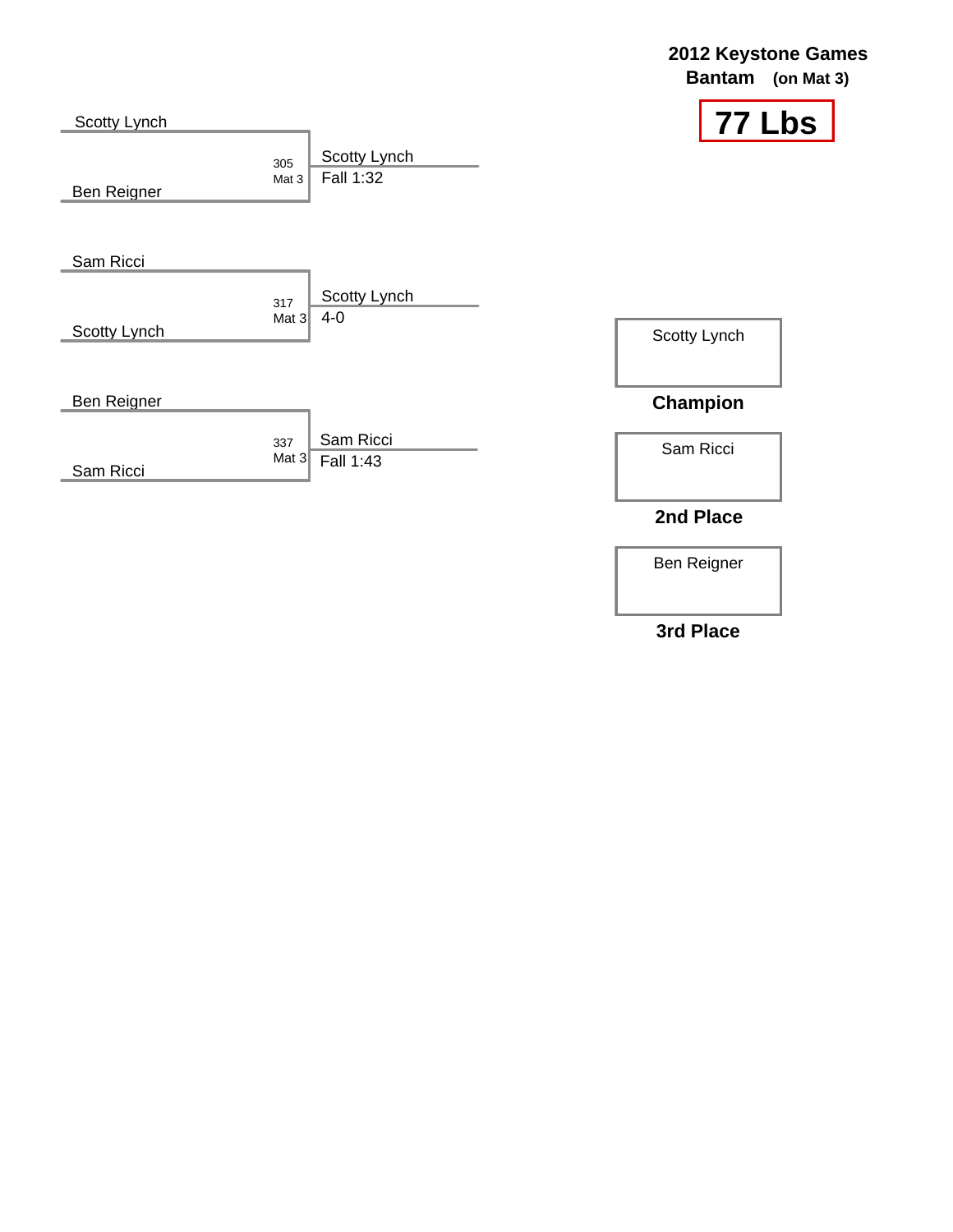|                              |                                            | <b>Bantam</b>   | (on Mat $3)$  |
|------------------------------|--------------------------------------------|-----------------|---------------|
| Sean Kinney<br>Tanner Waxman | Sean Kinney<br>306<br>Fall 0:34<br>Mat $3$ |                 | <b>90 Lbs</b> |
| Sean Kinney                  |                                            |                 |               |
| <b>Tanner Waxman</b>         | Sean Kinney<br>318<br>Fall 0:58<br>Mat $3$ | Sean Kinney     |               |
| Sean Kinney                  |                                            | <b>Champion</b> |               |
| Tanner Waxman                | Mat $3$                                    | Tanner Waxman   |               |
|                              |                                            | 2nd Place       |               |

**3rd Place**

### **2012 Keystone Games**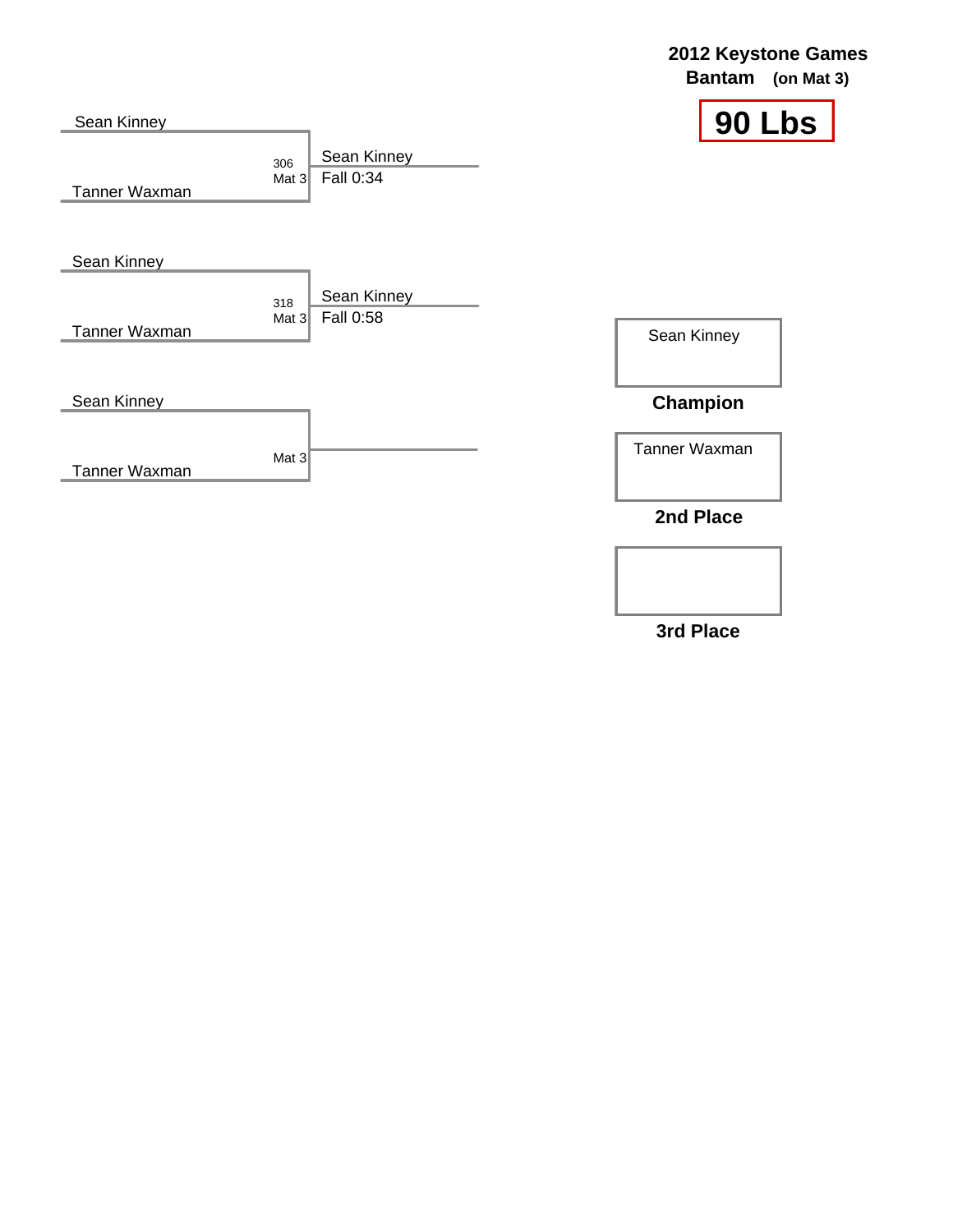|                       | <b>1st Round</b>          |
|-----------------------|---------------------------|
| <b>Harry Bowers</b>   |                           |
|                       | <b>Harry Bowers</b>       |
| <b>BYE</b>            | <b>BYE</b>                |
|                       |                           |
| Joshua Jasionowicz    |                           |
|                       | Joshua Jasionowicz<br>111 |
| Jaciah Whitcomb       | Fall 0:36<br>Mat 1        |
|                       |                           |
| April Rump            |                           |
|                       | April Rump<br>112         |
| <b>Garrett Skeens</b> | $4 - 0$<br>Mat 1          |
|                       |                           |

| <b>Harry Bowers</b>   |              | 4th Round                        |
|-----------------------|--------------|----------------------------------|
| Joshua Jasionowicz    | 153<br>Mat 1 | <b>Harry Bowers</b><br>Fall 2:53 |
| April Rump            |              |                                  |
| <b>BYE</b>            |              | April Rump<br><b>BYF</b>         |
| <b>Garrett Skeens</b> |              |                                  |
| Jaciah Whitcomb       | 154<br>Mat 1 | <b>Garrett Skeens</b><br>$7-2$   |

**2012 Keystone Games Midget (on Mat 1)**

|                       | 2nd Round                                          |
|-----------------------|----------------------------------------------------|
| <b>Garrett Skeens</b> |                                                    |
| Joshua Jasionowicz    | <b>Garrett Skeens</b><br>125<br>Fall 2:30<br>Mat 1 |
| April Rump            |                                                    |
| <b>Harry Bowers</b>   | <b>April Rump</b><br>126<br>6-4 OT<br>Mat 1        |
| Jaciah Whitcomb       | Jaciah Whitcomb                                    |
| <b>BYF</b>            | <b>BYE</b>                                         |

| Jaciah Whitcomb                              |              | <b>5th Round</b>                 |
|----------------------------------------------|--------------|----------------------------------|
| April Rump                                   | 167<br>Mat 1 | <b>April Rump</b><br>Fall 2:28   |
| <b>BYE</b><br>Joshua Jasionowicz             |              | Joshua Jasionowicz<br><b>BYF</b> |
| <b>Harry Bowers</b><br><b>Garrett Skeens</b> | 168<br>Mat 1 | <b>Garrett Skeens</b><br>$8-2$   |

#### **Table of Results**

*Using BONUS POINTS to break ties between 1st and 2nd if necessary*

| Joshua Jasionowicz    | <b>3rd Round</b>                                 |
|-----------------------|--------------------------------------------------|
| April Rump            | April Rump<br>139<br>Fall 1:59<br>Mat 1          |
| <b>BYE</b>            |                                                  |
| <b>Garrett Skeens</b> | <b>Garrett Skeens</b><br><b>BYF</b>              |
| Jaciah Whitcomb       |                                                  |
| Harry Bowers          | <b>Harry Bowers</b><br>140<br>Fall 2:59<br>Mat 1 |

| Wrestler            | <b>Team</b>           | W T            | L              | <b>BP</b>          | F              | TF | Pen      |
|---------------------|-----------------------|----------------|----------------|--------------------|----------------|----|----------|
| Rump, April         |                       | 4              |                | 4                  | $\overline{2}$ |    | 0        |
| Skeens, Garrett     |                       | 3              | 1              | 2                  | 1              |    | 0        |
| Bowers, Harry       |                       | $\overline{2}$ | $\overline{2}$ | 4                  | $\overline{2}$ |    | 0        |
| Jasionowicz, Joshua |                       | 1              | 3              | $\overline{2}$     | 1              |    | 0        |
| Whitcomb, Jaciah    |                       |                | 4              |                    |                |    | $\Omega$ |
|                     |                       |                |                |                    |                |    |          |
| 1                   | April Rump            | 4              |                | Joshua Jasionowicz |                |    |          |
| $\overline{2}$      | <b>Garrett Skeens</b> | 5              |                | Jaciah Whitcomb    |                |    |          |
| 3                   | <b>Harry Bowers</b>   | 6              |                |                    |                |    |          |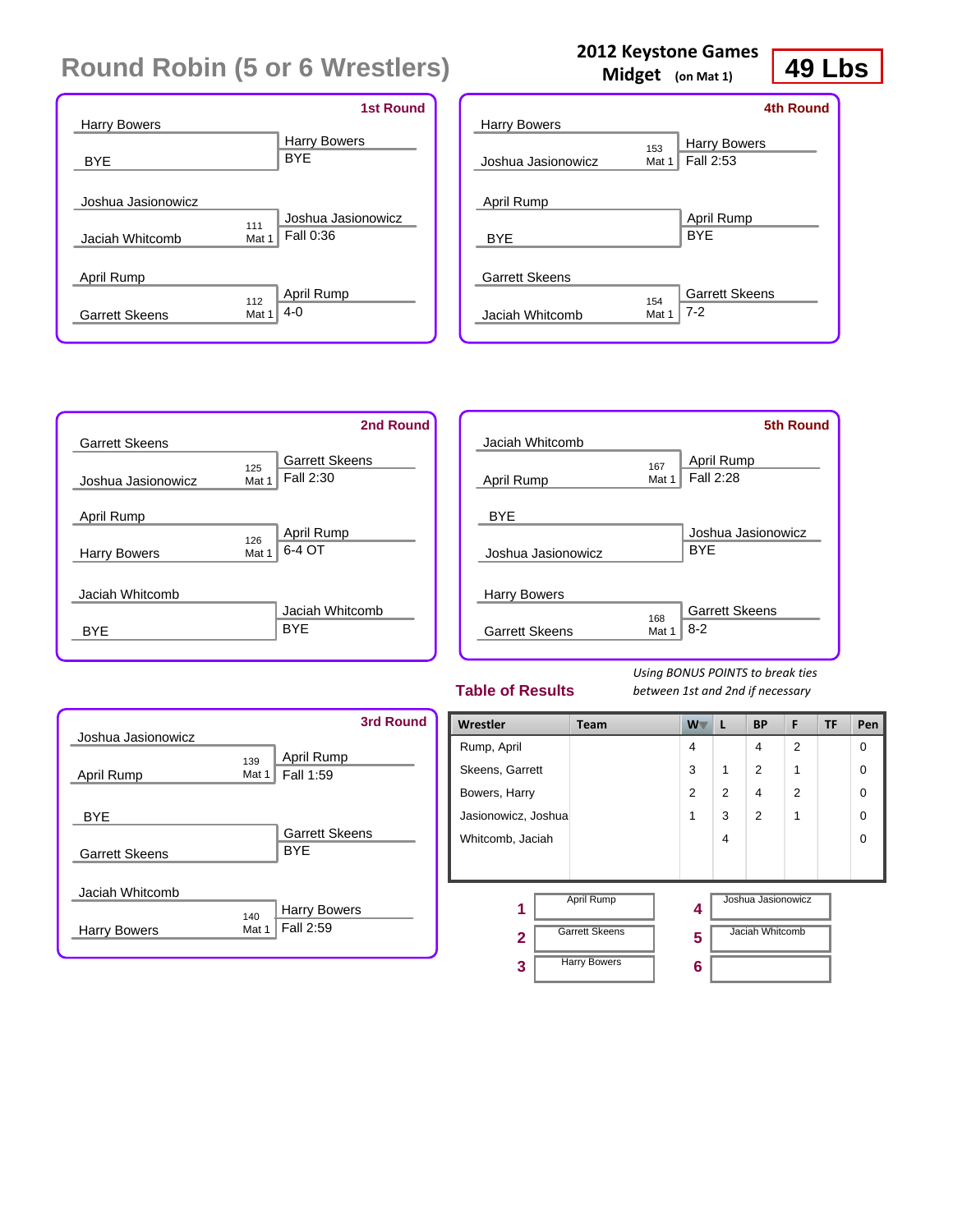|                                       | <b>1st Round</b>                                   |
|---------------------------------------|----------------------------------------------------|
| Caden Dobbins                         | Caden Dobbins                                      |
| <b>BYE</b>                            | <b>BYE</b>                                         |
| Cade Glace<br><b>Brennan Schisler</b> | <b>Brennan Schisler</b><br>113<br>$9 - 2$<br>Mat 1 |
| Gunner Heffelfinger                   | Canyon Reeves                                      |
| Canyon Reeves                         | 114<br>Fall 0:54<br>Mat 1                          |

|                         | Midget (on Mat 1) | 54<br>LK            |
|-------------------------|-------------------|---------------------|
|                         |                   | <b>4th Round</b>    |
| Caden Dobbins           |                   |                     |
|                         | 155               | Caden Dobbins       |
| Cade Glace              | Mat 1             | Fall 1:32           |
| Gunner Heffelfinger     |                   | Gunner Heffelfinger |
| <b>BYE</b>              |                   | <b>BYF</b>          |
| Canyon Reeves           |                   |                     |
|                         | 156               | Canyon Reeves       |
| <b>Brennan Schisler</b> | Mat 1             | Fall 0:46           |

|                         | 2nd Round                                       |
|-------------------------|-------------------------------------------------|
| Canyon Reeves           |                                                 |
| Cade Glace              | Canyon Reeves<br>127<br>Tech Fall 15-0<br>Mat 1 |
| Gunner Heffelfinger     |                                                 |
|                         | Caden Dobbins<br>128                            |
| Caden Dobbins           | Fall 2:20<br>Mat 1                              |
| <b>Brennan Schisler</b> | <b>Brennan Schisler</b>                         |
| <b>BYF</b>              | <b>BYF</b>                                      |

| Brennan Schisler               |              | <b>5th Round</b>                |
|--------------------------------|--------------|---------------------------------|
| Gunner Heffelfinger            | 169<br>Mat 1 | Gunner Heffelfinger<br>$11 - 9$ |
| <b>BYE</b><br>Cade Glace       |              | Cade Glace<br><b>BYE</b>        |
| Caden Dobbins<br>Canyon Reeves | 170<br>Mat 1 | Canyon Reeves<br>6-4 OT         |

#### **Table of Results**

*Using BONUS POINTS to break ties between 1st and 2nd if necessary*

| Cade Glace                               | <b>3rd Round</b>                          |  |
|------------------------------------------|-------------------------------------------|--|
| Gunner Heffelfinger                      | Cade Glace<br>141<br>Fall 0:46<br>Mat 1   |  |
| <b>BYE</b><br>Canyon Reeves              | Canyon Reeves<br><b>BYE</b>               |  |
| <b>Brennan Schisler</b><br>Caden Dobbins | Caden Dobbins<br>142<br>$12 - 0$<br>Mat 1 |  |

| Wrestler             | <b>Team</b>          | W . | L | <b>BP</b>                  | F              | <b>TF</b> | Pen |
|----------------------|----------------------|-----|---|----------------------------|----------------|-----------|-----|
| Reeves, Canyon       |                      | 4   |   | 5.5                        | 2              | 1         | 0   |
| Dobbins, Caden       |                      | 3   | 1 | 5                          | $\overline{2}$ |           | 0   |
| Glace, Cade          |                      | 1   | 3 | $\overline{2}$             | 1              |           | 0   |
| Schisler, Brennan    |                      | 1   | 3 | $\Omega$                   |                |           | 0   |
| Heffelfinger, Gunner |                      | 1   | 3 | $\Omega$                   |                |           | ∩   |
|                      |                      |     |   |                            |                |           |     |
| 1                    | <b>Canyon Reeves</b> | 4   |   | <b>Gunner Heffelfinger</b> |                |           |     |
| $\overline{2}$       | <b>Caden Dobbins</b> | 5   |   | <b>Brennan Schisler</b>    |                |           |     |
| 3                    | Cade Glace           | 6   |   |                            |                |           |     |

#### **2012 Keystone Games**

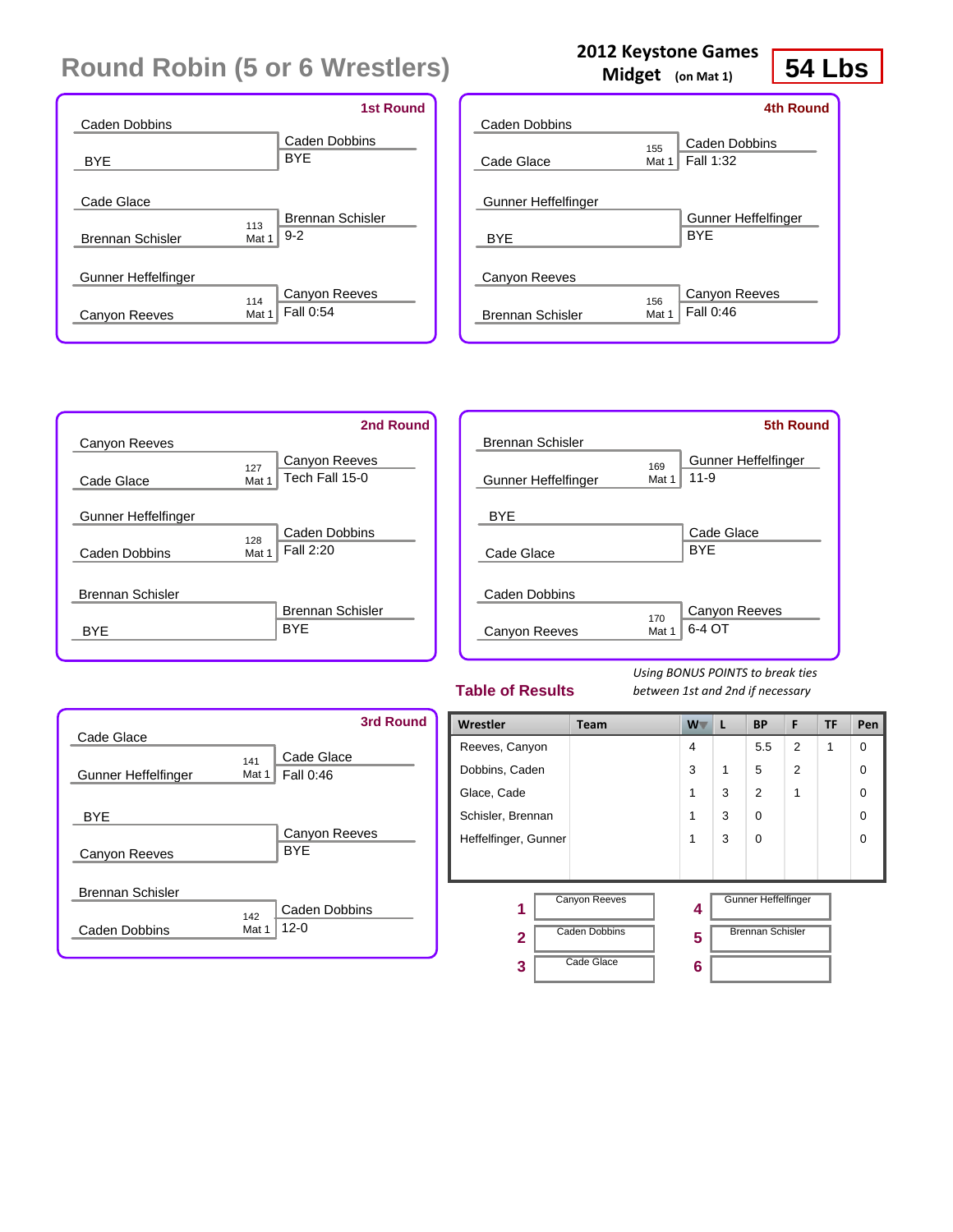|                         |      | <b>1st Round</b>        |
|-------------------------|------|-------------------------|
| Joey Albertson          |      |                         |
|                         | 201A | Joey Albertson          |
| Cayden Quirion          |      | $10-0$                  |
|                         |      |                         |
| <b>William Bressner</b> |      |                         |
|                         | 201  | <b>William Bressner</b> |
| <b>JT Neely</b>         |      | Fall 0:40               |
|                         |      |                         |
| Kody Evans              |      |                         |
|                         | 202  | Kody Evans              |
| Mason Leiphart          |      | $10-1$                  |
|                         |      |                         |

|                         |      | <b>4th Round</b>          |
|-------------------------|------|---------------------------|
| Joey Albertson          |      |                           |
| <b>William Bressner</b> | 243  | Joey Albertson<br>$2 - 0$ |
| Kody Evans              |      |                           |
| Cayden Quirion          | 243A | Kody Evans<br>Fall 0:47   |
| Mason Leiphart          |      |                           |
| JT Neely                | 244  | Mason Leiphart<br>Forfeit |
|                         |      |                           |

**2012 Keystone Games Midget**



| JT Neely                                  |               | <b>5th Round</b>                   |
|-------------------------------------------|---------------|------------------------------------|
| Kody Evans                                | 257           | <b>Kody Evans</b><br>Forfeit       |
| Cayden Quirion<br><b>William Bressner</b> | 257A<br>Mat 0 | <b>William Bressner</b><br>$2 - 0$ |
| Joey Albertson<br>Mason Leiphart          | 258           | Joey Albertson<br>$10 - 0$         |

#### **Table of Results**

*Using BONUS POINTS to break ties between 1st and 2nd if necessary*

| <b>William Bressner</b>          |      | <b>3rd Round</b>             |
|----------------------------------|------|------------------------------|
| Kody Evans                       | 229  | Kody Evans<br>Tech Fall 18-3 |
| Cayden Quirion<br>Mason Leiphart | 229A | Mason Leiphart<br>4-2 OT     |
| JT Neely<br>Joey Albertson       | 230  | Joey Albertson<br>Forfeit    |

| Wrestler               | Team                                                       | $W^-$          | L              | <b>BP</b>                             | F | <b>TF</b>    | Pen            |
|------------------------|------------------------------------------------------------|----------------|----------------|---------------------------------------|---|--------------|----------------|
| Evans, Kody            |                                                            | 5              |                | 6.5                                   | 1 | $\mathbf{1}$ | $\overline{0}$ |
| Albertson, Joey        |                                                            | $\overline{4}$ | 1              | 4                                     |   |              | $\Omega$       |
| Leiphart, Mason        |                                                            | 3              | $\overline{2}$ | $\mathfrak{p}$                        |   |              | 0              |
| Bressner, William      |                                                            | 2              | 3              | 2                                     | 1 |              | $\Omega$       |
| Quirion, Cayden        |                                                            | 1              | 4              | 2                                     | 1 |              | $\Omega$       |
| Neely, JT              |                                                            |                | 5              |                                       |   |              | $\Omega$       |
| 1<br>$\mathbf{2}$<br>3 | April Rump<br><b>Garrett Skeens</b><br><b>Harry Bowers</b> | 4<br>5<br>6    |                | Joshua Jasionowicz<br>Jaciah Whitcomb |   |              |                |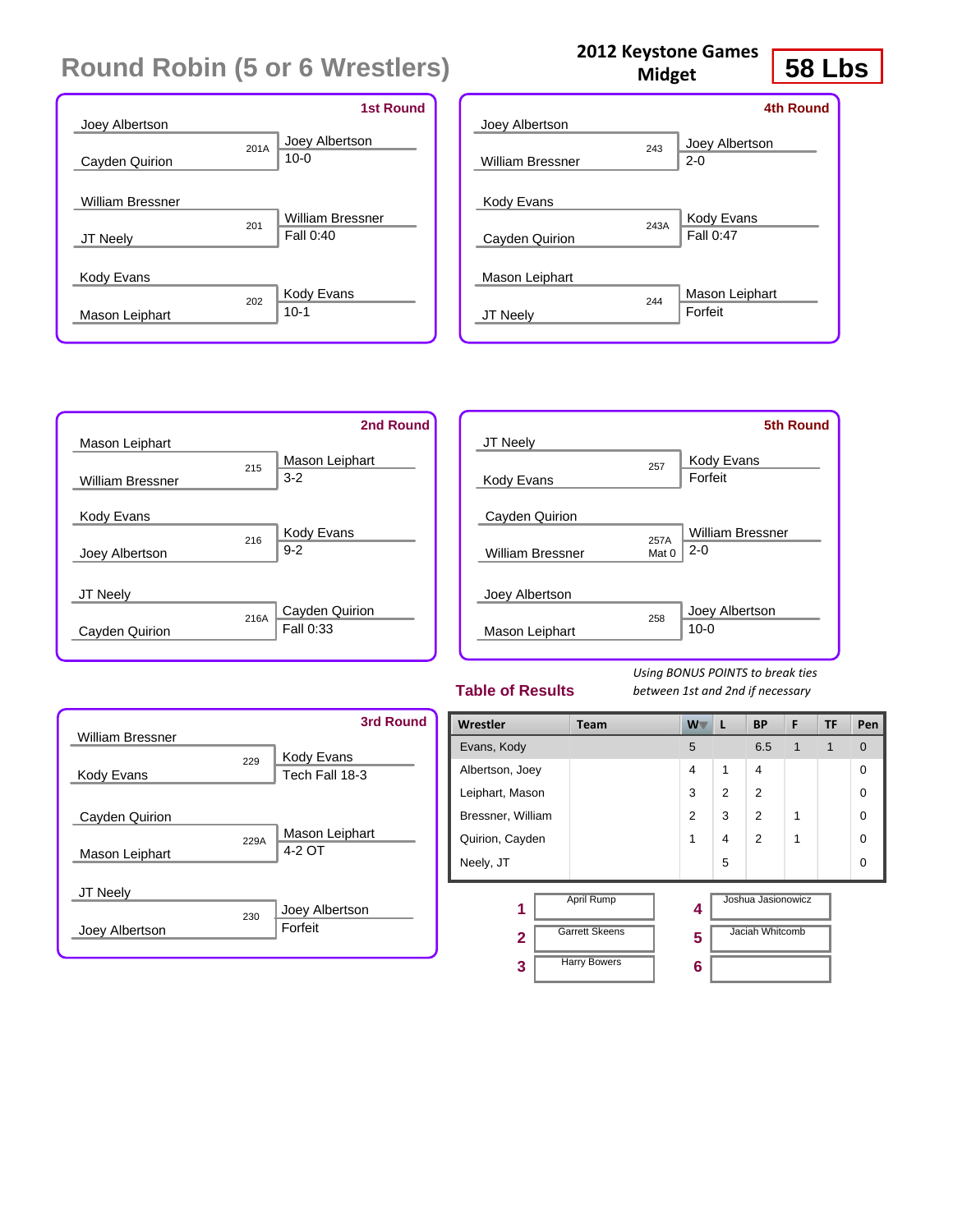| Logan Almeida                     |      | <b>1st Round</b>                    |
|-----------------------------------|------|-------------------------------------|
| Kaiden Wagner                     | 202A | Kaiden Wagner<br>Fall 0:50          |
| Spencer Barnhart<br>Caden Granger | 203  | Caden Granger<br>$3-1$              |
| Ayden Bertoldi                    |      |                                     |
| <b>Charlie Fortney</b>            | 204  | <b>Charlie Fortney</b><br>Fall 1:35 |

| ້                                    |
|--------------------------------------|
| 4th Round                            |
|                                      |
| Spencer Barnhart<br>245<br>Fall 0:39 |
|                                      |
| Kaiden Wagner<br>245A                |
| Fall 0:22                            |
|                                      |
| Caden Granger<br>246                 |
| Fall 0:50                            |
|                                      |

**2012 Keystone Games Midget**



|                        |       | <b>5th Round</b> |
|------------------------|-------|------------------|
| Caden Granger          |       |                  |
|                        | 259   | Caden Granger    |
| Ayden Bertoldi         |       | Forfeit          |
|                        |       |                  |
| Kaiden Wagner          |       |                  |
|                        | 259A  | Kaiden Wagner    |
| Spencer Barnhart       | Mat 0 | $6 - 2$          |
|                        |       |                  |
| Logan Almeida          |       |                  |
|                        | 260   | Logan Almeida    |
| <b>Charlie Fortney</b> |       | Fall 0:25        |
|                        |       |                  |

#### **Table of Results**

*Using BONUS POINTS to break ties between 1st and 2nd if necessary*



| Wrestler          | <b>Team</b>      | $W^-$ | L | <b>BP</b>              | F              | TF | Pen         |
|-------------------|------------------|-------|---|------------------------|----------------|----|-------------|
| Wagner, Kaiden    |                  | 5     |   | 5.5                    | 2              | 1  | $\mathbf 0$ |
| Granger, Caden    |                  | 4     | 1 | 6                      | $\overline{2}$ |    | $\Omega$    |
| Barnhart, Spencer |                  | 3     | 2 | 6                      | 3              |    | $\Omega$    |
| Almeida, Logan    |                  | 2     | 3 | 4                      | $\overline{2}$ |    | $\Omega$    |
| Fortney, Charlie  |                  | 1     | 4 | $\mathfrak{p}$         | 1              |    | $\Omega$    |
| Bertoldi, Ayden   |                  |       | 5 |                        |                |    | $\Omega$    |
| 1                 | Kaiden Wagner    | 4     |   | Logan Almeida          |                |    |             |
| $\overline{2}$    | Caden Granger    | 5     |   | <b>Charlie Fortney</b> |                |    |             |
| 3                 | Spencer Barnhart | 6     |   | Ayden Bertoldi         |                |    |             |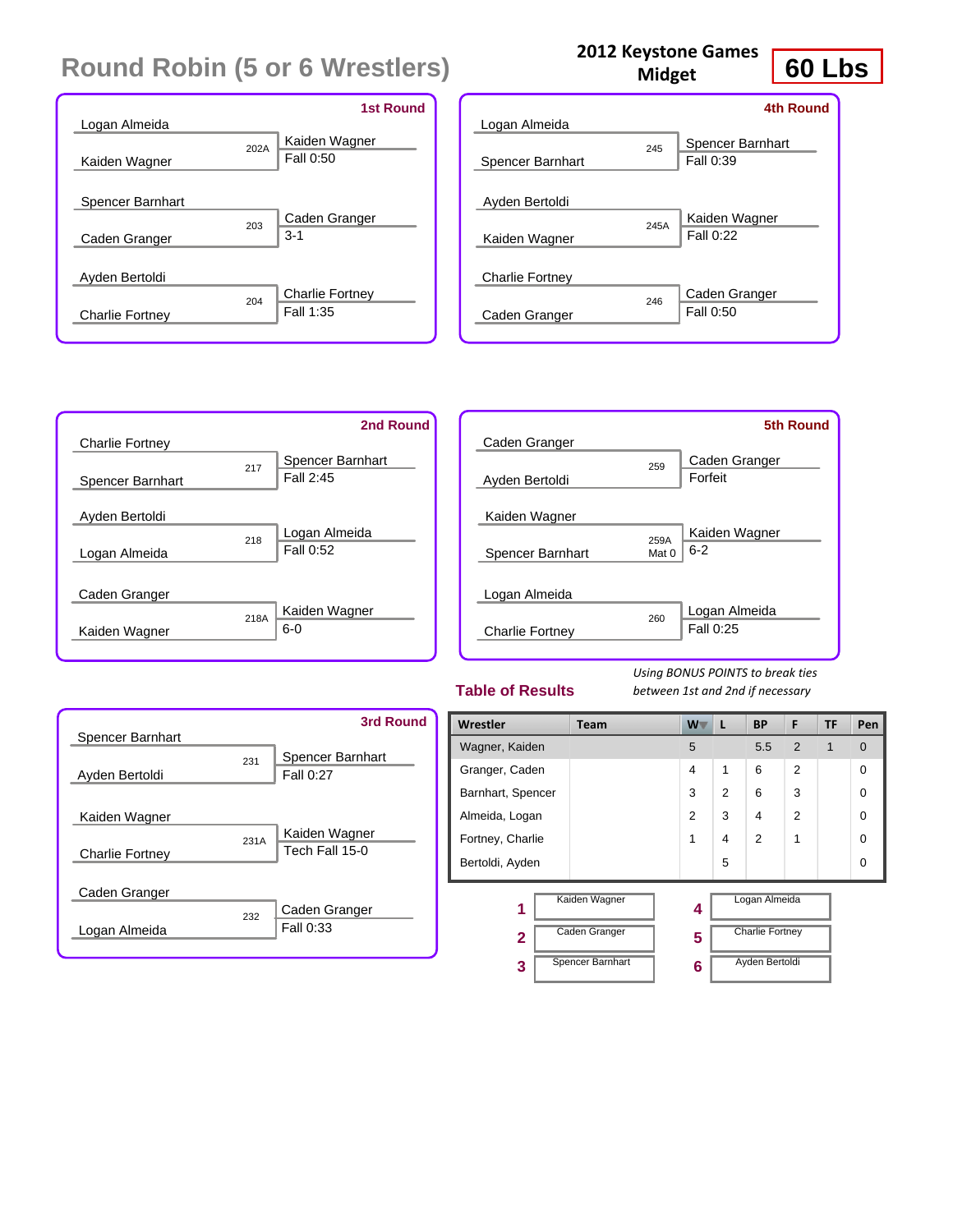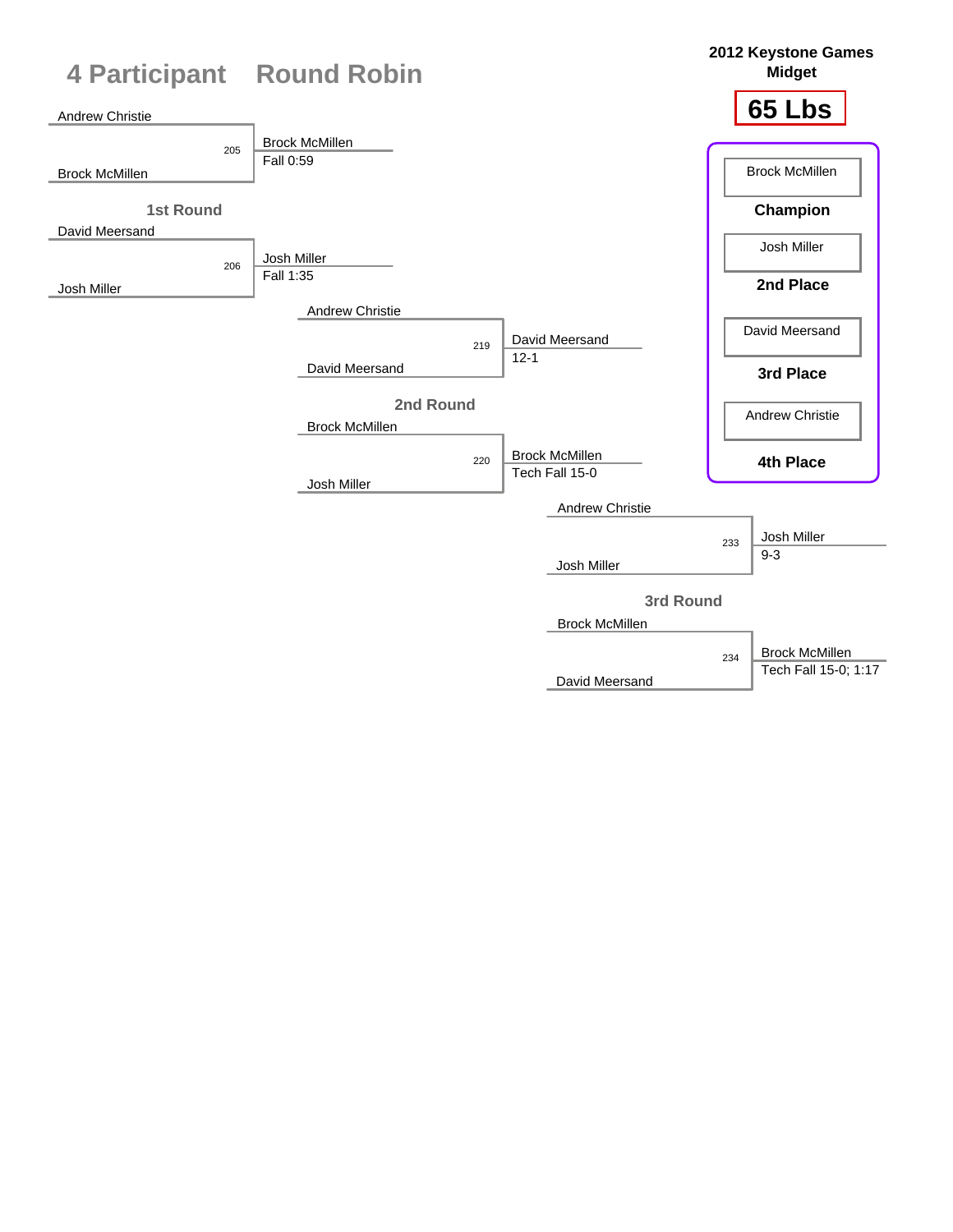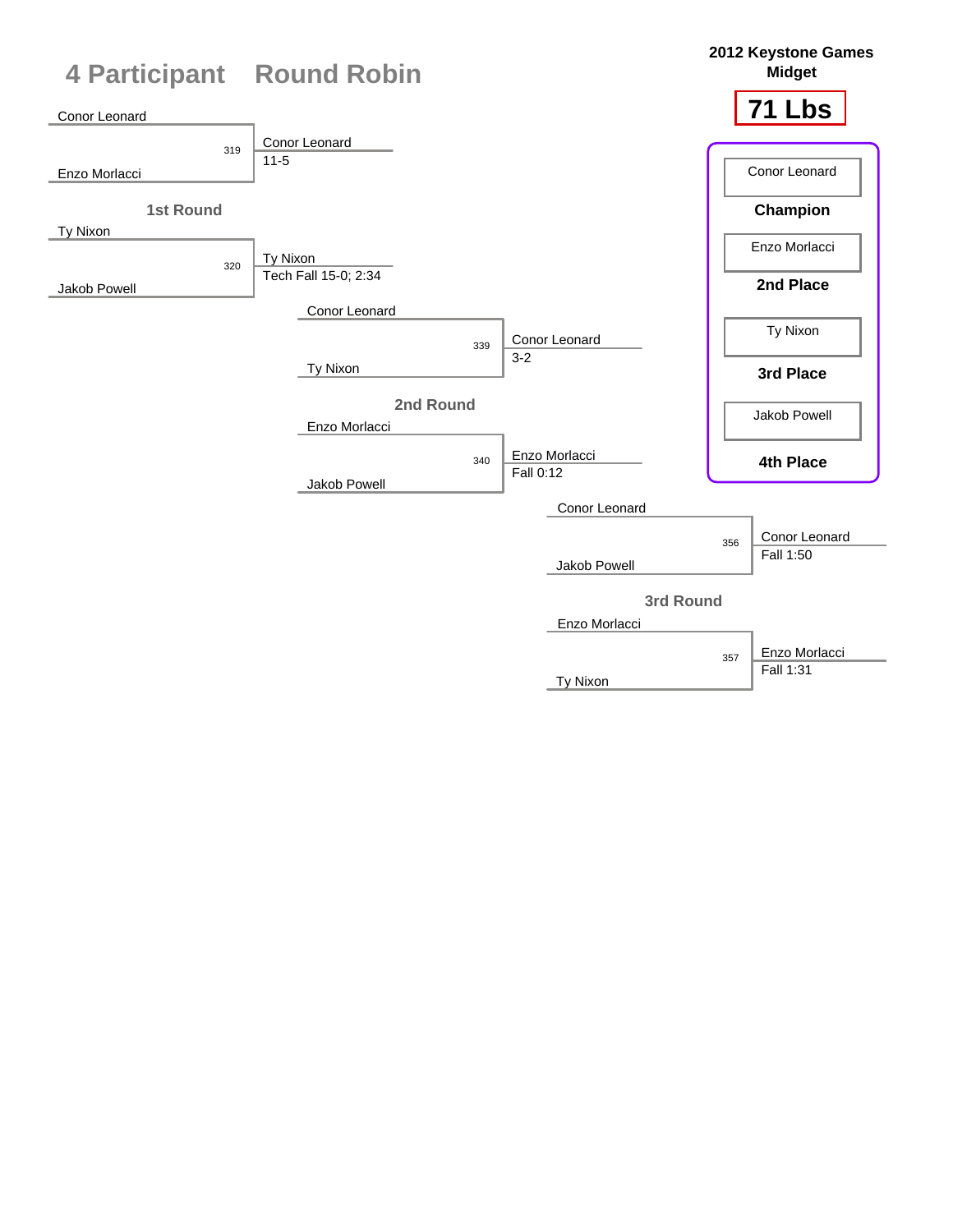|                        |         | <b>1st Round</b>      |
|------------------------|---------|-----------------------|
| Jack Janda             |         |                       |
|                        |         | Jack Janda            |
| BYE                    |         | <b>BYF</b>            |
|                        |         |                       |
| Kellen Mathias         |         |                       |
|                        | 207     | <b>Kellen Mathias</b> |
| <b>Hunter Weitoish</b> | Mat $2$ | 5-4 OT UTB            |
|                        |         |                       |
| Collin Milko           |         |                       |
|                        | 208     | Daniel Sheppard       |
| Daniel Sheppard        | Mat 2   | Fall 2:21             |
|                        |         |                       |

### **2012 Keystone Games**

**Midget (on Mat 2)**

## **76 Lbs**

|                        |       | <b>4th Round</b> |
|------------------------|-------|------------------|
| Jack Janda             |       |                  |
|                        | 249   | Kellen Mathias   |
| Kellen Mathias         | Mat 2 | $4-0$            |
|                        |       |                  |
| Collin Milko           |       |                  |
|                        |       | Collin Milko     |
| <b>BYE</b>             |       | <b>BYF</b>       |
|                        |       |                  |
| Daniel Sheppard        |       |                  |
|                        | 250   | Daniel Sheppard  |
| <b>Hunter Weitoish</b> | Mat 2 | $10 - 0$         |
|                        |       |                  |



|                        |       | <b>5th Round</b>       |
|------------------------|-------|------------------------|
| <b>Hunter Weitoish</b> |       |                        |
|                        | 263   | <b>Hunter Weitoish</b> |
| Collin Milko           | Mat 2 | Fall 2:54              |
| <b>BYE</b>             |       |                        |
|                        |       | Kellen Mathias         |
| Kellen Mathias         |       | <b>BYE</b>             |
|                        |       |                        |
| Jack Janda             |       |                        |
|                        | 264   | Daniel Sheppard        |
| Daniel Sheppard        | Mat 2 | $4 - 0$                |
|                        |       |                        |

#### **Table of Results**

| <b>Kellen Mathias</b>         | <b>3rd Round</b>                            |
|-------------------------------|---------------------------------------------|
| Collin Milko                  | Kellen Mathias<br>235<br>Fall 0:24<br>Mat 2 |
| <b>BYE</b><br>Daniel Sheppard | Daniel Sheppard<br><b>BYE</b>               |
| Hunter Weitoish<br>Jack Janda | Hunter Weitoish<br>236<br>7-0<br>Mat 2      |

| Wrestler         | <b>Team</b>            | W .            | L              | <b>BP</b>           | F | <b>TF</b> | Pen      |
|------------------|------------------------|----------------|----------------|---------------------|---|-----------|----------|
| Sheppard, Daniel |                        | $\overline{4}$ |                | 3                   | 1 |           | 0        |
| Mathias, Kellen  |                        | 3              | $\mathbf{1}$   | $\overline{2}$      | 1 |           | 0        |
| Weitoish, Hunter |                        | $\overline{2}$ | $\overline{2}$ | $\overline{2}$      | 1 |           | $\Omega$ |
| Milko, Collin    |                        | 1              | 3              | $\Omega$            |   |           | $\Omega$ |
| Janda, Jack      |                        |                | 4              |                     |   |           | 0        |
|                  |                        |                |                |                     |   |           |          |
| 1                | Daniel Sheppard        | 4              |                | <b>Collin Milko</b> |   |           |          |
| $\mathbf{2}$     | <b>Kellen Mathias</b>  | 5              |                | Jack Janda          |   |           |          |
| 3                | <b>Hunter Weitoish</b> | 6              |                |                     |   |           |          |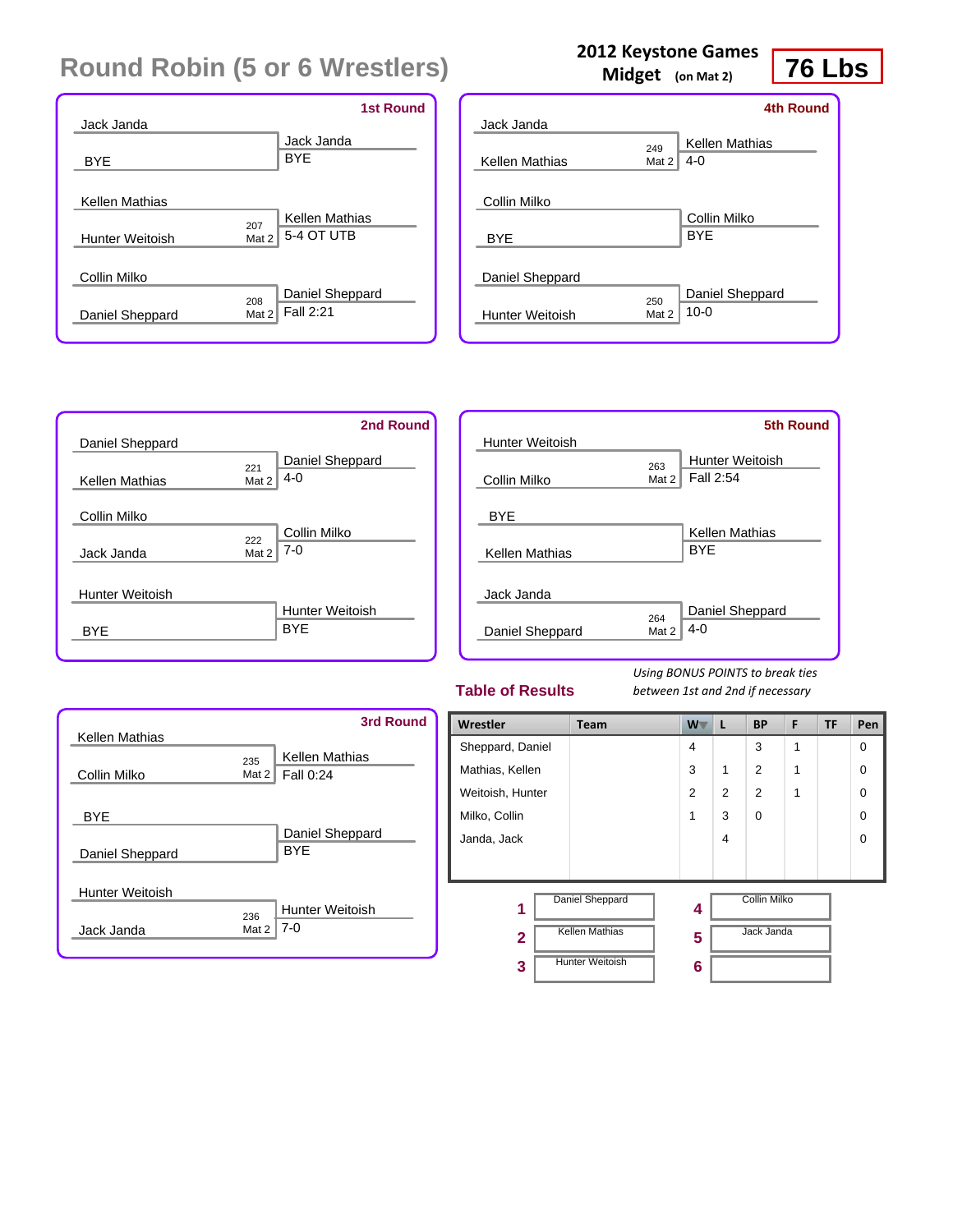| <b>Trey Kibe</b> |                                                 | 88 Lbs           |
|------------------|-------------------------------------------------|------------------|
| Cole Lunger      | <b>Trey Kibe</b><br>307<br>Fall 1:39<br>Mat $3$ |                  |
| <b>Trey Kibe</b> |                                                 |                  |
| Cole Lunger      | <b>Trey Kibe</b><br>321<br>Fall 2:31<br>Mat $3$ | <b>Trey Kibe</b> |
| <b>Trey Kibe</b> |                                                 | <b>Champion</b>  |
| Cole Lunger      | Mat $3$                                         | Cole Lunger      |
|                  |                                                 | 2nd Place        |
|                  |                                                 |                  |

**3rd Place**

# **2012 Keystone Games**

**Midget (on Mat 3)**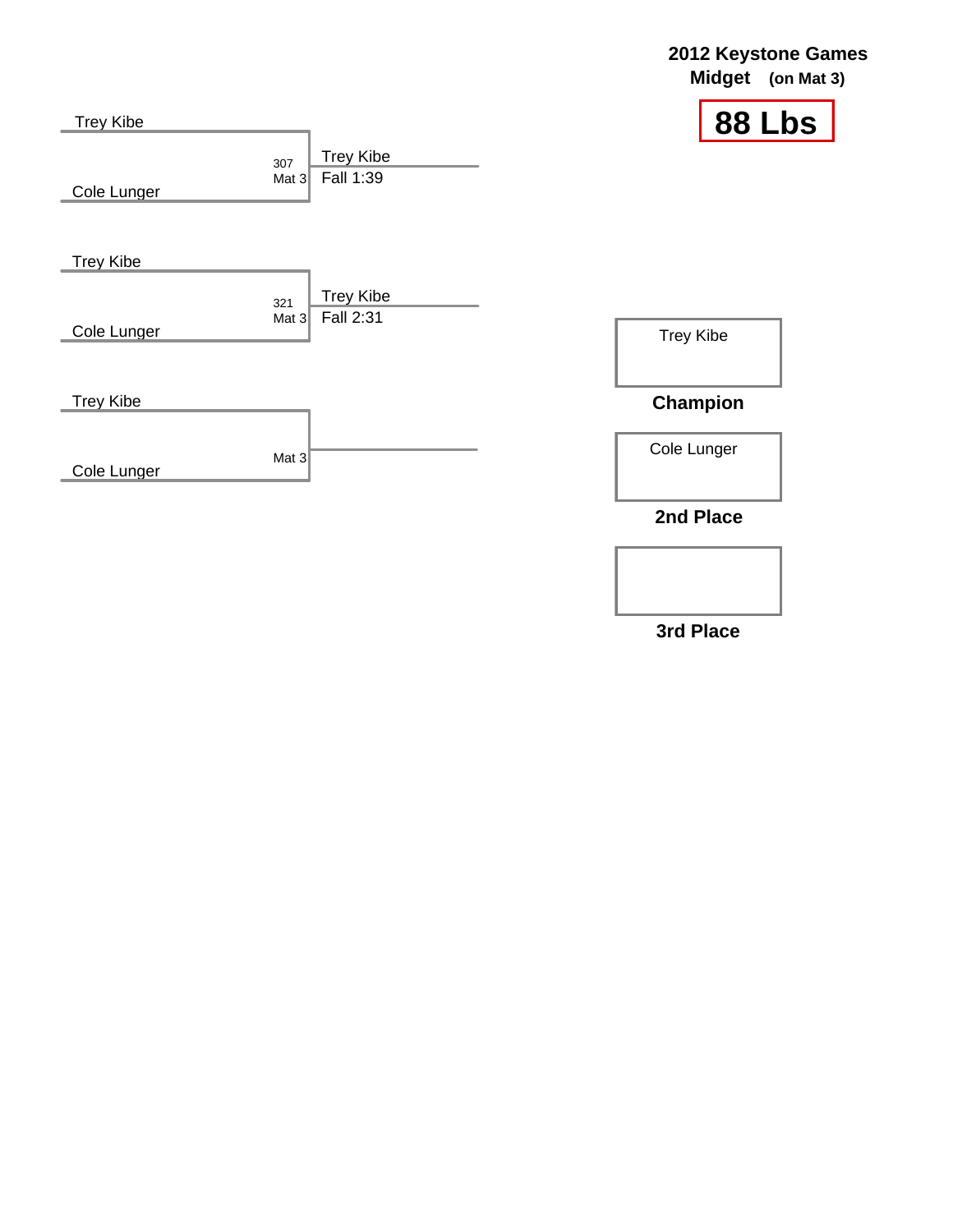|                                        |                                                     | <b>Junior</b><br>(on Mat 3) |
|----------------------------------------|-----------------------------------------------------|-----------------------------|
| <b>Creed Bogardus</b><br>Zachery Capie | <b>Creed Bogardus</b><br>308<br>$12 - 1$<br>Mat $3$ | 54 Lbs                      |
| <b>Creed Bogardus</b>                  | <b>Creed Bogardus</b><br>322                        |                             |
| Zachery Capie                          | $16 - 5$<br>Mat $3$                                 | <b>Creed Bogardus</b>       |
| <b>Creed Bogardus</b>                  |                                                     | Champion                    |
| Zachery Capie                          | Mat $3$                                             | Zachery Capie               |
|                                        |                                                     | 2nd Place                   |

**3rd Place**

### **2012 Keystone Games**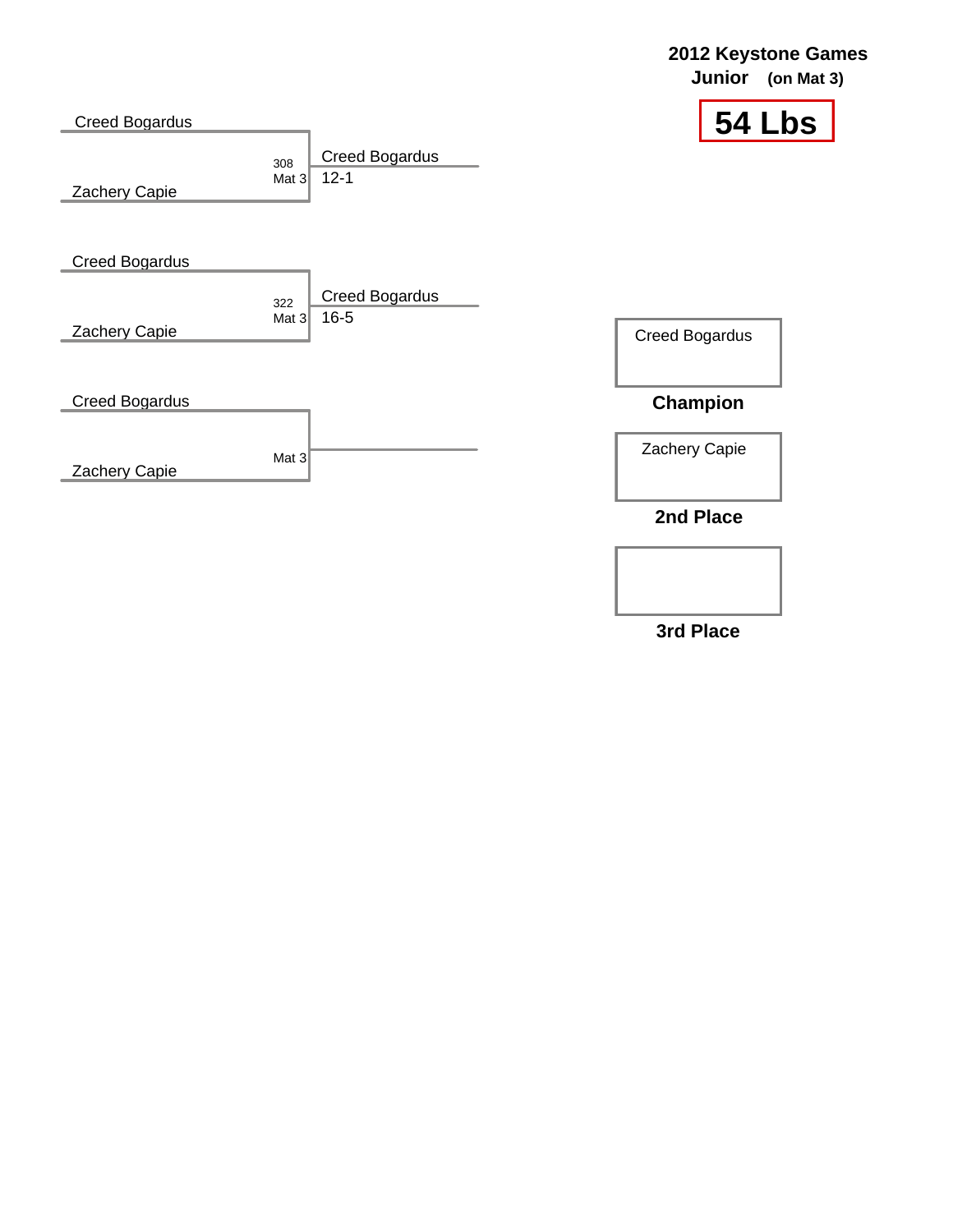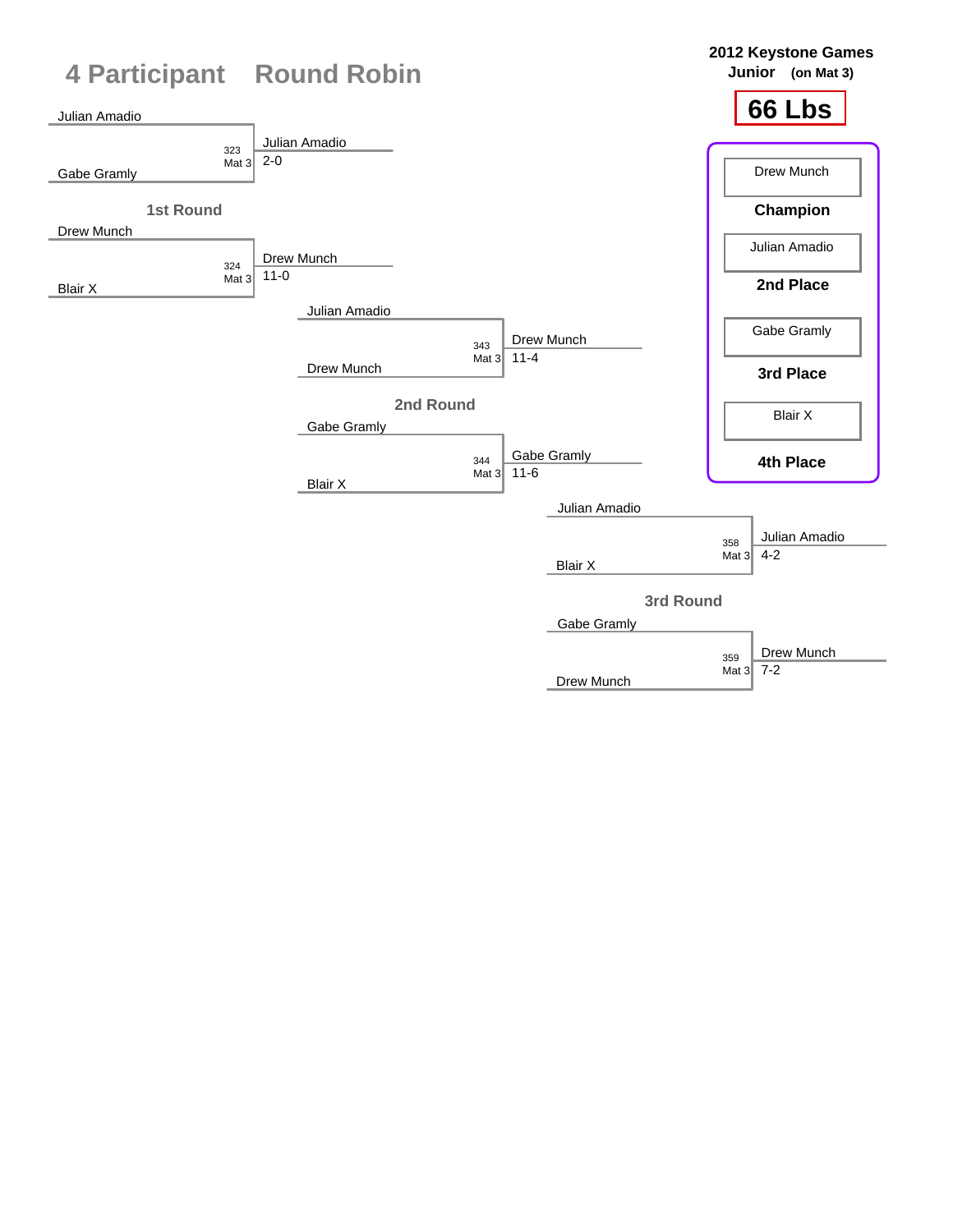|                           | <b>1st Round</b>                 |
|---------------------------|----------------------------------|
| <b>Garret Cornell</b>     |                                  |
|                           | <b>Garret Cornell</b>            |
| BYE                       | <b>BYF</b>                       |
|                           |                                  |
| <b>Troy Thomas Elhaji</b> |                                  |
|                           | <b>Troy Thomas Elhajj</b><br>209 |
| <b>Ethan Stotler</b>      | Fall 0:17<br>Mat 2               |
|                           |                                  |
| Dashawn Farber            |                                  |
|                           | Dashawn Farber<br>210            |
| Geoffrey Grim             | $7-0$<br>Mat 2                   |
|                           |                                  |

|                           |              | 4th Round                             |
|---------------------------|--------------|---------------------------------------|
| <b>Garret Cornell</b>     |              |                                       |
| <b>Troy Thomas Elhajj</b> | 251<br>Mat 2 | <b>Troy Thomas Elhaji</b><br>$12 - 4$ |
| Dashawn Farber            |              |                                       |
| <b>BYE</b>                |              | Dashawn Farber<br><b>BYF</b>          |
| Geoffrey Grim             |              |                                       |
| <b>Ethan Stotler</b>      | 252<br>Mat 2 | <b>Ethan Stotler</b><br>$7-2$         |

|                           |       | 2nd Round                 |
|---------------------------|-------|---------------------------|
| Geoffrey Grim             |       |                           |
|                           | 223   | <b>Troy Thomas Elhajj</b> |
| <b>Troy Thomas Elhajj</b> | Mat 2 | $9-0$                     |
|                           |       |                           |
| Dashawn Farber            |       |                           |
|                           | 224   | <b>Garret Cornell</b>     |
| <b>Garret Cornell</b>     | Mat 2 | 4-3                       |
|                           |       |                           |
| <b>Ethan Stotler</b>      |       |                           |
|                           |       | <b>Ethan Stotler</b>      |
| BYF                       |       | <b>BYE</b>                |
|                           |       |                           |

|                           |       | <b>5th Round</b>          |
|---------------------------|-------|---------------------------|
| <b>Ethan Stotler</b>      |       |                           |
|                           | 265   | Dashawn Farber            |
| Dashawn Farber            | Mat 2 | $4 - 0$                   |
|                           |       |                           |
| <b>BYE</b>                |       |                           |
|                           |       | <b>Troy Thomas Elhaji</b> |
| <b>Troy Thomas Elhaji</b> |       | <b>BYE</b>                |
|                           |       |                           |
| <b>Garret Cornell</b>     |       |                           |
|                           | 266   | <b>Garret Cornell</b>     |
| Geoffrey Grim             | Mat 2 | Fall 0:32                 |
|                           |       |                           |

#### **Table of Results**

*Using BONUS POINTS to break ties between 1st and 2nd if necessary*

| <b>Troy Thomas Elhaji</b>   |                 | <b>3rd Round</b>            |
|-----------------------------|-----------------|-----------------------------|
| Dashawn Farber              | 237<br>Mat $2 $ | Dashawn Farber<br>Fall 0:45 |
| <b>BYE</b><br>Geoffrey Grim |                 | Geoffrey Grim<br><b>BYE</b> |
| <b>Ethan Stotler</b>        | 238             | <b>Ethan Stotler</b>        |
| <b>Garret Cornell</b>       | Mat 2           | $4 - 2$                     |

| Wrestler            | Team                      | $W^-$ | L              | <b>BP</b>             | F | <b>TF</b> | Pen      |
|---------------------|---------------------------|-------|----------------|-----------------------|---|-----------|----------|
| Elhajj, Troy Thomas |                           | 3     | 1              | $\overline{4}$        | 1 |           | $\Omega$ |
| Farber, Dashawn     |                           | 3     | 1              | 2                     | 1 |           | $\Omega$ |
| Cornell, Garret     |                           | 2     | $\overline{2}$ | 2                     | 1 |           | 0        |
| Stotler, Ethan      |                           | 2     | 2              | $\Omega$              |   |           | 0        |
| Grim, Geoffrey      |                           |       | 4              |                       |   |           | 0        |
|                     |                           |       |                |                       |   |           |          |
| 1                   | Dashawn Farber            | 4     |                | <b>Garret Cornell</b> |   |           |          |
| $\overline{2}$      | <b>Troy Thomas Elhajj</b> | 5     |                | <b>Geoffrey Grim</b>  |   |           |          |
| 3                   | <b>Ethan Stotler</b>      | 6     |                |                       |   |           |          |

**2012 Keystone Games**

**Junior (on Mat 2)**

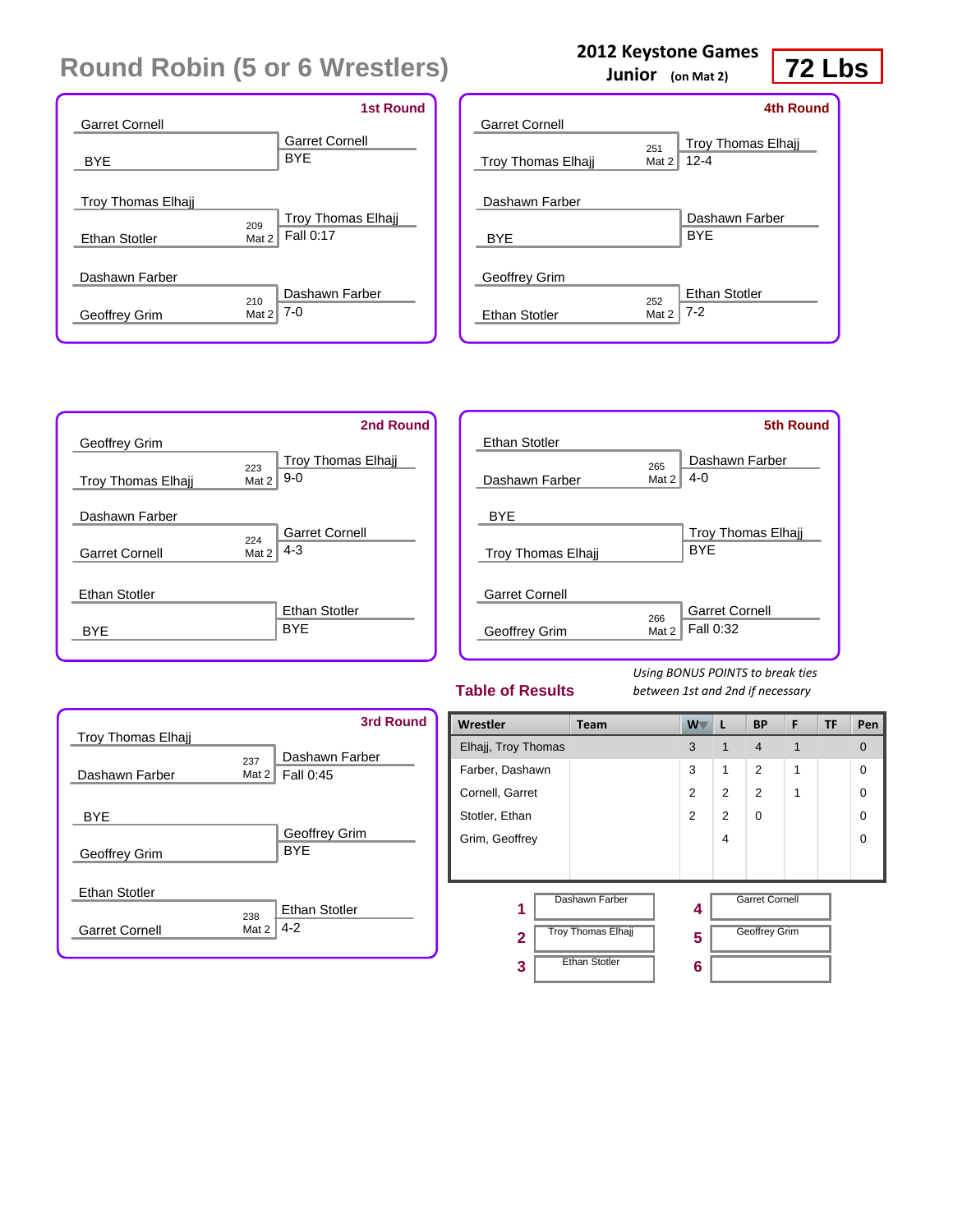|                       |      | <b>1st Round</b>                  |
|-----------------------|------|-----------------------------------|
| <b>Aubrey Dawson</b>  |      |                                   |
| Kade Showers          | 210A | <b>Aubrey Dawson</b><br>Fall 2:17 |
|                       |      |                                   |
| <b>Trevin Hampton</b> |      |                                   |
|                       | 211  | Colin Leonard                     |
| Colin Leonard         |      | Tech Fall 16-0; 2:56              |
|                       |      |                                   |
| Jack Janda            |      |                                   |
|                       | 212  | Jack Janda                        |
| Cade Keithly          |      | $5 - 4$                           |
|                       |      |                                   |

|      | 4th Round                      |
|------|--------------------------------|
| 253  | <b>Trevin Hampton</b><br>$7-0$ |
|      |                                |
| 253A | Jack Janda<br>Fall 2:31        |
|      |                                |
| 254  | Colin Leonard<br>Forfeit       |
|      |                                |

**2012 Keystone Games Junior**



|                       |       | 5th Round             |
|-----------------------|-------|-----------------------|
| Colin Leonard         |       |                       |
|                       | 267   | Colin Leonard         |
| Jack Janda            |       | Tech Fall 15-0        |
|                       |       |                       |
| Kade Showers          |       |                       |
|                       | 267A  | <b>Trevin Hampton</b> |
| <b>Trevin Hampton</b> | Mat 0 | Fall 0:13             |
|                       |       |                       |
| Aubrey Dawson         |       |                       |
|                       | 268   | <b>Aubrey Dawson</b>  |
| Cade Keithly          |       | Forfeit               |
|                       |       |                       |

#### **Table of Results**

*Using BONUS POINTS to break ties between 1st and 2nd if necessary*



| Wrestler        | <b>Team</b>           | W              | L              | <b>BP</b>           | F              | <b>TF</b>      | Pen      |
|-----------------|-----------------------|----------------|----------------|---------------------|----------------|----------------|----------|
| Leonard, Colin  |                       | 5              |                | 9                   | $\overline{2}$ | $\overline{2}$ | $\Omega$ |
| Dawson, Aubrey  |                       | 3              | $\overline{2}$ | 4                   | 1              |                | $\Omega$ |
| Hampton, Trevin |                       | 3              | $\overline{2}$ | 4                   | $\overline{2}$ |                | $\Omega$ |
| Janda, Jack     |                       | $\mathfrak{p}$ | 3              | 2                   | 1              |                | $\Omega$ |
| Showers, Kade   |                       | 1              | 4              | $\overline{2}$      |                |                | $\Omega$ |
| Keithly, Cade   |                       | 1              | 4              | $\Omega$            |                |                | $\Omega$ |
| 1               | Colin Leonard         | 4              |                | Jack Janda          |                |                |          |
| $\mathbf{2}$    | <b>Trevin Hampton</b> | 5              |                | <b>Kade Showers</b> |                |                |          |
| 3               | <b>Aubrey Dawson</b>  | 6              |                | <b>Cade Keithly</b> |                |                |          |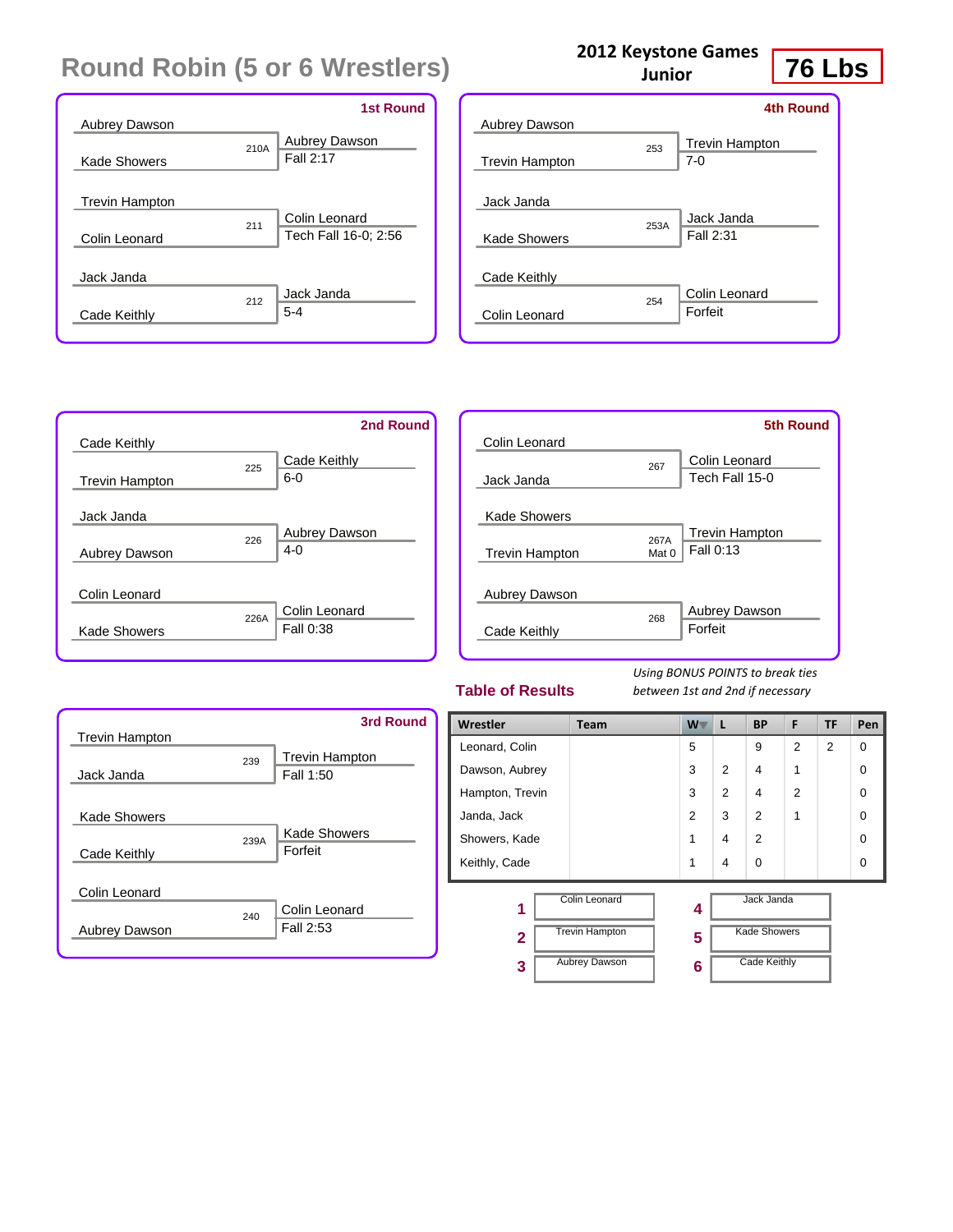|                         |       | <b>1st Round</b>        |
|-------------------------|-------|-------------------------|
| Jackson Erb             |       |                         |
|                         |       | Jackson Erb             |
| <b>BYE</b>              |       | <b>BYE</b>              |
|                         |       |                         |
| <b>Brandon Matthews</b> |       |                         |
|                         | 213   | <b>Brandon Matthews</b> |
| <b>Clayton Ulrey</b>    | Mat 2 | $2 - 0$                 |
|                         |       |                         |
| Brianna Sierra          |       |                         |
|                         | 214   | Nathan Smith            |
| Nathan Smith            | Mat 2 | Fall 1:38               |
|                         |       |                         |

### **2012 Keystone Games**

**Junior (on Mat 2)**

**80 Lbs**

|                         |       | 4th Round      |
|-------------------------|-------|----------------|
| Jackson Erb             |       |                |
|                         | 255   | Jackson Erb    |
| <b>Brandon Matthews</b> | Mat 2 | $13-0$         |
|                         |       |                |
| Brianna Sierra          |       |                |
|                         |       | Brianna Sierra |
| <b>BYE</b>              |       | <b>BYF</b>     |
|                         |       |                |
| Nathan Smith            |       |                |
|                         | 256   | Nathan Smith   |
| Clayton Ulrey           | Mat 2 | $6 - 2$        |
|                         |       |                |

|                         | 2nd Round                      |
|-------------------------|--------------------------------|
| Nathan Smith            |                                |
|                         | <b>Brandon Matthews</b><br>227 |
| <b>Brandon Matthews</b> | 3-2 OT UTB<br>Mat 2            |
| Brianna Sierra          |                                |
|                         | Jackson Erb<br>228             |
| Jackson Erb             | Fall 0:42<br>Mat 2             |
|                         |                                |
| <b>Clayton Ulrey</b>    | <b>Clayton Ulrey</b>           |
| RYF                     | <b>BYF</b>                     |

|                         |              | <b>5th Round</b>           |
|-------------------------|--------------|----------------------------|
| Clayton Ulrey           |              |                            |
| Brianna Sierra          | 269<br>Mat 2 | Clayton Ulrey<br>Fall 0:46 |
| <b>BYE</b>              |              |                            |
|                         |              | <b>Brandon Matthews</b>    |
| <b>Brandon Matthews</b> |              | <b>BYE</b>                 |
| Jackson Erb             |              |                            |
| Nathan Smith            | 270<br>Mat 2 | Jackson Erb<br>$5 - 3$     |

#### **Table of Results**

| <b>Brandon Matthews</b> |                                                      | <b>3rd Round</b> |
|-------------------------|------------------------------------------------------|------------------|
| Brianna Sierra          | <b>Brandon Matthews</b><br>241<br>Fall 0:19<br>Mat 2 |                  |
| <b>BYE</b>              |                                                      |                  |
| Nathan Smith            | Nathan Smith<br><b>BYF</b>                           |                  |
| <b>Clayton Ulrey</b>    |                                                      |                  |
| Jackson Erb             | Jackson Erb<br>242<br>Fall 0:26<br>Mat 2             |                  |

| Wrestler                | <b>Team</b>           | $W^-$          | L              | <b>BP</b>           | F              | <b>TF</b> | Pen         |
|-------------------------|-----------------------|----------------|----------------|---------------------|----------------|-----------|-------------|
| Erb, Jackson            |                       | 4              |                | 5                   | $\overline{2}$ |           | $\mathbf 0$ |
| Matthews, Brandon       |                       | 3              | 1              | 2                   | 1              |           | $\Omega$    |
| Smith, Nathan           |                       | $\overline{2}$ | $\overline{2}$ | 2                   | 1              |           | $\Omega$    |
| Ulrey, Clayton          |                       | 1              | 3              | 2                   | 1              |           | $\Omega$    |
| Sierra, Brianna         |                       |                | 4              |                     |                |           | $\Omega$    |
|                         |                       |                |                |                     |                |           |             |
| 1                       | Colin Leonard         | 4              |                | Jack Janda          |                |           |             |
| $\overline{\mathbf{2}}$ | <b>Aubrey Dawson</b>  | 5              |                | <b>Kade Showers</b> |                |           |             |
| 3                       | <b>Trevin Hampton</b> | 6              |                | <b>Cade Keithly</b> |                |           |             |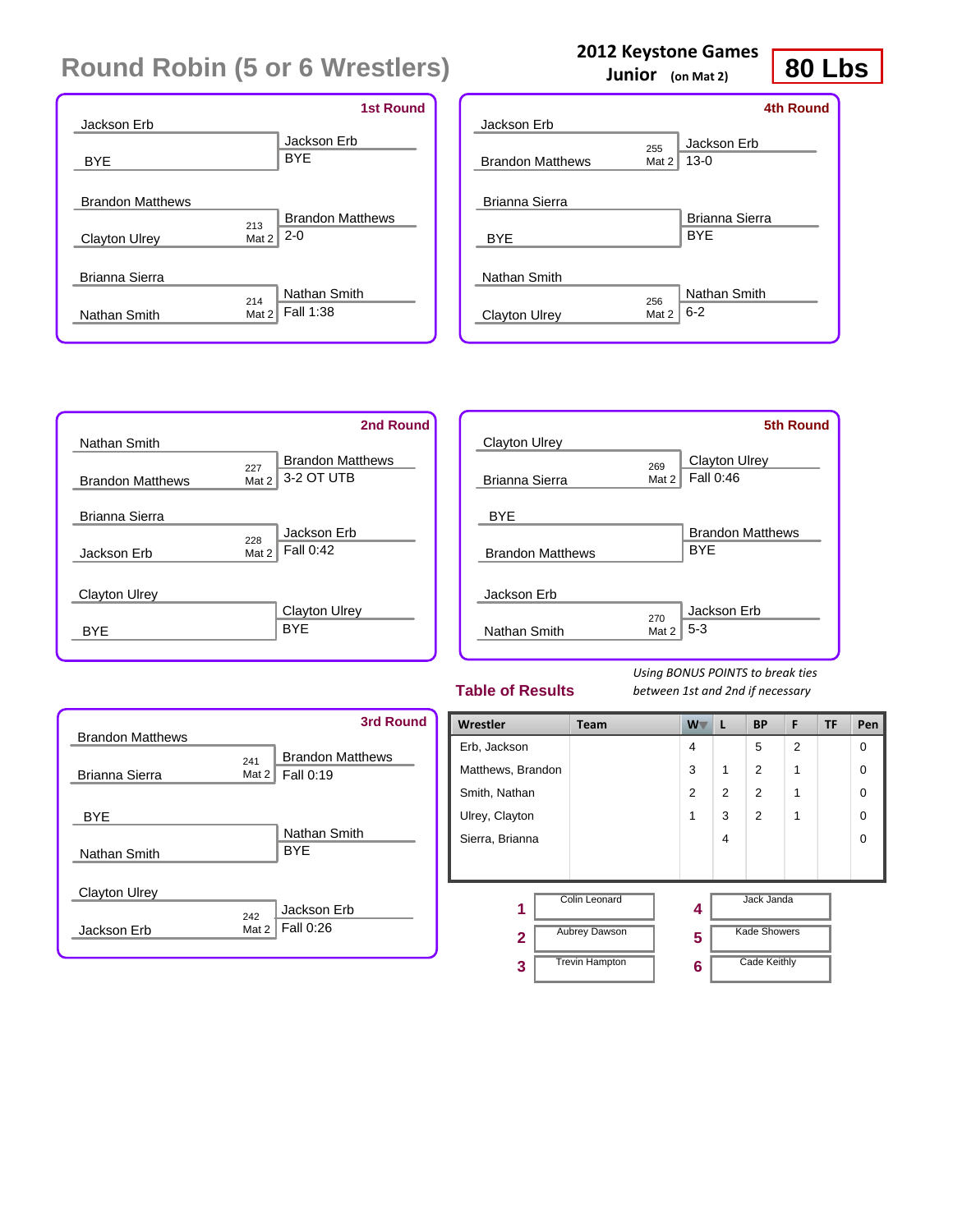|                          | <b>1st Round</b>            |
|--------------------------|-----------------------------|
| Ethan Baney              |                             |
|                          | Ethan Baney<br>301          |
| <b>Christian Prestil</b> | Fall 2:35<br>Mat 3          |
|                          |                             |
| Lane Bretz               |                             |
|                          | Lane Bretz<br>302           |
| <b>Tyler Mousaw</b>      | $6-0$<br>Mat 3              |
|                          |                             |
| Elijah Finnerty          |                             |
|                          | <b>Patrick Gould</b><br>303 |
| <b>Patrick Gould</b>     | $4 - 0$<br>Mat 3            |
|                          |                             |

### **2012 Keystone Games**

**Junior (on Mat 3)**

**85 Lbs**

|                          |                         | <b>4th Round</b>                  |
|--------------------------|-------------------------|-----------------------------------|
| Ethan Baney              |                         |                                   |
| Lane Bretz               | 345<br>Mat 3            | Lane Bretz<br>$4 - 2$             |
| Elijah Finnerty          |                         |                                   |
| <b>Christian Prestil</b> | 346<br>Mat 3            | <b>Elijah Finnerty</b><br>$3 - 2$ |
| Patrick Gould            |                         | Patrick Gould                     |
| <b>Tyler Mousaw</b>      | 347<br>Mat <sub>3</sub> | $2 - 0$                           |

|                          | 2nd Round                 |
|--------------------------|---------------------------|
| <b>Patrick Gould</b>     |                           |
|                          | Patrick Gould<br>309      |
| Lane Bretz               | $9 - 1$<br>Mat 3          |
| <b>Elijah Finnerty</b>   |                           |
|                          | Ethan Baney               |
| Ethan Baney              | 310<br>Fall 2:54<br>Mat 3 |
| <b>Tyler Mousaw</b>      |                           |
|                          | <b>Tyler Mousaw</b>       |
| <b>Christian Prestil</b> | 311<br>6-4 OT TB<br>Mat 3 |

|                          |       | <b>5th Round</b>     |
|--------------------------|-------|----------------------|
| <b>Tyler Mousaw</b>      |       |                      |
|                          | 360   | <b>Tyler Mousaw</b>  |
| Elijah Finnerty          | Mat 3 | $8 - 2$              |
|                          |       |                      |
| <b>Christian Prestil</b> |       |                      |
|                          | 361   | Lane Bretz           |
| Lane Bretz               | Mat 3 | $14-0$               |
|                          |       |                      |
| Ethan Baney              |       |                      |
|                          | 362   | <b>Patrick Gould</b> |
| Patrick Gould            | Mat 3 | $4 - 2$              |
|                          |       |                      |

#### **Table of Results**

| Lane Bretz                                       | <b>3rd Round</b>                                      |
|--------------------------------------------------|-------------------------------------------------------|
| <b>Elijah Finnerty</b>                           | Lane Bretz<br>325<br>Fall 0:48<br>Mat $31$            |
| <b>Christian Prestil</b><br><b>Patrick Gould</b> | Patrick Gould<br>326<br>Tech Fall 16-0; 2:34<br>Mat 3 |
| <b>Tyler Mousaw</b>                              | Ethan Baney<br>327                                    |
| Ethan Baney                                      | $4 - 0$<br>Mat 3                                      |

| Wrestler           | <b>Team</b>          | $W^-$          | L              | <b>BP</b>                | F              | <b>TF</b> | Pen      |
|--------------------|----------------------|----------------|----------------|--------------------------|----------------|-----------|----------|
| Gould, Patrick     |                      | 5              |                | 2.5                      |                | 1         | $\Omega$ |
| Bretz, Lane        |                      | 4              | 1              | 3                        | 1              |           | $\Omega$ |
| Baney, Ethan       |                      | 3              | $\overline{2}$ | 4                        | $\overline{2}$ |           | $\Omega$ |
| Mousaw, Tyler      |                      | $\overline{2}$ | 3              | 0                        |                |           | $\Omega$ |
| Finnerty, Elijah   |                      | 1              | 4              | $\mathbf 0$              |                |           | $\Omega$ |
| Prestil, Christian |                      |                | 5              |                          |                |           | $\Omega$ |
| 1                  | <b>Patrick Gould</b> | 4              |                | <b>Tyler Mousaw</b>      |                |           |          |
| $\mathbf{2}$       | Lane Bretz           | 5              |                | <b>Elijah Finnerty</b>   |                |           |          |
| 3                  | <b>Ethan Baney</b>   | 6              |                | <b>Christian Prestil</b> |                |           |          |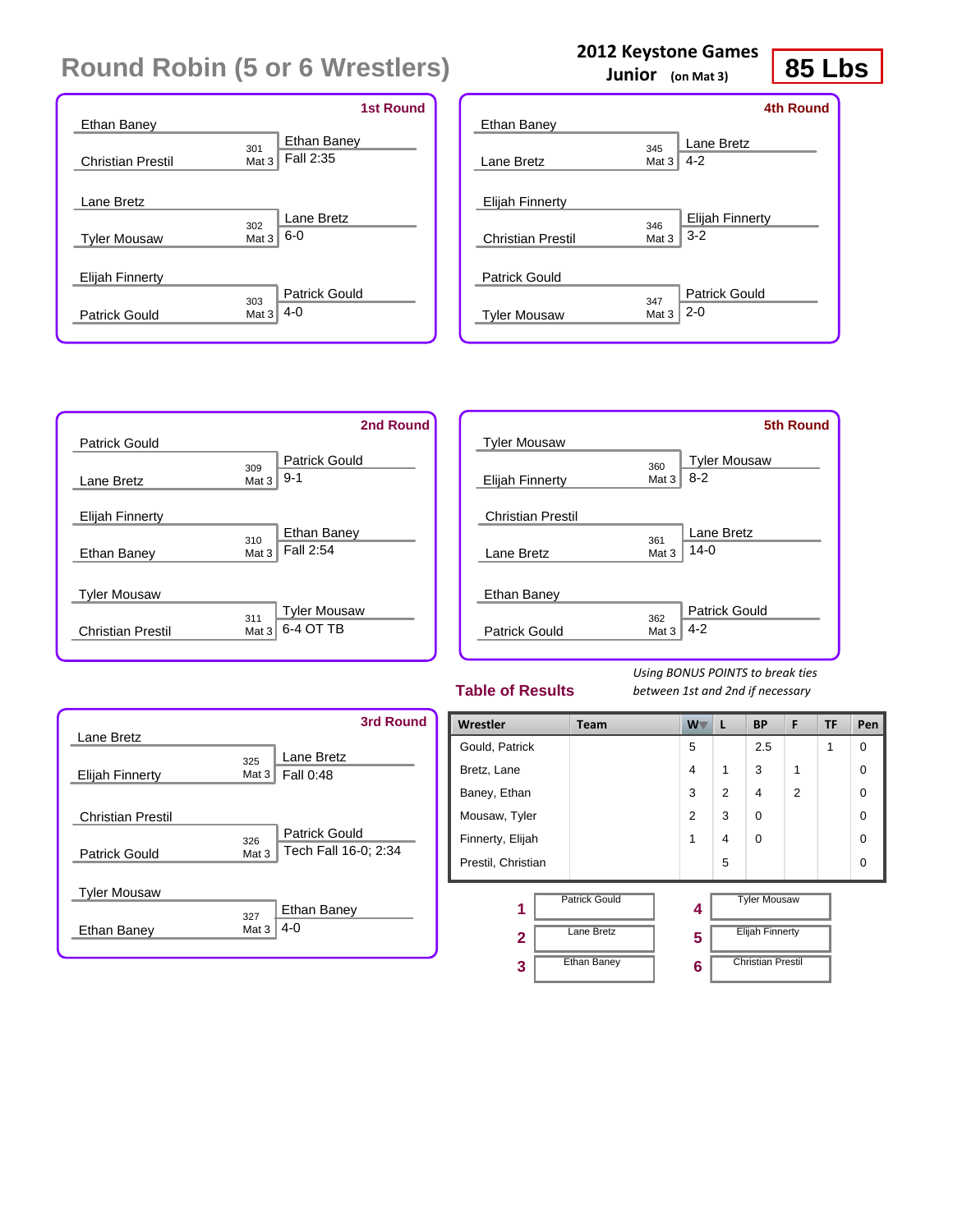

Trent Kochersperger

10-0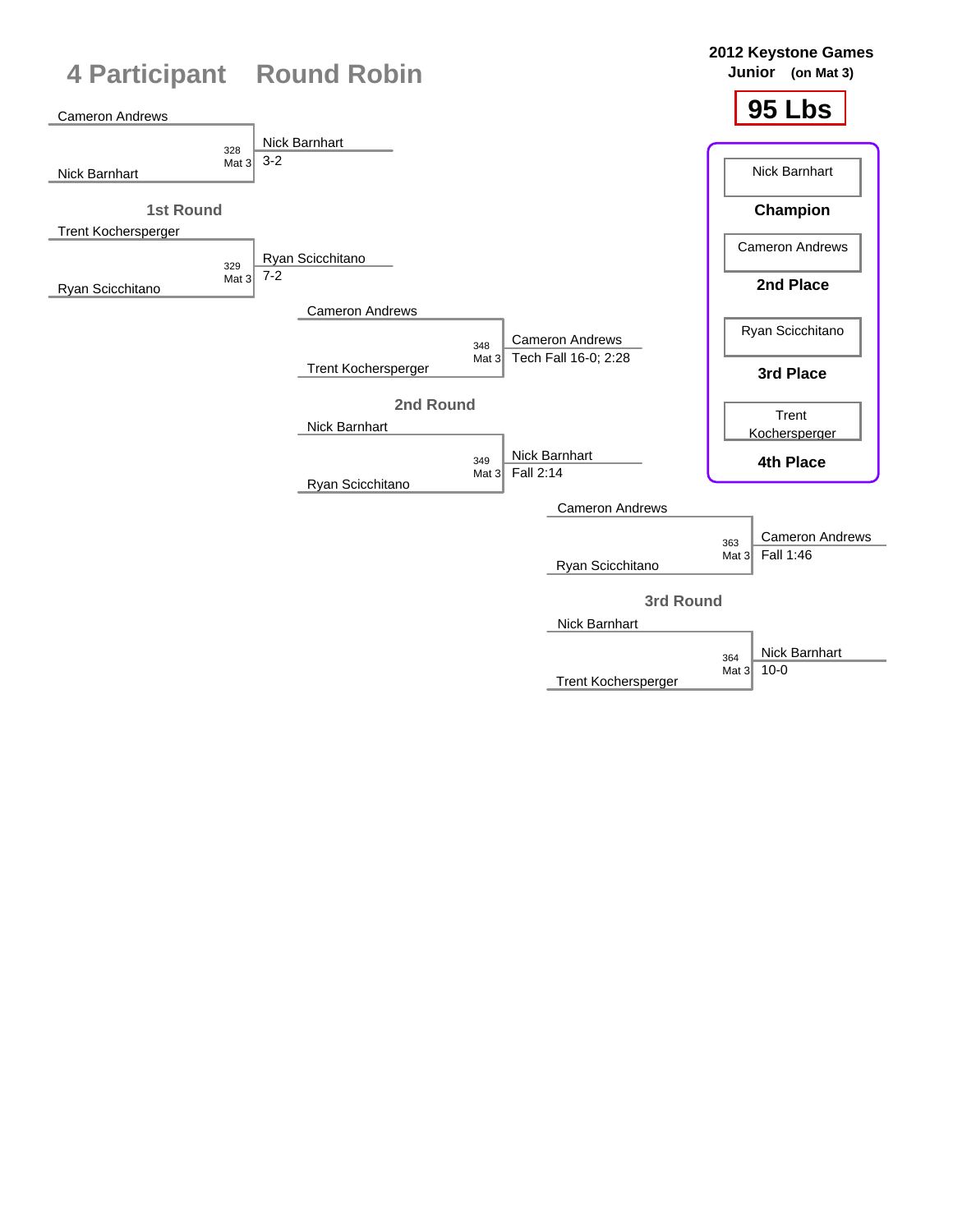

Evan King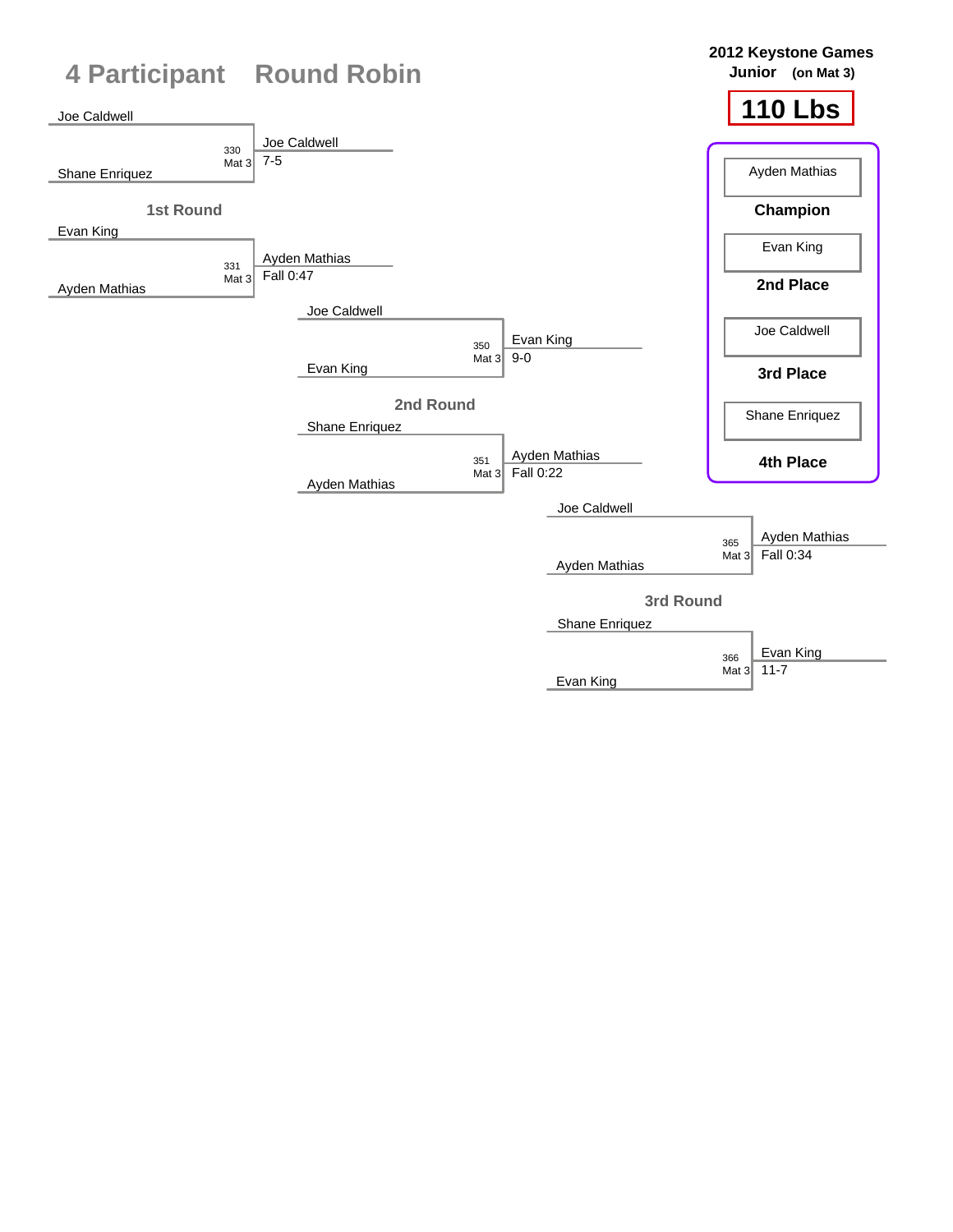|                         |      | <b>1st Round</b>     |
|-------------------------|------|----------------------|
| <b>Hunter Coutts</b>    |      |                      |
|                         | 401A | <b>Anthony Vince</b> |
| <b>Anthony Vince</b>    |      | 4-2 OT               |
|                         |      |                      |
| <b>Cameron Enriguez</b> |      |                      |
|                         | 401  | Cole Rhone           |
| Cole Rhone              |      | $6 - 4$              |
|                         |      |                      |
| Austin Jones            |      |                      |
|                         | 402  | <b>Forest Reeves</b> |
| <b>Forest Reeves</b>    |      | Fall 1:25            |
|                         |      |                      |

#### **2012 Keystone Games Intermediate**



|                      |      | 4th Round                     |
|----------------------|------|-------------------------------|
| <b>Hunter Coutts</b> |      |                               |
| Cameron Enriquez     | 443  | Cameron Enriquez<br>Fall 0:30 |
| Austin Jones         |      |                               |
|                      | 443A | Anthony Vince                 |
| <b>Anthony Vince</b> |      | Fall 1:46                     |
| <b>Forest Reeves</b> |      |                               |
|                      | 444  | Cole Rhone                    |
| Cole Rhone           |      | $12 - 0$                      |



|                         |       | <b>5th Round</b>        |
|-------------------------|-------|-------------------------|
| Cole Rhone              |       |                         |
|                         | 457   | Cole Rhone              |
| Austin Jones            |       | Fall 0:38               |
|                         |       |                         |
| <b>Anthony Vince</b>    |       |                         |
|                         | 457A  | <b>Cameron Enriquez</b> |
| <b>Cameron Enriquez</b> | Mat 0 | $6 - 2$                 |
|                         |       |                         |
| <b>Hunter Coutts</b>    |       |                         |
|                         | 458   | <b>Forest Reeves</b>    |
| <b>Forest Reeves</b>    |       | Forfeit                 |
|                         |       |                         |

#### **Table of Results**

| <b>Cameron Enriguez</b>                      |      | <b>3rd Round</b>                     |
|----------------------------------------------|------|--------------------------------------|
| Austin Jones                                 | 429  | <b>Cameron Enriguez</b><br>Fall 2:24 |
| <b>Anthony Vince</b><br><b>Forest Reeves</b> | 429A | <b>Forest Reeves</b><br>$8 - 1$      |
| Cole Rhone<br><b>Hunter Coutts</b>           | 430  | Cole Rhone<br>Fall 1:32              |

| Wrestler          | Team                                  | $W^-$         | L              | <b>BP</b>                             | F              | TF | Pen      |
|-------------------|---------------------------------------|---------------|----------------|---------------------------------------|----------------|----|----------|
| Rhone, Cole       |                                       | 5             |                | 6                                     | $\overline{2}$ |    | $\Omega$ |
| Enriquez, Cameron |                                       | 4             | 1              | 5.5                                   | $\overline{2}$ | 1  | $\Omega$ |
| Reeves, Forest    |                                       | 3             | $\overline{2}$ | 4                                     | 1              |    | $\Omega$ |
| Vince, Anthony    |                                       | $\mathcal{P}$ | 3              | 2                                     | 1              |    | $\Omega$ |
| Coutts, Hunter    |                                       | 1             | 4              | $\Omega$                              |                |    | $\Omega$ |
| Jones, Austin     |                                       |               | 5              |                                       |                |    | $\Omega$ |
| 1                 | Cole Rhone<br><b>Cameron Enriquez</b> | 4             |                | Anthony Vince<br><b>Hunter Coutts</b> |                |    |          |
| $\mathbf{2}$      |                                       | 5             |                |                                       |                |    |          |
| 3                 | <b>Forest Reeves</b>                  | 6             |                | <b>Austin Jones</b>                   |                |    |          |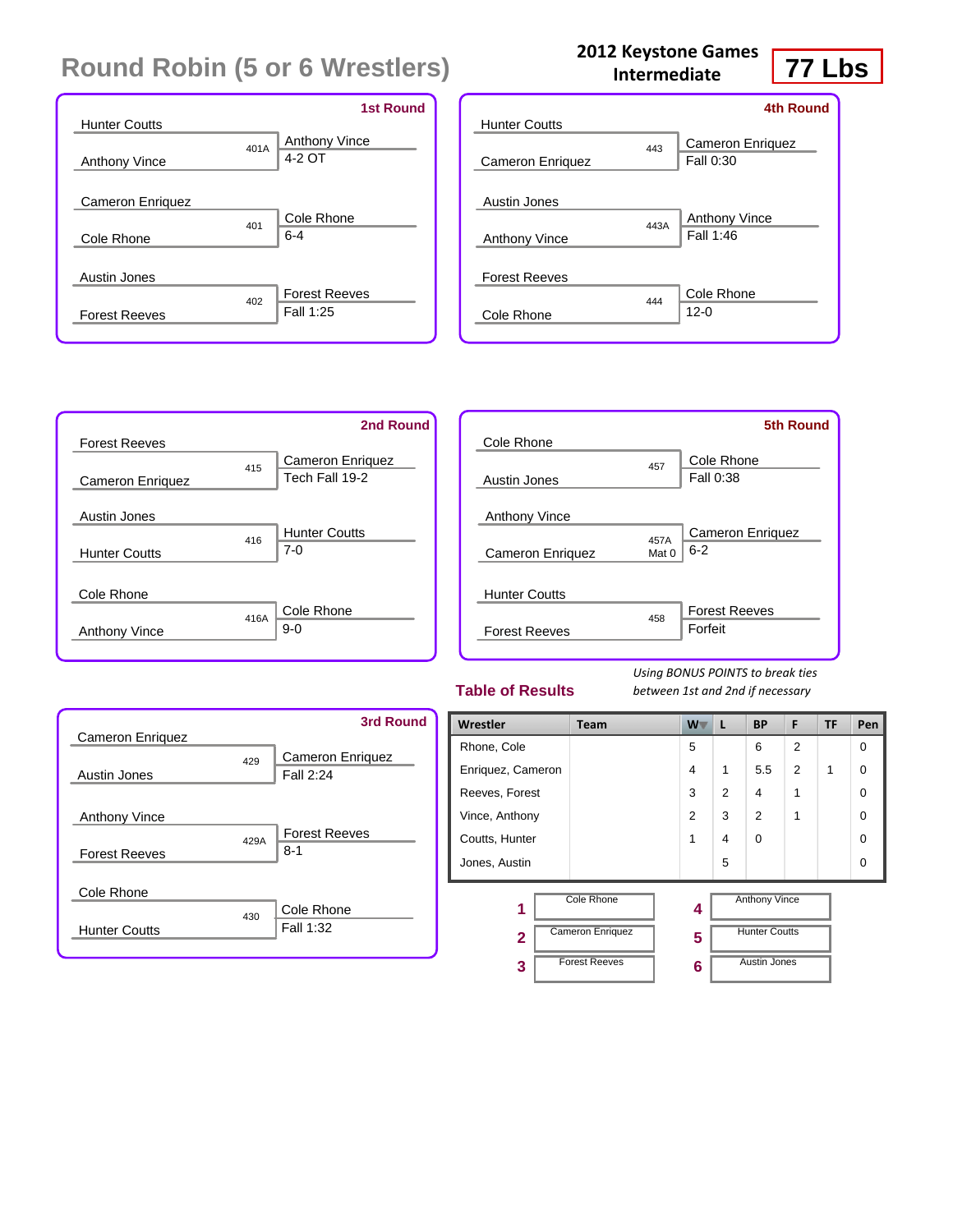#### Jacob Frock 403 Cameron Terry Kyle Lukaesko  $\begin{array}{c} 404 \\ \text{Mat } 4 \end{array}$ Austin Rowzer Dylan Poitrinal 405 Gerhardt Reiter Jacob Frock Mat  $4$  Fall 0:38 Kyle Lukaesko 2-0 Dylan Poitrinal Mat 4  $3-2$ **1st Round**

#### Jacob Frock 445 Kyle Lukaesko Dylan Poitrinal 446<br>Mat 4 Cameron Terry Gerhardt Reiter 447<br>Mat 4 Austin Rowzer Jacob Frock Mat 4  $| 10-2$ Cameron Terry 4-0 Austin Rowzer 1-0 **4th Round**

**2012 Keystone Games Intermediate (on Mat 4)**



|                        |       | <b>5th Round</b> |
|------------------------|-------|------------------|
| <b>Austin Rowzer</b>   |       |                  |
|                        | 459   | Austin Rowzer    |
| <b>Dylan Poitrinal</b> | Mat 4 | $6 - 0$          |
|                        |       |                  |
| <b>Cameron Terry</b>   |       |                  |
|                        | 460   | Kyle Lukaesko    |
| Kyle Lukaesko          | Mat 4 | $10 - 4$         |
|                        |       |                  |
| Jacob Frock            |       |                  |
|                        | 461   | Jacob Frock      |
| <b>Gerhardt Reiter</b> | Mat 4 | Fall 0:40        |
|                        |       |                  |

#### **Table of Results**

*Using BONUS POINTS to break ties between 1st and 2nd if necessary*



| Wrestler               | Team                                                          | $W^-$          | L              | <b>BP</b>                                                           | F | TF | Pen      |
|------------------------|---------------------------------------------------------------|----------------|----------------|---------------------------------------------------------------------|---|----|----------|
| Frock, Jacob           |                                                               | 5              |                | 7                                                                   | 3 |    | $\Omega$ |
| Lukaesko, Kyle         |                                                               | 4              | 1              | 3                                                                   | 1 |    | $\Omega$ |
| Rowzer, Austin         |                                                               | 3              | $\overline{2}$ | 1                                                                   |   |    | $\Omega$ |
| Terry, Cameron         |                                                               | $\overline{2}$ | 3              | 1                                                                   |   |    | $\Omega$ |
| Poitrinal, Dylan       |                                                               | 1              | 4              | $\Omega$                                                            |   |    | $\Omega$ |
| Reiter, Gerhardt       |                                                               |                | 5              |                                                                     |   |    | $\Omega$ |
| 1<br>$\mathbf{2}$<br>3 | Cole Rhone<br><b>Cameron Enriquez</b><br><b>Forest Reeves</b> | 4<br>5<br>6    |                | <b>Anthony Vince</b><br><b>Hunter Coutts</b><br><b>Austin Jones</b> |   |    |          |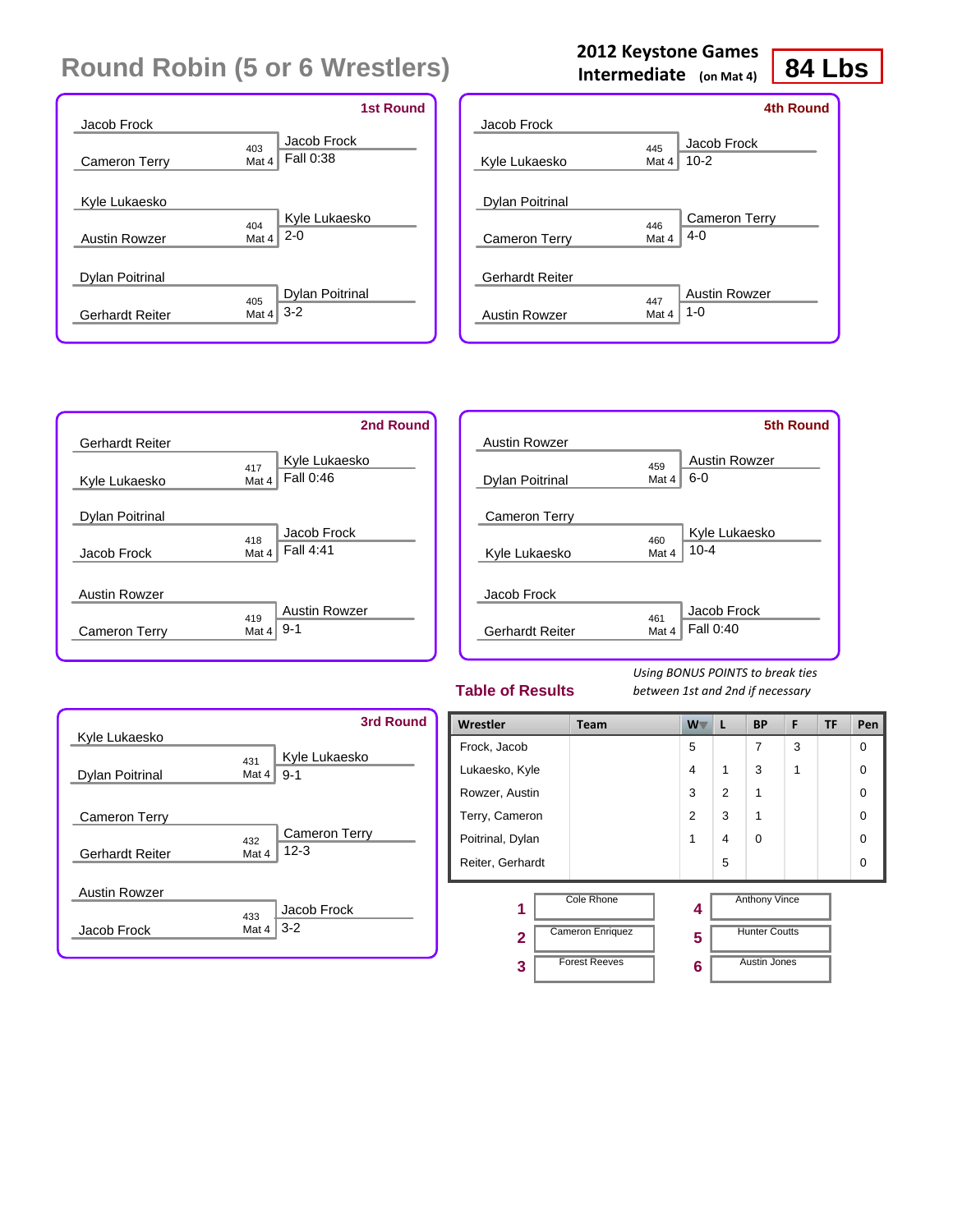|                      |      | <b>1st Round</b>     |
|----------------------|------|----------------------|
| <b>Bryce Bennett</b> |      |                      |
|                      | 405A | <b>Bryce Bennett</b> |
| Duncan Waite         |      | Fall 0:40            |
|                      |      |                      |
| William Girard       |      |                      |
|                      | 406  | William Girard       |
| Logan Stoltzfus      |      | $4-2$                |
|                      |      |                      |
| Gabriel Ikeda        |      |                      |
|                      | 407  | Gabriel Ikeda        |
| <b>Stones Reeves</b> |      | $3-0$                |
|                      |      |                      |

| <b>Bryce Bennett</b>  |      | <b>4th Round</b>     |
|-----------------------|------|----------------------|
|                       |      |                      |
|                       | 448  | William Girard       |
| <b>William Girard</b> |      | $2 - 0$              |
| Gabriel Ikeda         |      |                      |
|                       |      | Gabriel Ikeda        |
| Duncan Waite          | 448A | Fall 0:16            |
|                       |      |                      |
| <b>Stones Reeves</b>  |      |                      |
|                       | 449  | <b>Stones Reeves</b> |
| Logan Stoltzfus       |      | $4-0$                |
|                       |      |                      |

**2012 Keystone Games Intermediate**



|                      |       | <b>5th Round</b>     |
|----------------------|-------|----------------------|
| Logan Stoltzfus      |       |                      |
|                      | 462   | Logan Stoltzfus      |
| Gabriel Ikeda        |       | $4 - 2$              |
|                      |       |                      |
| Duncan Waite         |       |                      |
|                      | 462A  | William Girard       |
| William Girard       | Mat 0 | Tech Fall 16-0; 3:00 |
|                      |       |                      |
| <b>Bryce Bennett</b> |       |                      |
|                      | 463   | <b>Stones Reeves</b> |
| <b>Stones Reeves</b> |       | $5 - 2$              |
|                      |       |                      |

#### **Table of Results**

*Using BONUS POINTS to break ties between 1st and 2nd if necessary*



| Wrestler          | Team                                          | <b>W</b>       | L              | <b>BP</b>                        | F | TF | Pen      |
|-------------------|-----------------------------------------------|----------------|----------------|----------------------------------|---|----|----------|
| Girard, William   |                                               | 5              |                | 3.5                              | 1 | 1  | $\Omega$ |
| Reeves, Stones    |                                               | 3              | $\overline{2}$ | 2                                | 1 |    | $\Omega$ |
| Bennett, Bryce    |                                               | 3              | $\overline{2}$ | $\overline{2}$                   | 1 |    | $\Omega$ |
| Ikeda, Gabriel    |                                               | $\overline{2}$ | 3              | $\overline{2}$                   | 1 |    | $\Omega$ |
| Stoltzfus, Logan  |                                               | 2              | 3              | $\overline{2}$                   | 1 |    | $\Omega$ |
| Waite, Duncan     |                                               |                | 5              |                                  |   |    | $\Omega$ |
| 1<br>$\mathbf{2}$ | <b>William Girard</b><br><b>Stones Reeves</b> | 4<br>5         |                | Gabriel Ikeda<br>Logan Stoltzfus |   |    |          |
| 3                 | <b>Bryce Bennett</b>                          | 6              |                | Duncan Waite                     |   |    |          |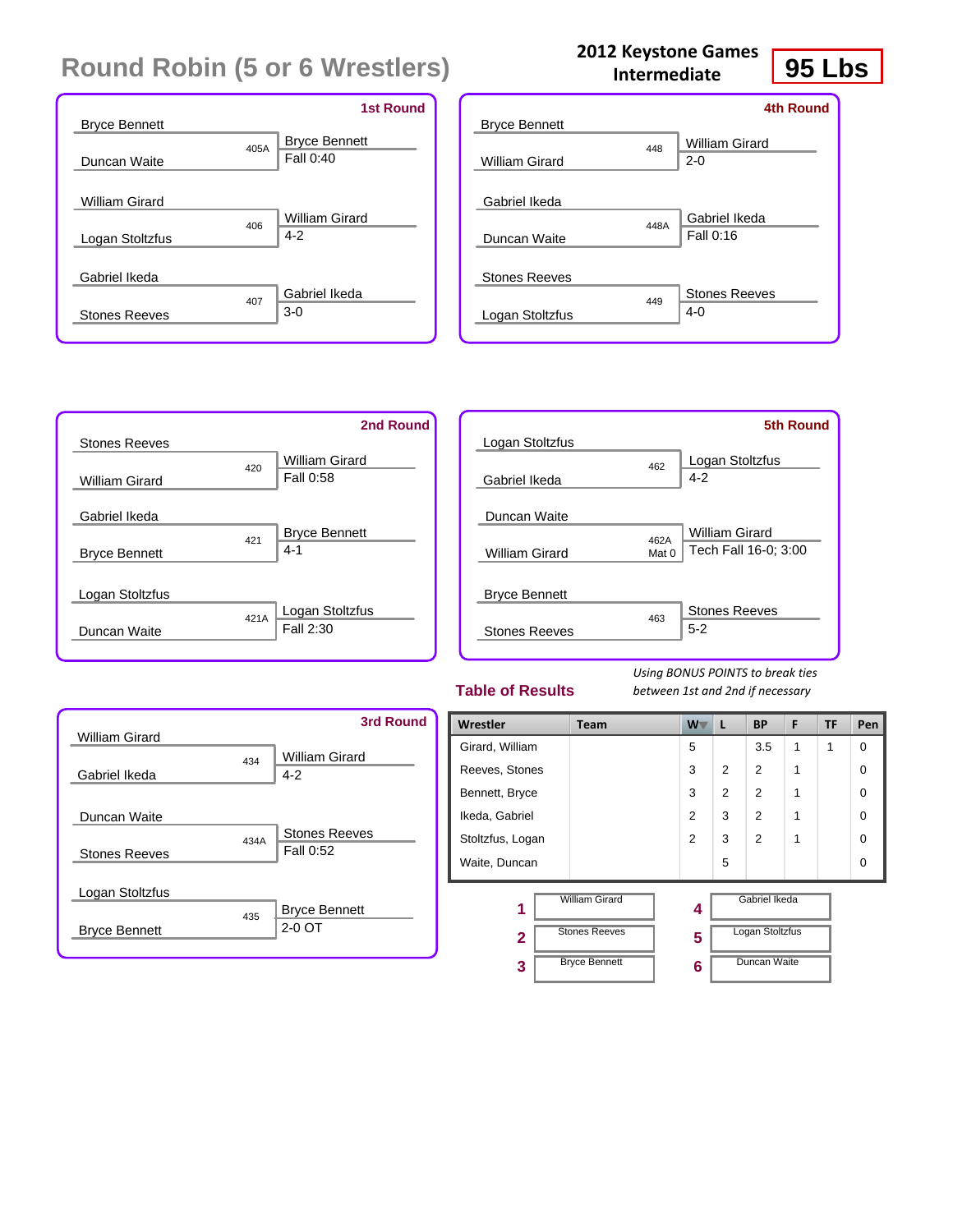|                       |              |                                 | <b>1st Round</b> |
|-----------------------|--------------|---------------------------------|------------------|
| Matt Houck            |              | Matt Houck                      |                  |
| <b>BYE</b>            |              | <b>BYE</b>                      |                  |
|                       |              |                                 |                  |
| Zach Kelly            |              |                                 |                  |
| <b>Hunter Nelson</b>  | 408<br>Mat 4 | Zach Kelly<br>$5-1$             |                  |
| <b>Matthew Lehman</b> |              |                                 |                  |
| <b>Tyler Mentzer</b>  | 409<br>Mat 4 | <b>Tyler Mentzer</b><br>$2 - 0$ |                  |

## **2012 Keystone Games**

**Intermediate (on Mat 4)**

## **102 Lbs**

|                      |       | 4th Round            |
|----------------------|-------|----------------------|
| <b>Matt Houck</b>    |       |                      |
|                      | 450   | Matt Houck           |
| Zach Kelly           | Mat 4 | $3-0$                |
|                      |       |                      |
| Matthew Lehman       |       |                      |
|                      |       | Matthew Lehman       |
| <b>BYE</b>           |       | <b>BYE</b>           |
|                      |       |                      |
| <b>Tyler Mentzer</b> |       |                      |
|                      | 451   | <b>Tyler Mentzer</b> |
| <b>Hunter Nelson</b> | Mat 4 | $4 - 1$              |
|                      |       |                      |

|                      | 2nd Round            |
|----------------------|----------------------|
| <b>Tyler Mentzer</b> |                      |
|                      | Zach Kelly<br>422    |
| Zach Kelly           | Fall 0:46<br>Mat 4   |
|                      |                      |
| Matthew Lehman       |                      |
|                      | Matt Houck<br>423    |
| <b>Matt Houck</b>    | Fall 0:19<br>Mat 4   |
|                      |                      |
| <b>Hunter Nelson</b> |                      |
|                      | <b>Hunter Nelson</b> |
| BYF                  | <b>BYE</b>           |
|                      |                      |

|                      |       | <b>5th Round</b>          |
|----------------------|-------|---------------------------|
| <b>Hunter Nelson</b> |       |                           |
|                      | 464   | Matthew Lehman<br>$4 - 0$ |
| Matthew Lehman       | Mat 4 |                           |
| <b>BYE</b>           |       |                           |
|                      |       | Zach Kelly                |
| Zach Kelly           |       | <b>BYE</b>                |
|                      |       |                           |
| <b>Matt Houck</b>    |       |                           |
|                      | 465   | <b>Matt Houck</b>         |
| <b>Tyler Mentzer</b> | Mat 4 | Fall 0:58                 |
|                      |       |                           |

#### **Table of Results**

| Zach Kelly                                   |              | 3rd Round                    |
|----------------------------------------------|--------------|------------------------------|
| Matthew Lehman                               | 436<br>Mat 4 | Zach Kelly<br>Fall 0:57      |
| <b>BYE</b>                                   |              | <b>Tyler Mentzer</b>         |
| <b>Tyler Mentzer</b><br><b>Hunter Nelson</b> |              | <b>BYF</b>                   |
| Matt Houck                                   | 437<br>Mat 4 | <b>Matt Houck</b><br>$9 - 0$ |

| Wrestler        | Team                 | $W^-$          | L              | <b>BP</b>              | F              | TF | Pen         |
|-----------------|----------------------|----------------|----------------|------------------------|----------------|----|-------------|
| Houck, Matt     |                      | $\overline{4}$ |                | 5                      | $\overline{2}$ |    | $\Omega$    |
| Kelly, Zach     |                      | 3              | 1              | $\overline{4}$         | $\overline{2}$ |    | 0           |
| Mentzer, Tyler  |                      | $\overline{2}$ | $\overline{2}$ | $\mathbf 0$            |                |    | $\mathbf 0$ |
| Lehman, Matthew |                      | 1              | 3              | $\mathbf 0$            |                |    | $\mathbf 0$ |
| Nelson, Hunter  |                      |                | 4              |                        |                |    | $\mathbf 0$ |
|                 |                      |                |                |                        |                |    |             |
| 1               | Jacob Frock          | 4              |                | <b>Cameron Terry</b>   |                |    |             |
| $\overline{2}$  | <b>Kyle Lukaesko</b> | 5              |                | <b>Dylan Poitrinal</b> |                |    |             |
| 3               | <b>Austin Rowzer</b> | 6              |                | <b>Gerhardt Reiter</b> |                |    |             |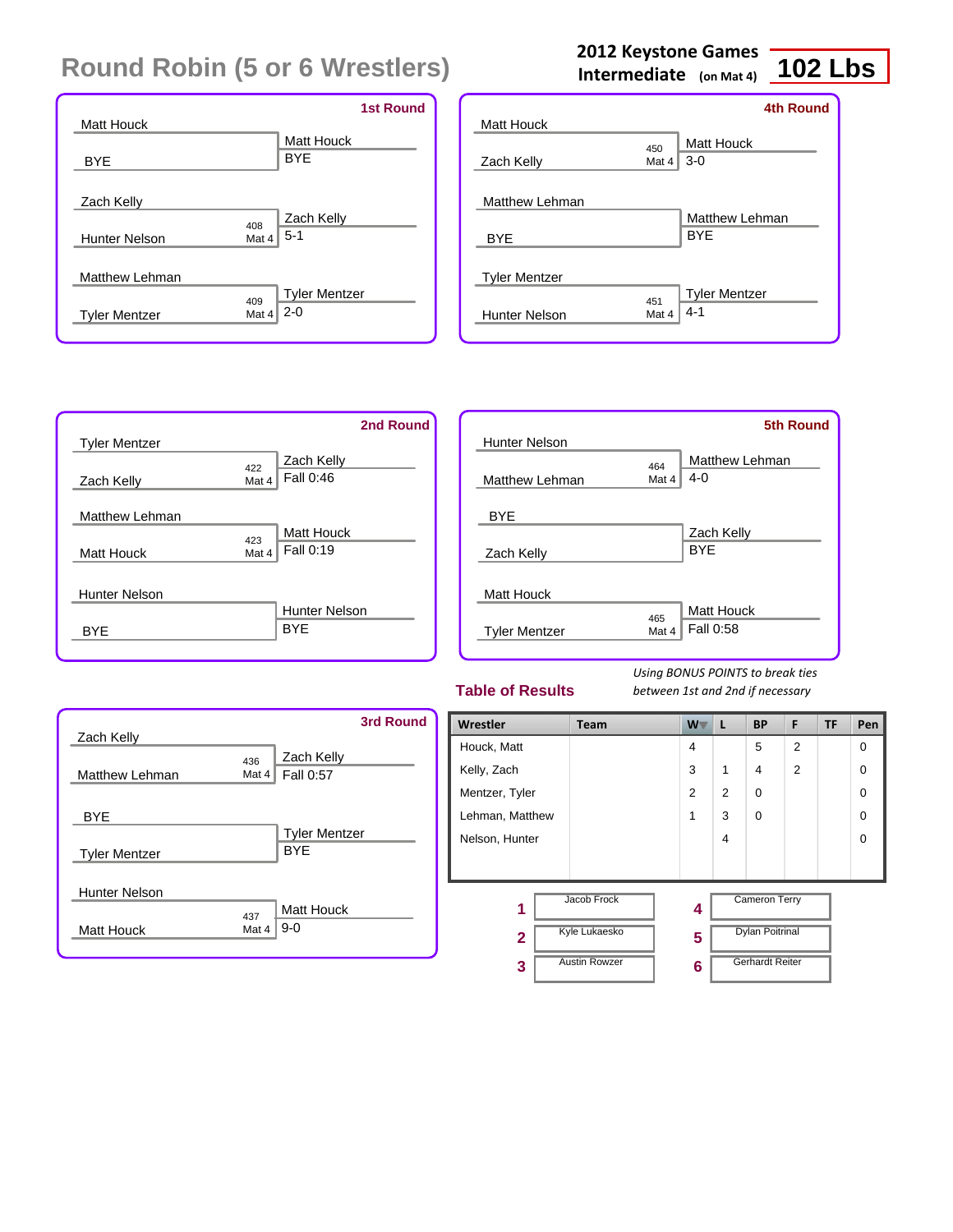| <b>Ben Fuller</b>                                            | <b>1st Round</b>                |
|--------------------------------------------------------------|---------------------------------|
| <b>BYE</b>                                                   | <b>Ben Fuller</b><br><b>BYE</b> |
| <b>Dylan Gettys</b><br>410<br>Mat 4<br><b>Terry Stockton</b> | <b>Dylan Gettys</b><br>$1 - 0$  |
| Maximum Livingston                                           |                                 |
| 411<br>Mat 4<br>Joshua McLaughlin                            | Maximum Livingston<br>$1 - 0$   |

### **2012 Keystone Games**

**Intermediate (on Mat 4)**

## **113 Lbs**

|                       |       | 4th Round           |
|-----------------------|-------|---------------------|
| <b>Ben Fuller</b>     |       |                     |
|                       | 452   | <b>Dylan Gettys</b> |
| <b>Dylan Gettys</b>   | Mat 4 | Fall 1:51           |
| Maximum Livingston    |       |                     |
|                       |       | Maximum Livingston  |
| <b>BYE</b>            |       | <b>BYF</b>          |
| Joshua McLaughlin     |       |                     |
|                       | 453   | Joshua McLaughlin   |
| <b>Terry Stockton</b> | Mat 4 | $4 - 0$             |
|                       |       |                     |

| 2nd Round                  |
|----------------------------|
|                            |
| <b>Dylan Gettys</b><br>424 |
| $2 - 0$<br>Mat 4           |
|                            |
| Maximum Livingston<br>425  |
| Fall 1:33<br>Mat 4         |
|                            |
|                            |
| <b>Terry Stockton</b>      |
| <b>BYE</b>                 |
|                            |

|                       |       | 5th Round           |
|-----------------------|-------|---------------------|
| <b>Terry Stockton</b> |       |                     |
|                       | 466   | Maximum Livingston  |
| Maximum Livingston    | Mat 4 | $6 - 0$             |
|                       |       |                     |
| <b>BYE</b>            |       |                     |
|                       |       | <b>Dylan Gettys</b> |
| <b>Dylan Gettys</b>   |       | <b>BYF</b>          |
|                       |       |                     |
| <b>Ben Fuller</b>     |       |                     |
|                       | 467   | Joshua McLaughlin   |
| Joshua McLaughlin     | Mat 4 | Forfeit             |
|                       |       |                     |

#### **Table of Results**

| <b>Dylan Gettys</b>             |              | 3rd Round                       |
|---------------------------------|--------------|---------------------------------|
| Maximum Livingston              | 438<br>Mat 4 | Maximum Livingston<br>$2 - 0$   |
| <b>BYF</b><br>Joshua McLaughlin |              | Joshua McLaughlin<br><b>BYF</b> |
| <b>Terry Stockton</b>           | 439          | <b>Terry Stockton</b>           |
| <b>Ben Fuller</b>               | Mat 4        | Tech Fall 15-0; 2:58            |

| Wrestler            | <b>Team</b>           | $W^-$          | L | <b>BP</b>           | F | <b>TF</b> | Pen      |
|---------------------|-----------------------|----------------|---|---------------------|---|-----------|----------|
| Livingston, Maximum |                       | $\overline{4}$ |   | $\overline{2}$      | 1 |           | $\Omega$ |
| Gettys, Dylan       |                       | 3              | 1 | 2                   | 1 |           | $\Omega$ |
| McLaughlin, Joshua  |                       | 2              | 2 | $\overline{2}$      |   |           | $\Omega$ |
| Stockton, Terry     |                       | 1              | 3 | 1.5                 |   | 1         | $\Omega$ |
| Fuller, Ben         |                       |                | 4 |                     |   |           | $\Omega$ |
|                     |                       |                |   |                     |   |           |          |
| 1                   | <b>William Girard</b> | 4              |   | Gabriel Ikeda       |   |           |          |
| $\overline{2}$      | <b>Stones Reeves</b>  | 5              |   | Logan Stoltzfus     |   |           |          |
| 3                   | <b>Bryce Bennett</b>  | 6              |   | <b>Duncan Waite</b> |   |           |          |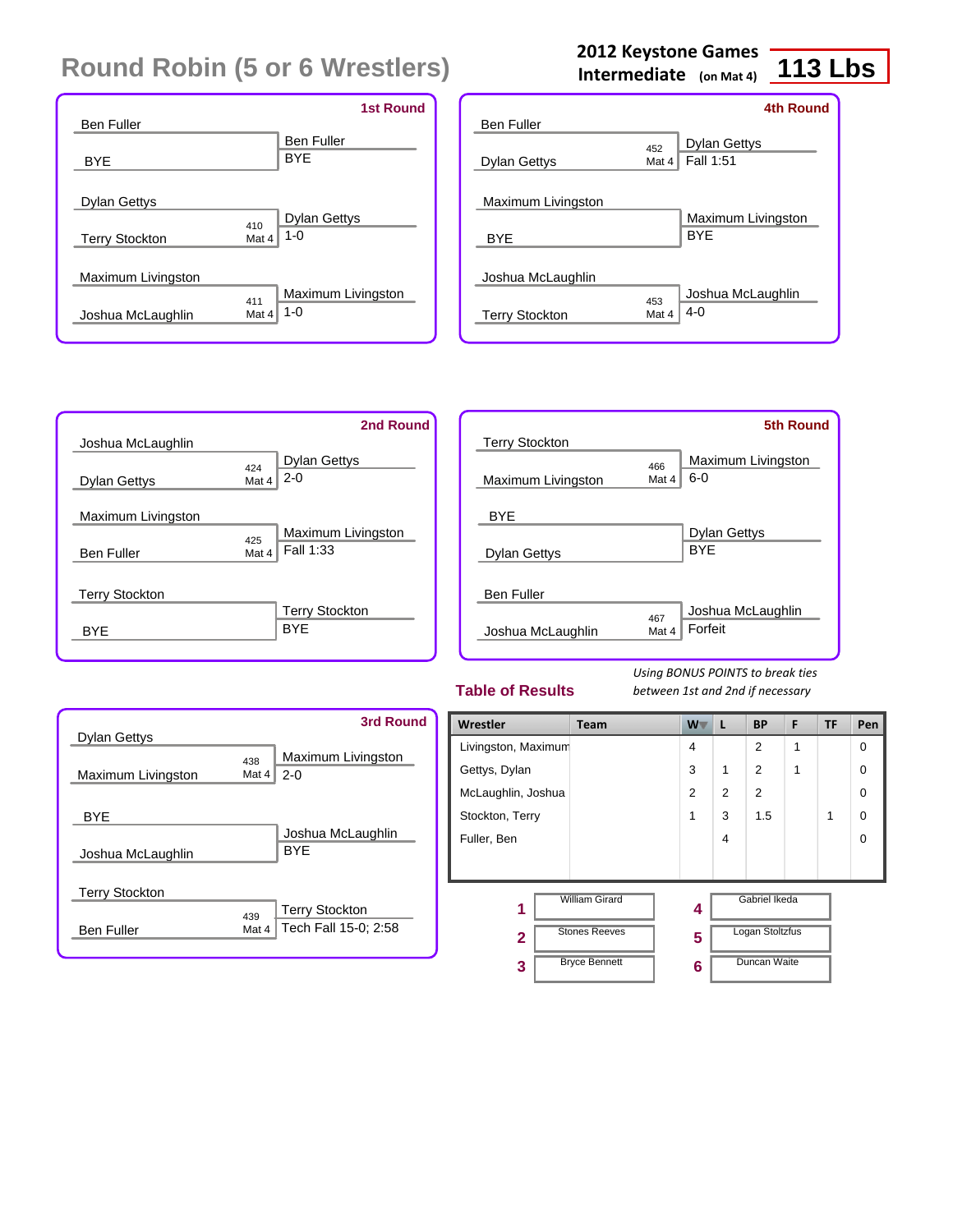|                                             | <b>1st Round</b>          |
|---------------------------------------------|---------------------------|
| Dustin Knaub                                | Dustin Knaub              |
| <b>BYE</b>                                  | <b>BYE</b>                |
| Max Crumlich                                |                           |
| 501<br>Mat 5<br>Cody Persch                 | Cody Persch<br>Fall 2:41  |
| Noah Fleshman                               |                           |
| 502<br>Michael Gradwell<br>Mat <sub>5</sub> | Noah Fleshman<br>$10 - 0$ |

### **2012 Keystone Games**

**Intermediate (on Mat 5)**

## **118 Lbs**

|                  |          | <b>4th Round</b> |
|------------------|----------|------------------|
| Dustin Knaub     |          |                  |
|                  | 545      | Dustin Knaub     |
| Max Crumlich     | Mat $52$ | Fall 0:17        |
|                  |          |                  |
| Noah Fleshman    |          |                  |
|                  |          | Noah Fleshman    |
| <b>BYE</b>       |          | <b>BYF</b>       |
|                  |          |                  |
| Michael Gradwell |          |                  |
|                  | 546      | Cody Persch      |
| Cody Persch      | Mat 5    | Fall 3:40        |
|                  |          |                  |

|                         | 2nd Round                  |
|-------------------------|----------------------------|
| <b>Michael Gradwell</b> |                            |
|                         | <b>Max Crumlich</b><br>515 |
| Max Crumlich            | $5 - 2$<br>Mat 5           |
| Noah Fleshman           |                            |
|                         | Noah Fleshman              |
| Dustin Knaub            | 516<br>$3 - 2$<br>Mat 5    |
| Cody Persch             |                            |
|                         | Cody Persch                |
| BYF                     | <b>BYF</b>                 |
|                         |                            |

|                  |              | <b>5th Round</b>           |
|------------------|--------------|----------------------------|
| Cody Persch      |              |                            |
| Noah Fleshman    | 560<br>Mat 5 | Noah Fleshman<br>Fall 0:58 |
| <b>BYE</b>       |              |                            |
| Max Crumlich     |              | Max Crumlich<br><b>BYF</b> |
| Dustin Knaub     |              |                            |
| Michael Gradwell | 561<br>Mat 5 | Dustin Knaub<br>Fall 2:42  |
|                  |              |                            |

#### **Table of Results**

| Max Crumlich     |         | 3rd Round        |
|------------------|---------|------------------|
|                  | 530     | Noah Fleshman    |
| Noah Fleshman    | Mat $5$ | Fall 0:56        |
| <b>BYE</b>       |         |                  |
|                  |         | Michael Gradwell |
| Michael Gradwell |         | <b>BYF</b>       |
| Cody Persch      |         |                  |
|                  | 531     | Dustin Knaub     |
| Dustin Knaub     | Mat 5   | Fall 0:40        |
|                  |         |                  |

| Wrestler          | <b>Team</b>         | W T            | L              | <b>BP</b>               | F              | TF | Pen |
|-------------------|---------------------|----------------|----------------|-------------------------|----------------|----|-----|
| Fleshman, Noah    |                     | 4              |                | 5                       | $\overline{2}$ |    | 0   |
| Knaub, Dustin     |                     | 3              | 1              | 6                       | 3              |    | 0   |
| Persch, Cody      |                     | $\overline{2}$ | $\overline{2}$ | 4                       | $\overline{2}$ |    | 0   |
| Crumlich, Max     |                     | 1              | 3              | $\Omega$                |                |    | 0   |
| Gradwell, Michael |                     |                | 4              |                         |                |    | 0   |
|                   |                     |                |                |                         |                |    |     |
| 1                 | Noah Fleshman       | 4              |                | <b>Max Crumlich</b>     |                |    |     |
| $\overline{2}$    | <b>Dustin Knaub</b> | 5              |                | <b>Michael Gradwell</b> |                |    |     |
| 3                 | <b>Cody Persch</b>  | 6              |                |                         |                |    |     |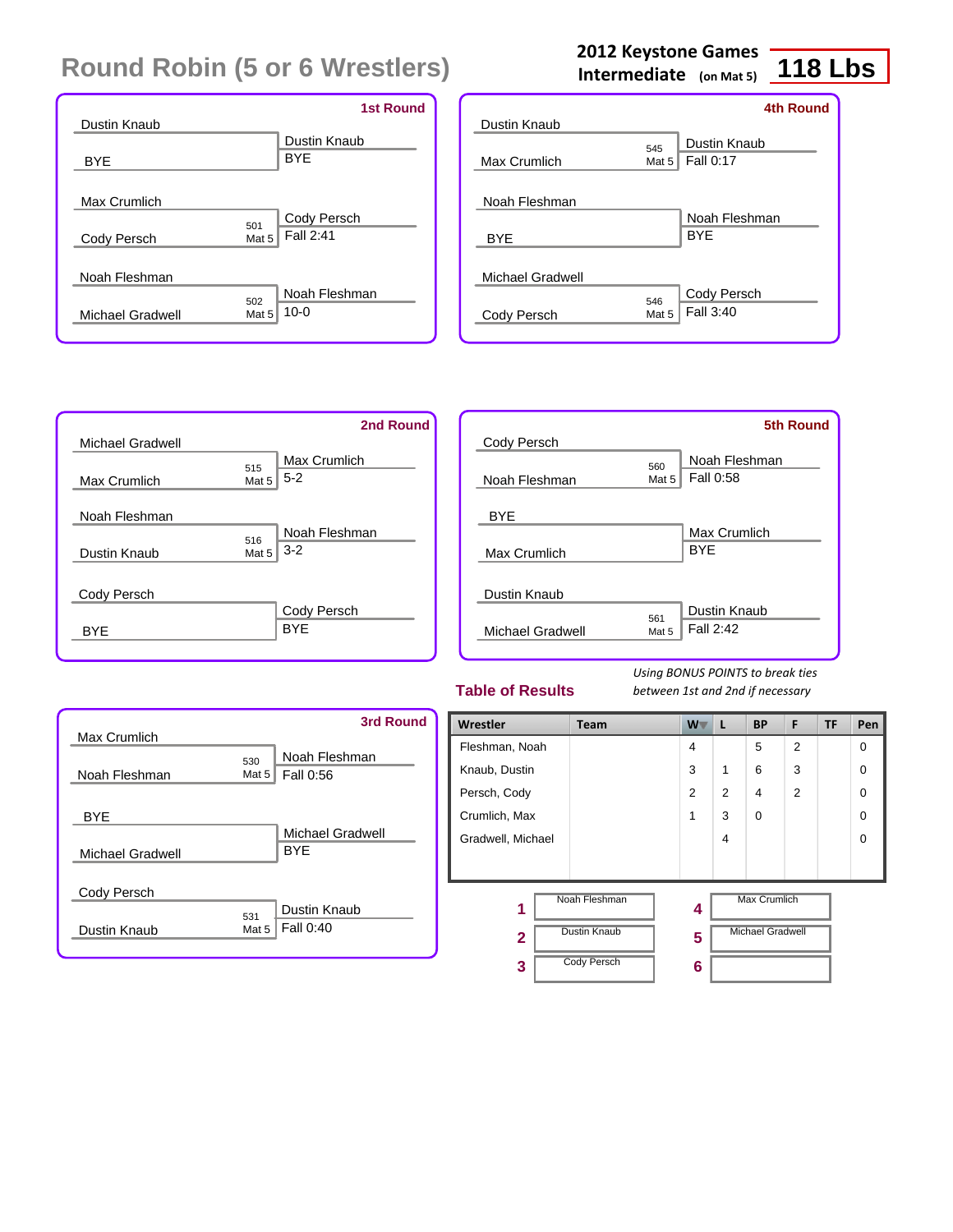|                                                   | <b>1st Round</b>                                    |
|---------------------------------------------------|-----------------------------------------------------|
| Barry Breidegan                                   |                                                     |
| <b>Emorson Wentz</b>                              | Barry Breidegan<br>412<br>$7 - 0$<br>Mat 4          |
| <b>Matthew Danner</b><br>Dakota Weitoish          | Dakota Weitoish<br>413<br>$5-0$<br>Mat 4            |
| <b>Emanuel Finnerty</b><br><b>Anthony Walters</b> | <b>Anthony Walters</b><br>414<br>Fall 2:45<br>Mat 4 |

### **2012 Keystone Games**

**Intermediate (on Mat 4)**

### **124 Lbs**

|                         |              | <b>4th Round</b>                   |
|-------------------------|--------------|------------------------------------|
| Barry Breidegan         |              |                                    |
| <b>Matthew Danner</b>   | 454<br>Mat 4 | Barry Breidegan<br>Fall 0:30       |
| <b>Emanuel Finnerty</b> |              |                                    |
| <b>Emorson Wentz</b>    | 455<br>Mat 4 | <b>Emanuel Finnerty</b><br>$7 - 1$ |
| <b>Anthony Walters</b>  |              |                                    |
| Dakota Weitoish         | 456<br>Mat 4 | Dakota Weitoish<br>$2 - 1$         |



|                         |              | <b>5th Round</b>             |
|-------------------------|--------------|------------------------------|
| Dakota Weitoish         |              |                              |
| <b>Emanuel Finnerty</b> | 468<br>Mat 4 | Dakota Weitoish<br>Fall 2:17 |
| <b>Emorson Wentz</b>    |              |                              |
|                         | 469          | <b>Matthew Danner</b>        |
| <b>Matthew Danner</b>   | Mat 4        | $8 - 1$                      |
| Barry Breidegan         |              |                              |
|                         | 470          | Barry Breidegan              |
| <b>Anthony Walters</b>  | Mat 4        | $4 - 0$                      |
|                         |              |                              |

#### **Table of Results**



| Wrestler          | <b>Team</b>                               | W              | L              | <b>BP</b>                                  | F | <b>TF</b> | Pen      |
|-------------------|-------------------------------------------|----------------|----------------|--------------------------------------------|---|-----------|----------|
| Breidegan, Barry  |                                           | 5              |                | 3                                          | 1 |           | 0        |
| Weitoish, Dakota  |                                           | 4              | 1              | $\overline{2}$                             | 1 |           | 0        |
| Walters, Anthony  |                                           | 3              | $\overline{2}$ | 3                                          | 1 |           | $\Omega$ |
| Danner, Matthew   |                                           | $\overline{2}$ | 3              | $\Omega$                                   |   |           | 0        |
| Finnerty, Emanuel |                                           | 1              | 4              | $\Omega$                                   |   |           | $\Omega$ |
| Wentz, Emorson    |                                           |                | 5              |                                            |   |           | 0        |
| 1<br>$\mathbf{2}$ | Maximum Livingston<br><b>Dylan Gettys</b> | 4<br>5         |                | <b>Terry Stockton</b><br><b>Ben Fuller</b> |   |           |          |
| 3                 | Joshua McLaughlin                         | 6              |                |                                            |   |           |          |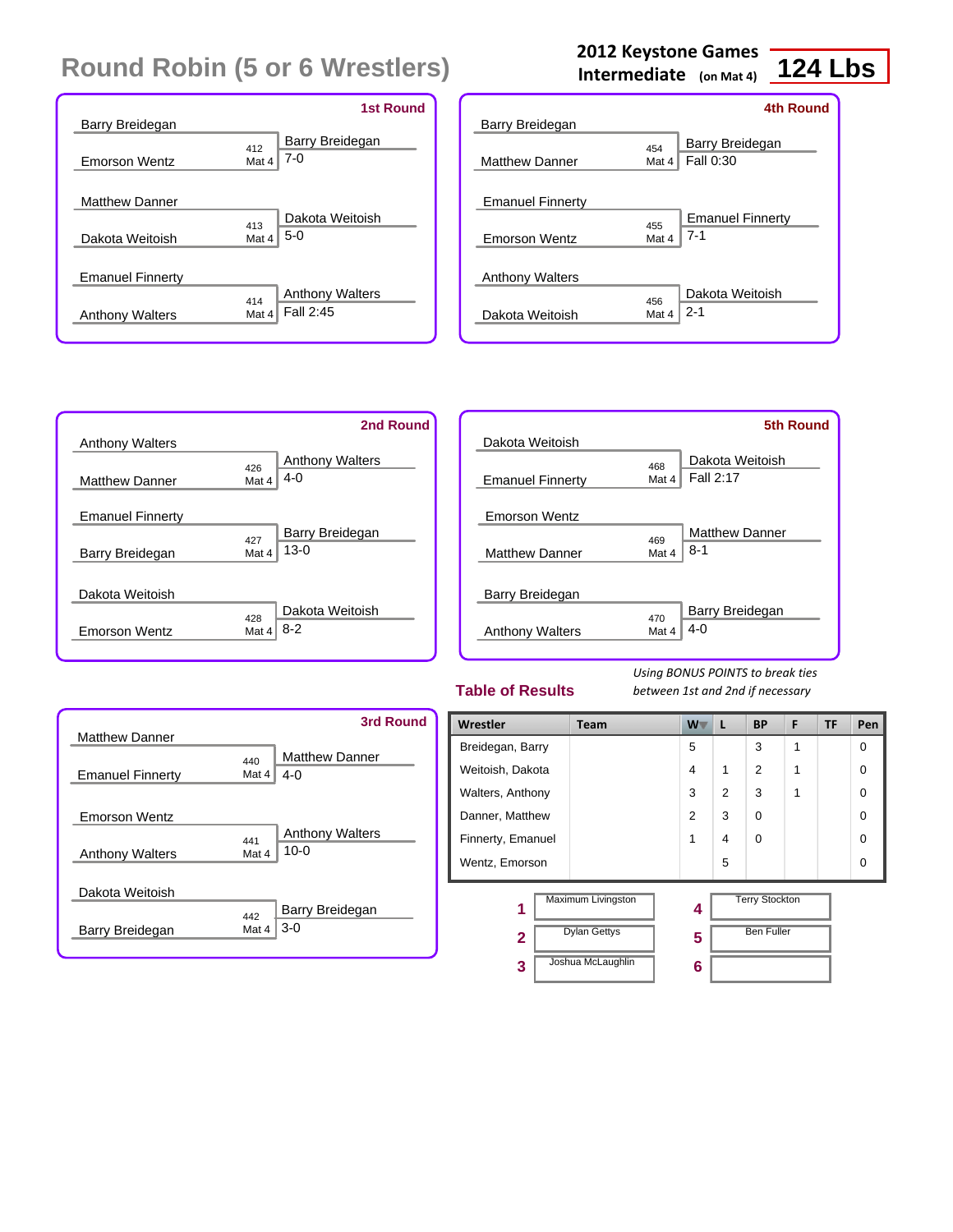|                        |      | <b>1st Round</b>       |
|------------------------|------|------------------------|
| <b>Charlie Andrews</b> |      |                        |
|                        | 502A | <b>Charlie Andrews</b> |
| <b>Trevor Williams</b> |      | $8-2$                  |
|                        |      |                        |
| Destin Foster          |      |                        |
|                        | 503  | Sean Kshir             |
| Sean Kshir             |      | Fall 1:36              |
|                        |      |                        |
| Kiernan Kelly          |      |                        |
|                        | 504  | Kiernan Kelly          |
| Jackson Kennerly       |      | $5-0$                  |
|                        |      |                        |

| <b>Charlie Andrews</b> |      | 4th Round                                |
|------------------------|------|------------------------------------------|
| Destin Foster          | 547  | <b>Charlie Andrews</b><br>Tech Fall 15-0 |
| Kiernan Kelly          |      |                                          |
| <b>Trevor Williams</b> | 547A | Kiernan Kelly<br>$3-0$                   |
| Jackson Kennerly       |      |                                          |
| Sean Kshir             | 548  | Jackson Kennerly<br>Default              |
|                        |      |                                          |

**Intermediate**



|                        |               | <b>5th Round</b>                    |
|------------------------|---------------|-------------------------------------|
| Sean Kshir             | 562           | Kiernan Kelly                       |
| Kiernan Kelly          |               | Forfeit                             |
| <b>Trevor Williams</b> |               |                                     |
| Destin Foster          | 562A<br>Mat 0 | <b>Trevor Williams</b><br>$7-0$     |
|                        |               |                                     |
| Charlie Andrews        |               |                                     |
| Jackson Kennerly       | 563           | <b>Charlie Andrews</b><br>Fall 2:58 |
|                        |               |                                     |

#### **Table of Results**

*Using BONUS POINTS to break ties between 1st and 2nd if necessary*

| Destin Foster                              |      | <b>3rd Round</b>                |
|--------------------------------------------|------|---------------------------------|
| Kiernan Kelly                              | 532  | Kiernan Kelly<br>$10 - 1$       |
| <b>Trevor Williams</b><br>Jackson Kennerly | 532A | Jackson Kennerly<br>Fall 1:00   |
| Sean Kshir<br><b>Charlie Andrews</b>       | 533  | <b>Charlie Andrews</b><br>$3-0$ |

| Wrestler          | Team                   | $W^-$          | L             | <b>BP</b>              | F              | TF | Pen      |
|-------------------|------------------------|----------------|---------------|------------------------|----------------|----|----------|
| Andrews, Charlie  |                        | 5              |               | 3.5                    | 1              | 1  | $\Omega$ |
| Kelly, Kiernan    |                        | $\overline{4}$ | 1             | 3                      |                |    | $\Omega$ |
| Kennerly, Jackson |                        | 3              | $\mathcal{P}$ | 6                      | $\mathfrak{p}$ |    | $\Omega$ |
| Kshir, Sean       |                        | $\overline{2}$ | 3             | 3                      | 1              |    | $\Omega$ |
| Williams, Trevor  |                        | 1              | 4             | $\Omega$               |                |    | $\Omega$ |
| Foster, Destin    |                        |                | 5             |                        |                |    | $\Omega$ |
| 1                 | <b>Charlie Andrews</b> | 4              |               | Sean Kshir             |                |    |          |
| $\mathbf{2}$      | <b>Kiernan Kelly</b>   | 5              |               | <b>Trevor Williams</b> |                |    |          |
| 3                 | Jackson Kennerly       | 6              |               | <b>Destin Foster</b>   |                |    |          |

**130 Lbs 2012 Keystone Games**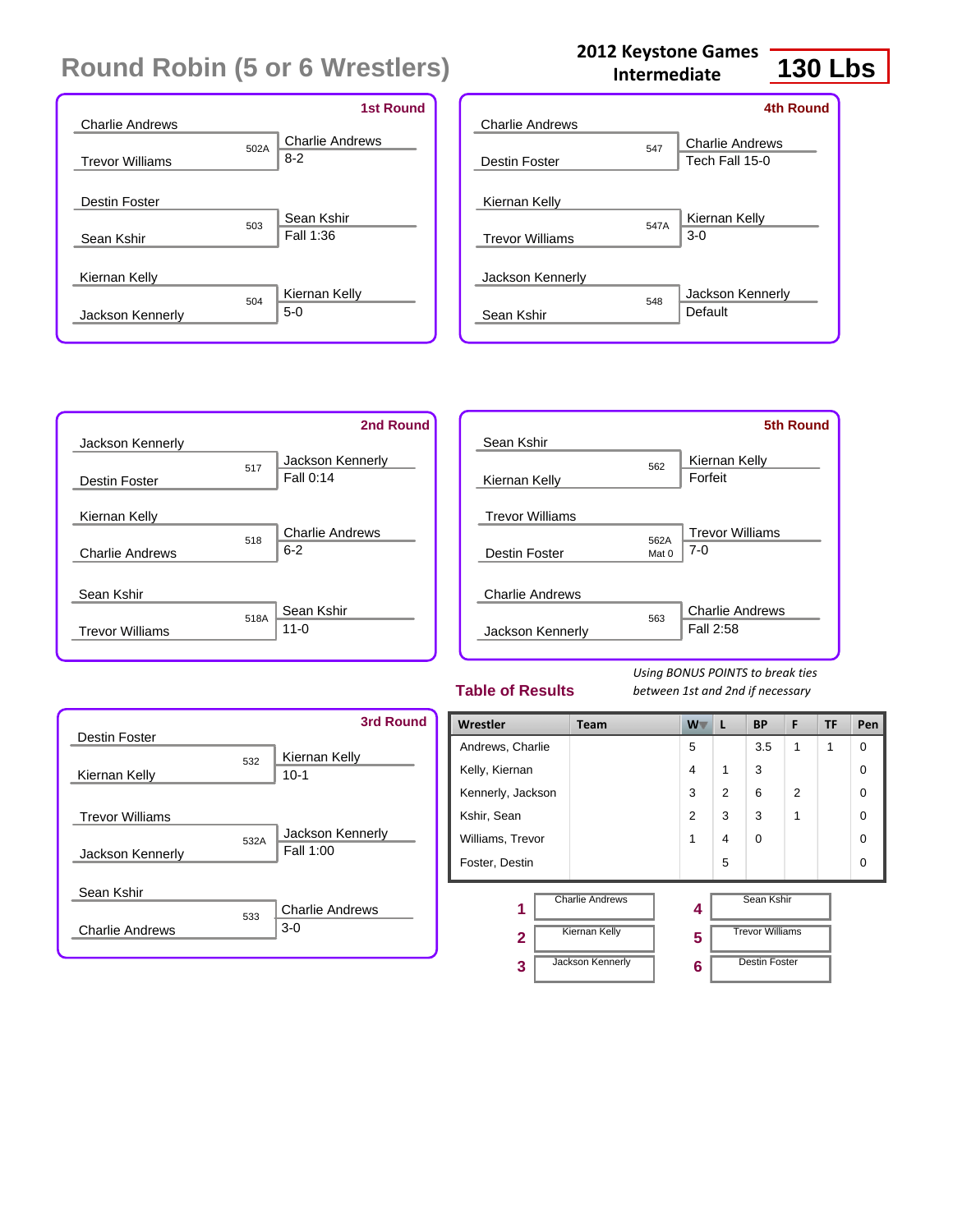|                    |       | <b>1st Round</b> |
|--------------------|-------|------------------|
| Jeremy Bergold     |       |                  |
|                    |       | Jeremy Bergold   |
| <b>BYE</b>         |       | <b>BYE</b>       |
|                    |       |                  |
| <b>KT Forsythe</b> |       |                  |
|                    | 505   | Jimmy Saylor     |
| Jimmy Saylor       | Mat 5 | Fall 1:35        |
|                    |       |                  |
| <b>Luke Funck</b>  |       |                  |
|                    | 506   | Dan Ritz         |
| Dan Ritz           | Mat 5 | 4-0              |
|                    |       |                  |

|                          |              | <b>4th Round</b>         |
|--------------------------|--------------|--------------------------|
| Jeremy Bergold           |              |                          |
|                          | 549          | <b>KT Forsythe</b>       |
| <b>KT Forsythe</b>       | Mat 5        | Fall 1:40                |
| Luke Funck<br><b>BYE</b> |              | Luke Funck<br><b>BYF</b> |
| Dan Ritz                 |              |                          |
| Jimmy Saylor             | 550<br>Mat 5 | Jimmy Saylor<br>$2 - 0$  |

**2012 Keystone Games Intermediate (on Mat 5)**

|                    |                           | 2nd Round |
|--------------------|---------------------------|-----------|
| Dan Ritz           |                           |           |
|                    | Dan Ritz<br>519           |           |
| <b>KT Forsythe</b> | $3-0$<br>Mat <sub>5</sub> |           |
|                    |                           |           |
| Luke Funck         |                           |           |
|                    | Luke Funck<br>520         |           |
| Jeremy Bergold     | Tech Fall 21-5<br>Mat 5   |           |
|                    |                           |           |
| Jimmy Saylor       |                           |           |
|                    | Jimmy Saylor              |           |
| <b>BYE</b>         | <b>BYF</b>                |           |
|                    |                           |           |

|                    |       | <b>5th Round</b>   |
|--------------------|-------|--------------------|
| Jimmy Saylor       |       |                    |
|                    | 564   | Jimmy Saylor       |
| Luke Funck         | Mat 5 | Fall 0:30          |
|                    |       |                    |
| <b>BYE</b>         |       |                    |
|                    |       | <b>KT Forsythe</b> |
| <b>KT Forsythe</b> |       | <b>BYF</b>         |
|                    |       |                    |
| Jeremy Bergold     |       |                    |
|                    | 565   | Dan Ritz           |
| Dan Ritz           | Mat 5 | Fall 0:30          |
|                    |       |                    |

#### **Table of Results**

*Using BONUS POINTS to break ties between 1st and 2nd if necessary*

| <b>KT Forsythe</b>     |                | <b>3rd Round</b>            |
|------------------------|----------------|-----------------------------|
| Luke Funck             | 534<br>Mat $5$ | Luke Funck<br>4-2 OT        |
| <b>BYE</b><br>Dan Ritz |                | Dan Ritz<br><b>BYE</b>      |
| Jimmy Saylor           |                |                             |
| Jeremy Bergold         | 535<br>Mat 5   | Jimmy Saylor<br>  Fall 0:17 |

| Wrestler        | Team                   | W <sub>V</sub> | L                       | <b>BP</b>              | F | <b>TF</b> | Pen         |
|-----------------|------------------------|----------------|-------------------------|------------------------|---|-----------|-------------|
| Saylor, Jimmy   |                        | 4              |                         | 6                      | 3 |           | $\Omega$    |
| Ritz, Dan       |                        | 3              | 1                       | 2                      | 1 |           | $\Omega$    |
| Funck, Luke     |                        | $\overline{2}$ | $\overline{2}$          | 1.5                    |   | 1         | 0           |
| Forsythe, KT    |                        | 1              | 3                       | 2                      | 1 |           | 0           |
| Bergold, Jeremy |                        |                | $\overline{\mathbf{4}}$ |                        |   |           | $\mathbf 0$ |
|                 |                        |                |                         |                        |   |           |             |
| 1               | <b>Charlie Andrews</b> | 4              |                         | Sean Kshir             |   |           |             |
| $\mathbf{2}$    | <b>Kiernan Kelly</b>   | 5              |                         | <b>Trevor Williams</b> |   |           |             |
| 3               | Jackson Kennerly       | 6              |                         | <b>Destin Foster</b>   |   |           |             |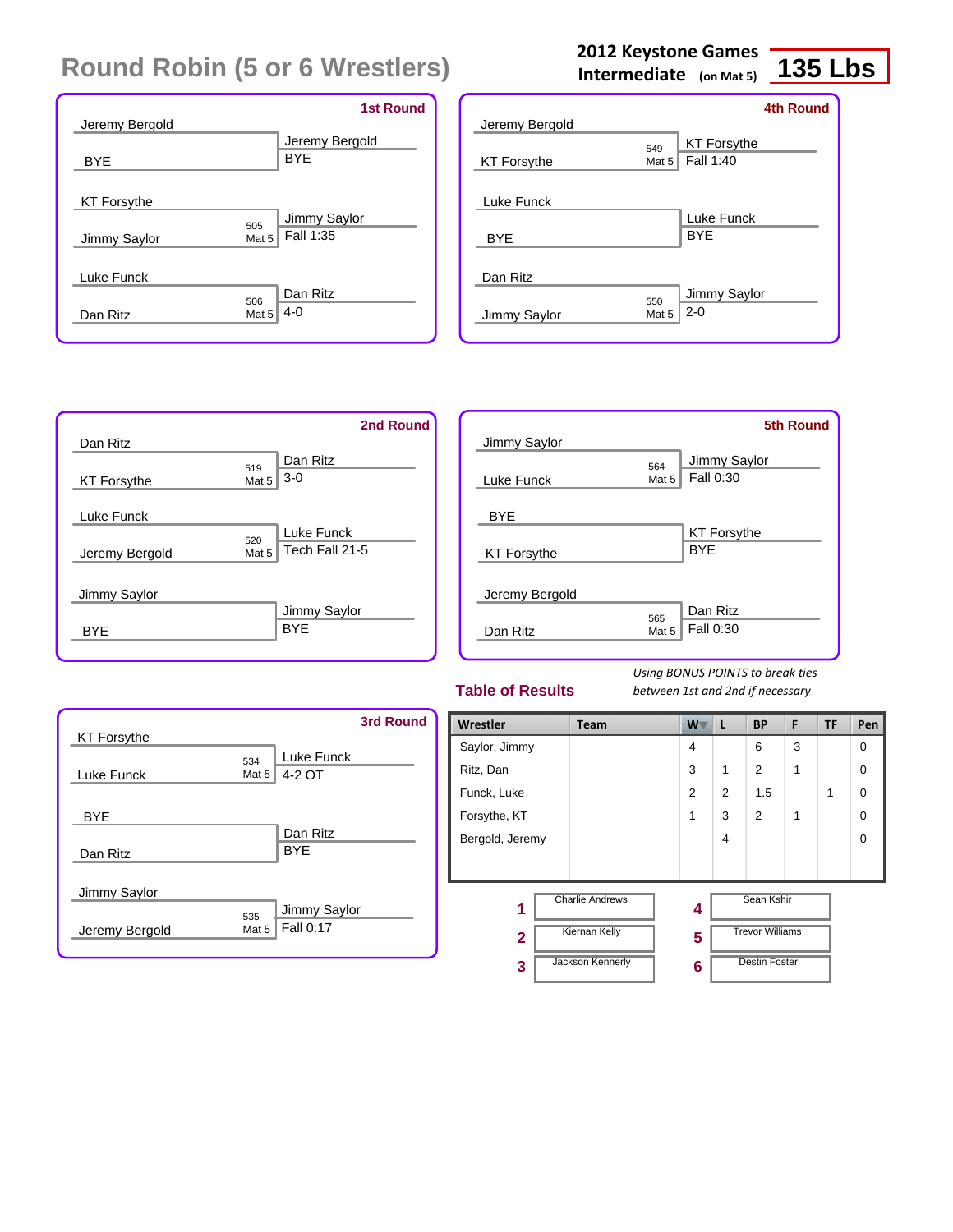#### **2012 Keystone Games Intermediate (on Mat 5)**

٦

| Leo Higgins           |                                                    | 160                   |
|-----------------------|----------------------------------------------------|-----------------------|
| <b>Skitch Light</b>   | <b>Skitch Light</b><br>521<br>$4 - 0$<br>Mat $52$  |                       |
| <b>Brandon Wilson</b> |                                                    |                       |
|                       | <b>Brandon Wilson</b><br>536<br>$8-5$<br>Mat $5$   |                       |
| Leo Higgins           |                                                    | <b>Brandon Wilson</b> |
| <b>Skitch Light</b>   |                                                    | <b>Champion</b>       |
|                       | <b>Brandon Wilson</b><br>551<br>Mat $5$<br>$8 - 1$ | <b>Skitch Light</b>   |
| <b>Brandon Wilson</b> |                                                    |                       |
|                       |                                                    | 2nd Place             |

Leo Higgins

**3rd Place**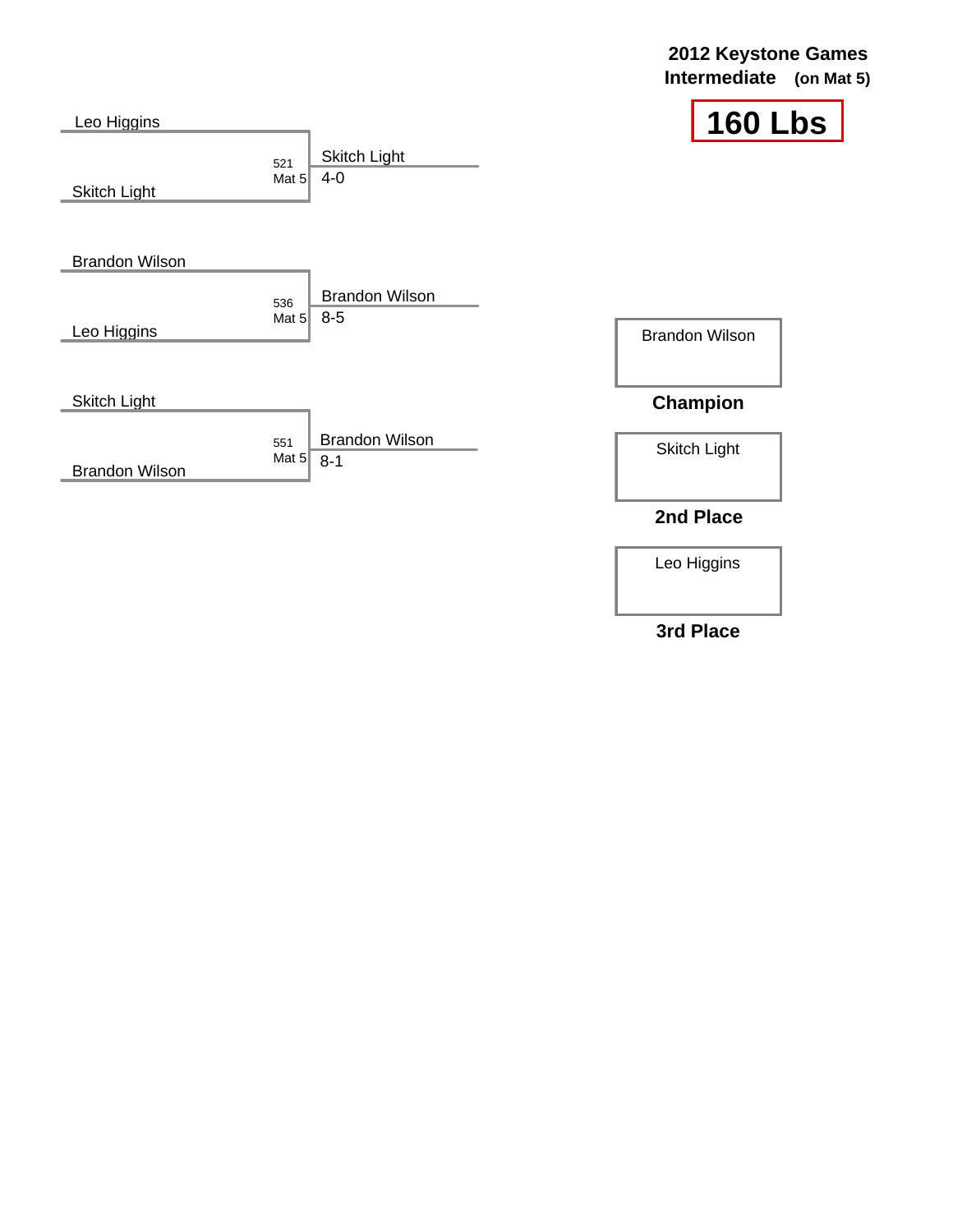| <b>Kyle Drick</b>     | <b>1st Round</b>                                  |
|-----------------------|---------------------------------------------------|
| <b>BYE</b>            | Kyle Drick<br><b>BYE</b>                          |
| Jonathan Ortiz        |                                                   |
|                       | Jose Vera<br>507                                  |
| Jose Vera             | $5 - 2$<br>Mat 5                                  |
| <b>Anthony Petril</b> |                                                   |
| Josh Stoner           | <b>Anthony Petril</b><br>508<br>$12 - 1$<br>Mat 5 |

### **2012 Keystone Games**

**High School (on Mat 5)**

# **110 Lbs**

|                                     |              | <b>4th Round</b>                    |
|-------------------------------------|--------------|-------------------------------------|
| <b>Kyle Drick</b>                   |              |                                     |
| Jonathan Ortiz                      | 552<br>Mat 5 | Jonathan Ortiz<br>$11 - 9$          |
| <b>Anthony Petril</b><br><b>BYE</b> |              | <b>Anthony Petril</b><br><b>BYF</b> |
| Josh Stoner                         |              |                                     |
| Jose Vera                           | 553<br>Mat 5 | Josh Stoner<br>Fall 4:29            |



|                       |              | <b>5th Round</b>                 |
|-----------------------|--------------|----------------------------------|
| Jose Vera             |              |                                  |
| <b>Anthony Petril</b> | 566<br>Mat 5 | <b>Anthony Petril</b><br>$7 - 2$ |
| <b>BYE</b>            |              |                                  |
| Jonathan Ortiz        |              | Jonathan Ortiz<br><b>BYE</b>     |
| <b>Kyle Drick</b>     |              |                                  |
| Josh Stoner           | 567<br>Mat 5 | Kyle Drick<br>$3-0$              |

#### **Table of Results**

| Jonathan Ortiz        |              | 3rd Round                       |
|-----------------------|--------------|---------------------------------|
| <b>Anthony Petril</b> | 537<br>Mat 5 | <b>Anthony Petril</b><br>$14-0$ |
| <b>BYE</b>            |              | Josh Stoner                     |
| Josh Stoner           |              | <b>BYE</b>                      |
| Jose Vera             |              |                                 |
| <b>Kyle Drick</b>     | 538<br>Mat 5 | Kyle Drick<br>$5 - 2$           |

| Wrestler        | Team                  | W <sub>V</sub> | L              | <b>BP</b>      | F | <b>TF</b> | Pen      |
|-----------------|-----------------------|----------------|----------------|----------------|---|-----------|----------|
| Petril, Anthony |                       | $\overline{4}$ |                | $\overline{2}$ |   |           | 0        |
| Stoner, Josh    |                       | 2              | $\overline{2}$ | 2              | 1 |           | $\Omega$ |
| Drick, Kyle     |                       | 2              | $\overline{2}$ | $\Omega$       |   |           | $\Omega$ |
| Ortiz, Jonathan |                       | 1              | 3              | $\Omega$       |   |           | $\Omega$ |
| Vera, Jose      |                       | 1              | 3              | $\Omega$       |   |           | $\Omega$ |
|                 |                       |                |                |                |   |           |          |
| 1               | <b>Anthony Petril</b> | 4              |                | Jonathan Ortiz |   |           |          |
| $\overline{2}$  | <b>Kyle Drick</b>     | 5              |                | Jose Vera      |   |           |          |
| 3               | <b>Josh Stoner</b>    | 6              |                |                |   |           |          |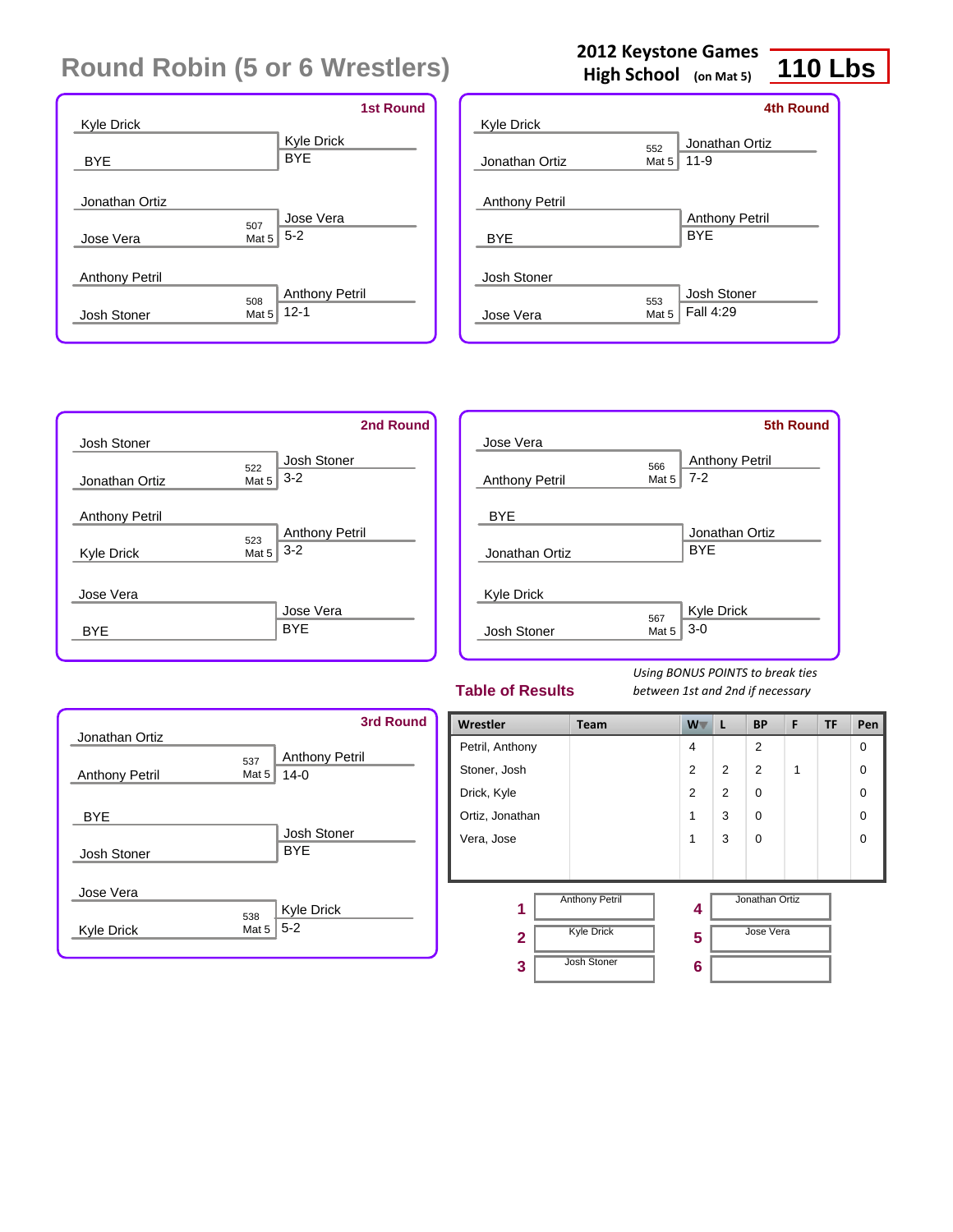|                      | <b>1st Round</b>            |
|----------------------|-----------------------------|
| <b>Trey Childers</b> |                             |
|                      | <b>Trey Childers</b>        |
| <b>BYE</b>           | <b>BYE</b>                  |
|                      |                             |
| Dustin Jamison       |                             |
|                      | Jim Wright<br>509           |
| Jim Wright           | $6 - 4$<br>Mat 5            |
|                      |                             |
| <b>Austin Petril</b> |                             |
|                      | <b>Austin Petril</b><br>510 |
| Alec Torres          | $2 - 0$<br>Mat <sub>5</sub> |
|                      |                             |

### **2012 Keystone Games**

**High School (on Mat 5)**

# **118 Lbs**

|                      |              | <b>4th Round</b>                |
|----------------------|--------------|---------------------------------|
| <b>Trey Childers</b> |              |                                 |
| Dustin Jamison       | 554<br>Mat 5 | <b>Trey Childers</b><br>$1 - 0$ |
| <b>Austin Petril</b> |              | <b>Austin Petril</b>            |
| <b>BYE</b>           |              | <b>BYF</b>                      |
| Alec Torres          |              |                                 |
|                      | 555          | Alec Torres                     |
| Jim Wright           | Mat 5        | Forfeit                         |
|                      |              |                                 |

|                      |       |                      | 2nd Round |
|----------------------|-------|----------------------|-----------|
| Alec Torres          |       |                      |           |
|                      | 524   | Alec Torres          |           |
| Dustin Jamison       | Mat 5 | Fall 3:14            |           |
| <b>Austin Petril</b> |       |                      |           |
|                      | 525   | <b>Austin Petril</b> |           |
| <b>Trey Childers</b> | Mat 5 | Fall 3:53            |           |
|                      |       |                      |           |
| Jim Wright           |       |                      |           |
|                      |       | Jim Wright           |           |
| <b>BYF</b>           |       | <b>BYE</b>           |           |
|                      |       |                      |           |

|                      |       | <b>5th Round</b>     |
|----------------------|-------|----------------------|
| Jim Wright           |       |                      |
|                      | 568   | <b>Austin Petril</b> |
| <b>Austin Petril</b> | Mat 5 | Forfeit              |
|                      |       |                      |
| <b>BYE</b>           |       |                      |
|                      |       | Dustin Jamison       |
| Dustin Jamison       |       | <b>BYE</b>           |
|                      |       |                      |
| <b>Trey Childers</b> |       |                      |
|                      | 569   | Alec Torres          |
| Alec Torres          | Mat 5 | Fall 0:45            |
|                      |       |                      |

#### **Table of Results**

| Dustin Jamison       |                | <b>3rd Round</b>                       |
|----------------------|----------------|----------------------------------------|
| <b>Austin Petril</b> | 539<br>Mat $5$ | <b>Austin Petril</b><br>Tech Fall 15-0 |
| <b>BYE</b>           |                | Alec Torres                            |
| Alec Torres          |                | <b>BYF</b>                             |
| Jim Wright           |                |                                        |
| <b>Trey Childers</b> | 540<br>Mat 5   | <b>Trey Childers</b><br>1-0 OT TB      |

| Wrestler        | Team                 | W              | L              | <b>BP</b>      | F | <b>TF</b> | Pen      |
|-----------------|----------------------|----------------|----------------|----------------|---|-----------|----------|
| Petril, Austin  |                      | $\overline{4}$ |                | 5.5            | 1 | 1         | $\Omega$ |
| Torres, Alec    |                      | 3              | 1              | 6              | 2 |           | $\Omega$ |
| Childers, Trey  |                      | 2              | $\overline{2}$ | $\Omega$       |   |           | $\Omega$ |
| Wright, Jim     |                      | 1              | 3              | $\Omega$       |   |           | $\Omega$ |
| Jamison, Dustin |                      |                | 4              |                |   |           | $\Omega$ |
|                 |                      |                |                |                |   |           |          |
| 1               | <b>Austin Petril</b> | 4              |                | Jim Wright     |   |           |          |
| $\mathbf{2}$    | <b>Alec Torres</b>   | 5              |                | Dustin Jamison |   |           |          |
| 3               | <b>Trey Childers</b> | 6              |                |                |   |           |          |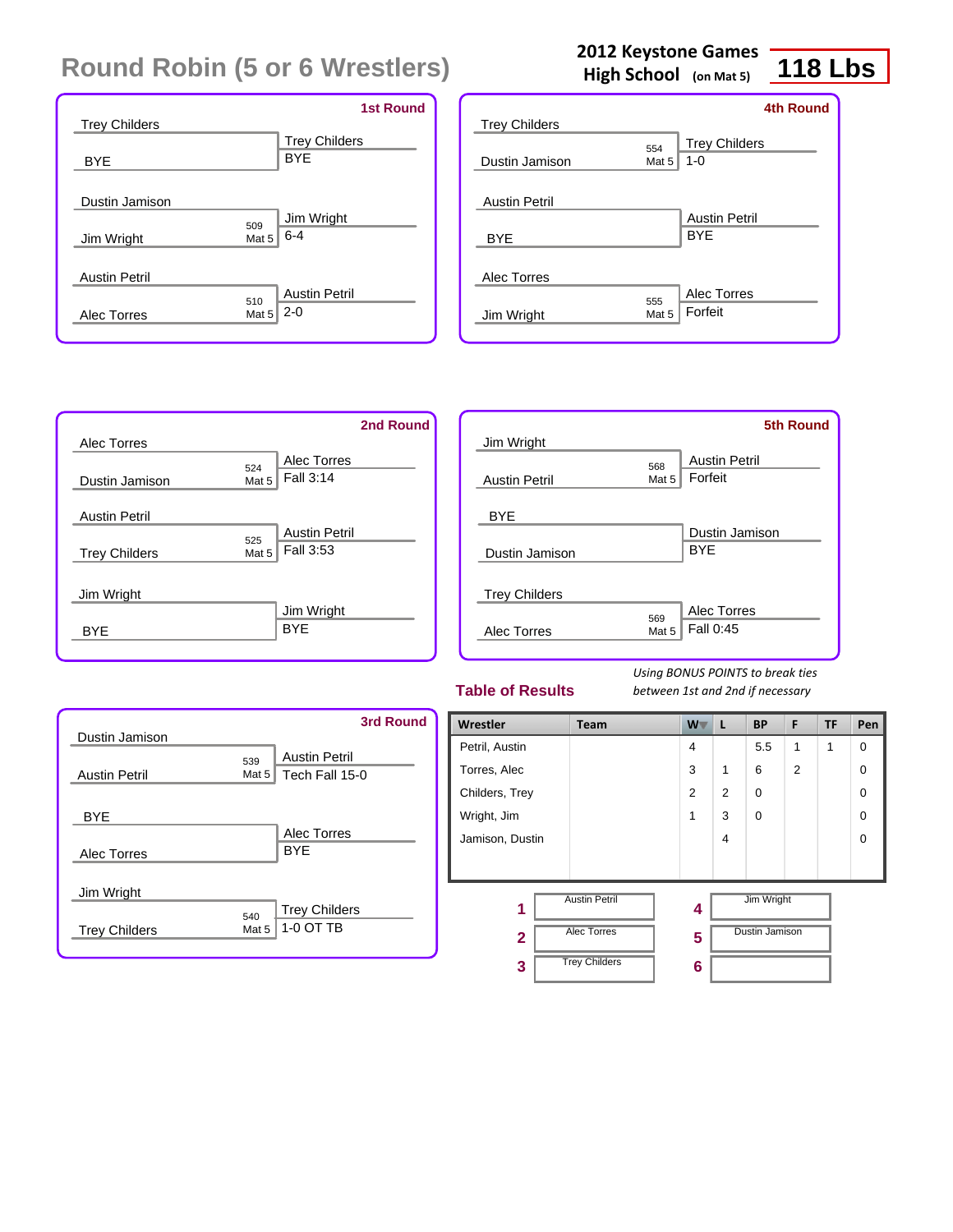|                    | <b>1st Round</b>   |
|--------------------|--------------------|
| <b>Ben Allwein</b> |                    |
|                    | <b>Ben Allwein</b> |
| <b>BYE</b>         | <b>BYE</b>         |
|                    |                    |
| Derek Carlisle     |                    |
| 511                | Derek Carlisle     |
| Phil Torresani     | Fall 3:28<br>Mat 5 |
|                    |                    |
| Kobe Galentine     |                    |
| 512                | Kobe Galentine     |
| Ryan Lumsden       | $15 - 2$<br>Mat 5  |
|                    |                    |

## **2012 Keystone Games**

**High School (on Mat 5)**

## **123 Lbs**

|                    |       | 4th Round                    |
|--------------------|-------|------------------------------|
| <b>Ben Allwein</b> |       |                              |
|                    | 556   | Derek Carlisle               |
| Derek Carlisle     | Mat 5 | $7-0$                        |
| Kobe Galentine     |       | Kobe Galentine<br><b>BYF</b> |
| <b>BYE</b>         |       |                              |
| Ryan Lumsden       | 557   | Phil Torresani               |
| Phil Torresani     | Mat 5 | $11 - 6$                     |
|                    |       |                              |

|                    | 2nd Round                 |
|--------------------|---------------------------|
| Ryan Lumsden       |                           |
|                    | Derek Carlisle<br>526     |
| Derek Carlisle     | Fall 1:05<br>Mat 5        |
|                    |                           |
| Kobe Galentine     |                           |
|                    | <b>Ben Allwein</b><br>527 |
| <b>Ben Allwein</b> | $6 - 2$<br>Mat 5          |
|                    |                           |
| Phil Torresani     |                           |
|                    | Phil Torresani            |
| BYE                | <b>BYF</b>                |
|                    |                           |

|                    |       | <b>5th Round</b>   |
|--------------------|-------|--------------------|
| Phil Torresani     |       |                    |
|                    | 570   | Phil Torresani     |
| Kobe Galentine     | Mat 5 | $5-1$              |
| <b>BYE</b>         |       |                    |
|                    |       | Derek Carlisle     |
| Derek Carlisle     |       | <b>BYE</b>         |
|                    |       |                    |
| <b>Ben Allwein</b> |       |                    |
|                    | 571   | <b>Ben Allwein</b> |
| Ryan Lumsden       | Mat 5 | $4 - 1$            |
|                    |       |                    |

#### **Table of Results**

| Derek Carlisle                       | <b>3rd Round</b>                               |
|--------------------------------------|------------------------------------------------|
| Kobe Galentine                       | Derek Carlisle<br>541<br>Fall 1:19<br>Mat $52$ |
| <b>BYE</b><br>Ryan Lumsden           | Ryan Lumsden<br><b>BYE</b>                     |
| Phil Torresani<br><b>Ben Allwein</b> | Phil Torresani<br>542<br>$6 - 2$<br>Mat 5      |

| Wrestler        | Team                   | $W^-$          | L | <b>BP</b>          | F | <b>TF</b> | Pen      |
|-----------------|------------------------|----------------|---|--------------------|---|-----------|----------|
| Carlisle, Derek |                        | $\overline{4}$ |   | 6                  | 3 |           | $\Omega$ |
| Torresani, Phil |                        | 3              | 1 | 0                  |   |           | $\Omega$ |
| Allwein, Ben    |                        | 2              | 2 | $\Omega$           |   |           | $\Omega$ |
| Galentine, Kobe |                        | 1              | 3 | 1                  |   |           | $\Omega$ |
| Lumsden, Ryan   |                        |                | 4 |                    |   |           | $\Omega$ |
|                 |                        |                |   |                    |   |           |          |
| 1               | <b>Eric Rivers</b>     | 4              |   | <b>Nate Fowler</b> |   |           |          |
| $\overline{2}$  | <b>Dietrik Ferster</b> | 5              |   | <b>Zack Walker</b> |   |           |          |
| 3               | <b>Colby Auman</b>     | 6              |   | Joseph Smith       |   |           |          |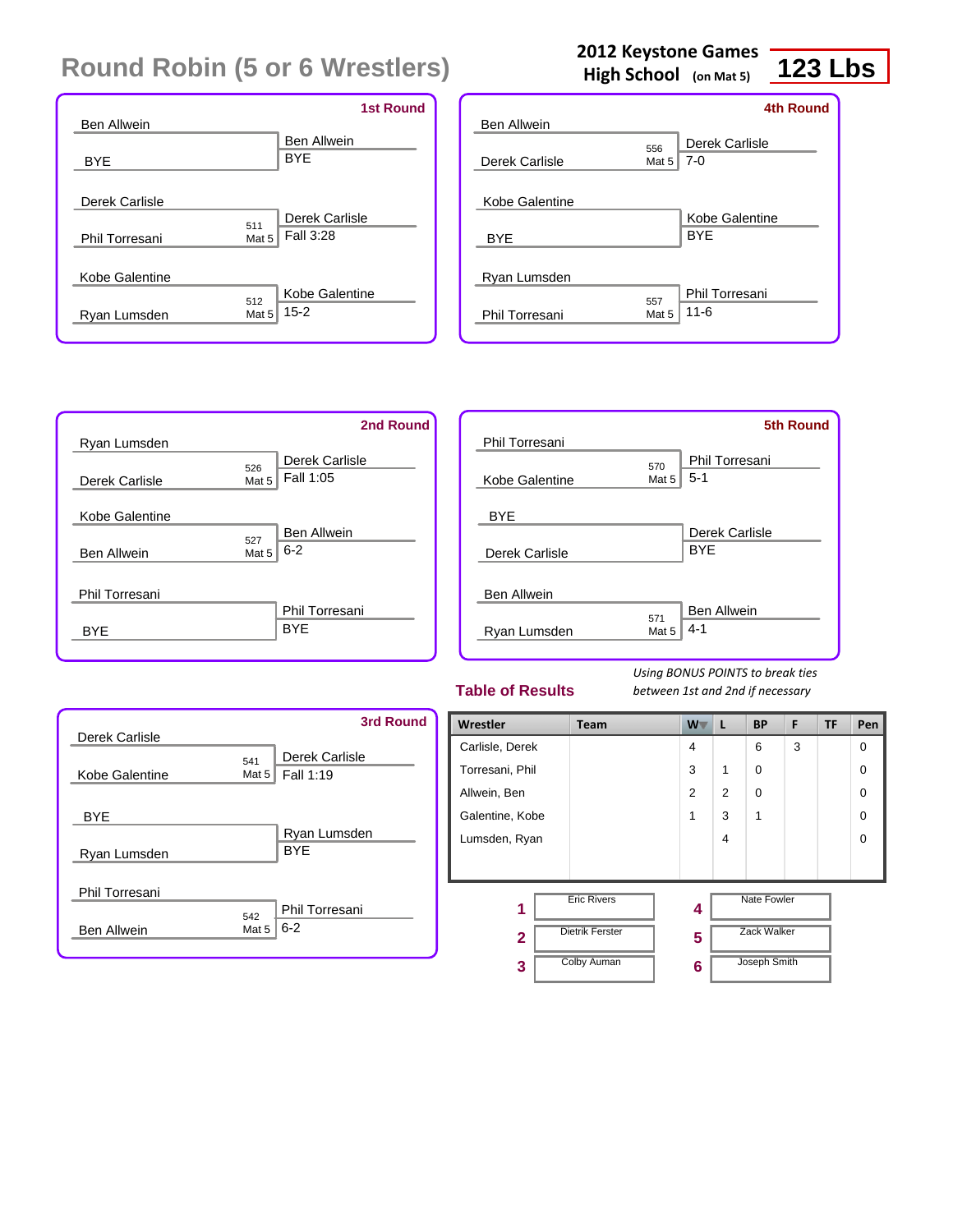| Grant Bond                    | <b>1st Round</b>                                |
|-------------------------------|-------------------------------------------------|
| <b>BYE</b>                    | <b>Grant Bond</b><br><b>BYE</b>                 |
| Jaquan Gordon<br>Jacob Wood   | Jaquan Gordon<br>513<br>$10 - 0$<br>Mat 5       |
| Nick Morgal<br>Andrew Nicosia | <b>Andrew Nicosia</b><br>514<br>$14-1$<br>Mat 5 |

| Grant Bond     |                         | <b>4th Round</b>                 |
|----------------|-------------------------|----------------------------------|
| Jaquan Gordon  | 558<br>Mat 5            | <b>Grant Bond</b><br>Fall 3:40   |
| Nick Morgal    |                         | Nick Morgal                      |
| <b>BYE</b>     |                         | <b>BYF</b>                       |
| Andrew Nicosia |                         |                                  |
| Jacob Wood     | 559<br>Mat <sub>5</sub> | <b>Andrew Nicosia</b><br>$5 - 4$ |

**2012 Keystone Games High School (on Mat 5)**



|                |       | <b>5th Round</b>  |
|----------------|-------|-------------------|
| Jacob Wood     |       |                   |
|                | 572   | Jacob Wood        |
| Nick Morgal    | Mat 5 | $3 - 2$           |
|                |       |                   |
| <b>BYE</b>     |       |                   |
|                |       | Jaquan Gordon     |
| Jaquan Gordon  |       | <b>BYE</b>        |
|                |       |                   |
| Grant Bond     |       |                   |
|                | 573   | <b>Grant Bond</b> |
| Andrew Nicosia | Mat 5 | Fall 1:51         |
|                |       |                   |

#### **Table of Results**

*Using BONUS POINTS to break ties between 1st and 2nd if necessary*

| Jaquan Gordon     |                 | <b>3rd Round</b>               |
|-------------------|-----------------|--------------------------------|
| Nick Morgal       | 543<br>Mat $52$ | Jaquan Gordon<br>Fall 3:26     |
| <b>BYE</b>        |                 |                                |
| Andrew Nicosia    |                 | Andrew Nicosia<br><b>BYF</b>   |
| Jacob Wood        |                 |                                |
| <b>Grant Bond</b> | 544<br>Mat 5    | <b>Grant Bond</b><br>Fall 2:48 |

| Wrestler        | Team                 | W V | L              | <b>BP</b>             | F | TF | Pen |
|-----------------|----------------------|-----|----------------|-----------------------|---|----|-----|
| Bond, Grant     |                      | 4   |                | 8                     | 4 |    | 0   |
| Gordon, Jaquan  |                      | 3   | 1              | 3                     | 1 |    | 0   |
| Nicosia, Andrew |                      | 2   | $\overline{2}$ | 1                     |   |    | 0   |
| Wood, Jacob     |                      | 1   | 3              | $\Omega$              |   |    | 0   |
| Morgal, Nick    |                      |     | 4              |                       |   |    | 0   |
|                 |                      |     |                |                       |   |    |     |
| 1               | <b>Matt Ritz</b>     | 4   |                | <b>Brandon Persch</b> |   |    |     |
| $\mathbf{2}$    | Joshua Sayre         | 5   |                | <b>Derek Fisher</b>   |   |    |     |
| 3               | <b>Coby Sullivan</b> | 6   |                |                       |   |    |     |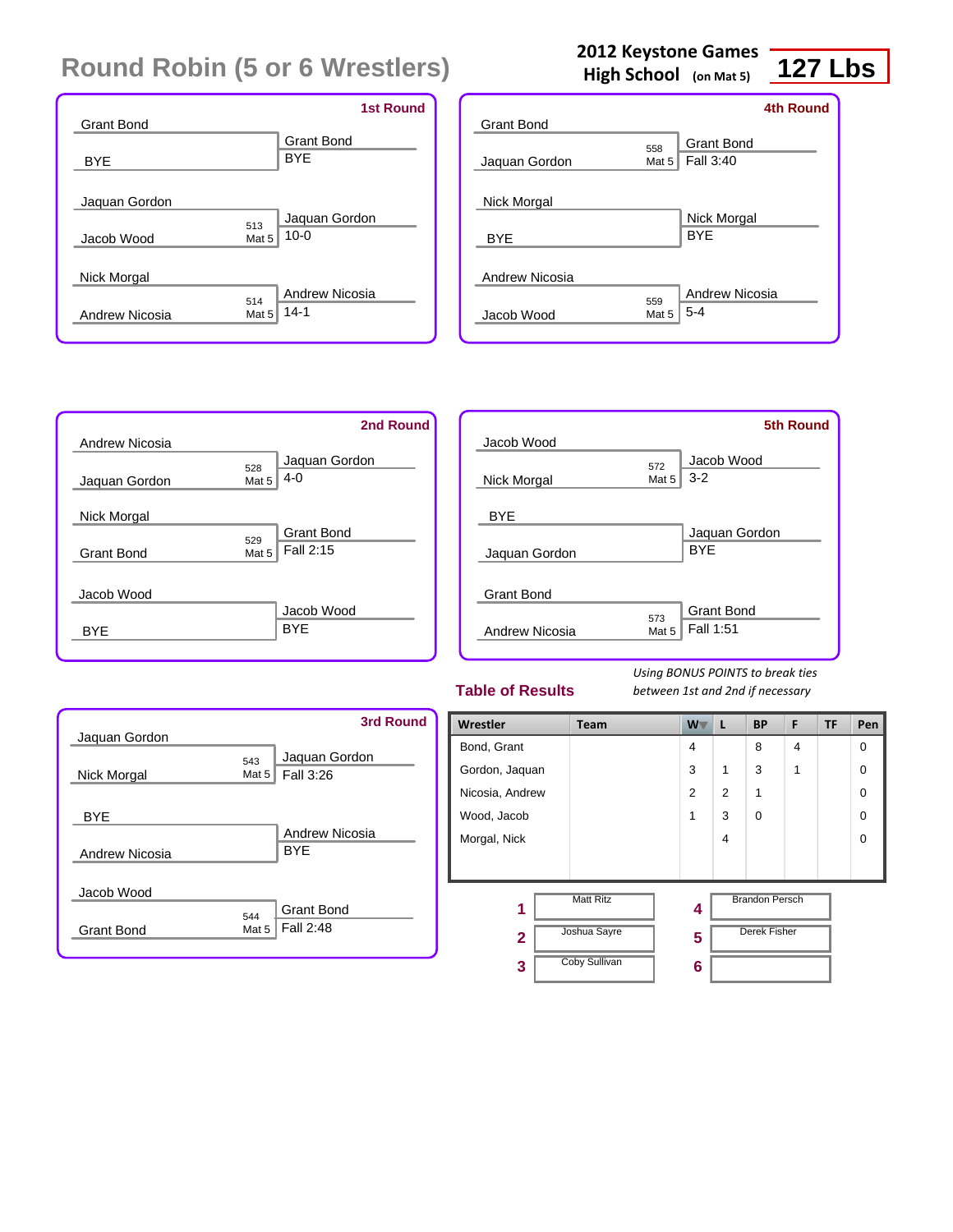|                  |      | <b>1st Round</b> |
|------------------|------|------------------|
| Nick Buckle      |      |                  |
|                  | 601A | Nick Buckle      |
| Adam White       |      | $10 - 0$         |
|                  |      |                  |
| Zackery Clingan  |      |                  |
|                  | 601  | Zackery Clingan  |
| Darnell Roque    |      | Fall 1:43        |
|                  |      |                  |
| Jackson Kennerly |      |                  |
|                  | 602  | Nick Knight      |
| Nick Knight      |      | Fall 0:21        |
|                  |      |                  |

| <b>2012 Keystone Games</b><br><b>High School</b> |     |
|--------------------------------------------------|-----|
|                                                  | 4tł |



|                  |      | <b>4th Round</b>                         |
|------------------|------|------------------------------------------|
| Nick Buckle      |      |                                          |
| Zackery Clingan  | 643  | Zackery Clingan<br>Fall 2:01             |
| Jackson Kennerly |      |                                          |
| Adam White       | 643A | Jackson Kennerly<br>Tech Fall 16-0; 2:50 |
| Nick Knight      | 644  | Nick Knight                              |
| Darnell Roque    |      | Fall 2:05                                |

|                  |      | 2nd Round              |
|------------------|------|------------------------|
| Nick Knight      | 615  | Zackery Clingan        |
| Zackery Clingan  |      | Fall 2:23              |
| Jackson Kennerly |      |                        |
|                  | 616  | Nick Buckle            |
| Nick Buckle      |      | Fall 0:38              |
| Darnell Roque    |      |                        |
| Adam White       | 616A | Darnell Roque<br>$3-0$ |
|                  |      |                        |

| Darnell Roque    |               | 5th Round                                |
|------------------|---------------|------------------------------------------|
| Jackson Kennerly | 657           | Jackson Kennerly<br>Tech Fall 16-0; 3:43 |
| Adam White       |               |                                          |
| Zackery Clingan  | 657A<br>Mat 0 | Zackery Clingan<br>Fall 0:53             |
| Nick Buckle      |               |                                          |
| Nick Knight      | 658           | Nick Buckle<br>$3 - 1$                   |

#### **Table of Results**

| Zackery Clingan  |      | 3rd Round                           |
|------------------|------|-------------------------------------|
| Jackson Kennerly | 629  | Zackery Clingan<br>Fall 0:20        |
| Adam White       |      |                                     |
| Nick Knight      | 629A | Nick Knight<br>Tech Fall 16-0; 3:00 |
| Darnell Roque    |      |                                     |
| Nick Buckle      | 630  | Nick Buckle<br>$20 - 8$             |

| Wrestler            | <b>Team</b>                             | W .            | L              | <b>BP</b>                                         | F              | <b>TF</b> | Pen      |
|---------------------|-----------------------------------------|----------------|----------------|---------------------------------------------------|----------------|-----------|----------|
| Clingan, Zackery    |                                         | 5              |                | 10                                                | 5              |           | $\Omega$ |
| Buckle, Nick        |                                         | 4              | $\mathbf 1$    | 4                                                 | 1              |           | 0        |
| Knight, Nick        |                                         | 3              | $\overline{2}$ | 5.5                                               | $\overline{2}$ | 1         | $\Omega$ |
| Kennerly, Jackson   |                                         | $\overline{2}$ | 3              | 3                                                 |                | 2         | 0        |
| Roque, Darnell      |                                         | 1              | 4              | 0                                                 |                |           | 0        |
| White, Adam         |                                         |                | 5              |                                                   |                |           | 0        |
| 1<br>$\overline{2}$ | <b>Tyler Lutecki</b><br>Gavin Arredondo | 4<br>5         |                | <b>Owen Watkins</b><br><b>Anthony Mastrangelo</b> |                |           |          |
| 3                   | <b>Jack Glasl</b>                       | 6              |                |                                                   |                |           |          |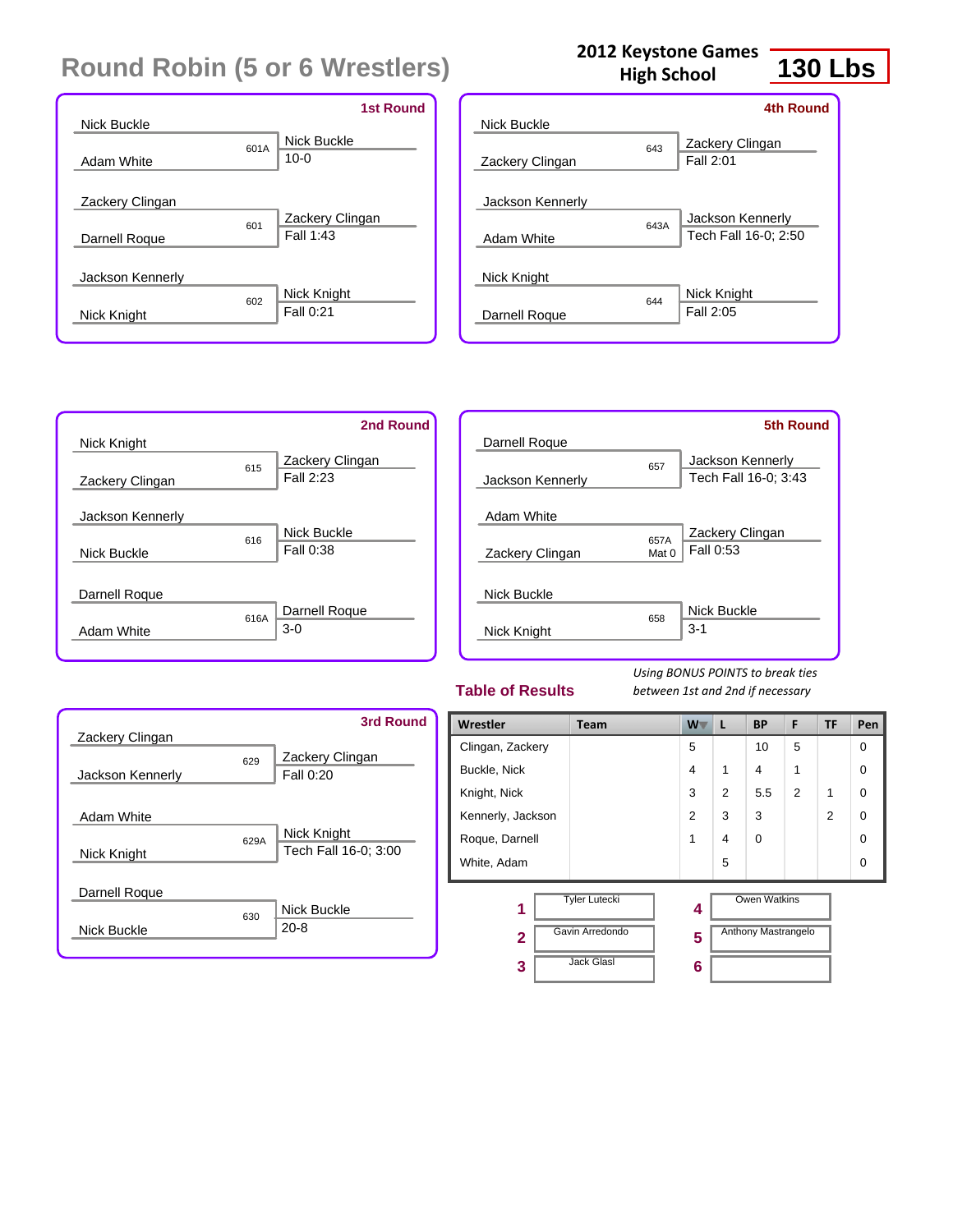| Gavin Arredondo                                    | <b>1st Round</b>                  |
|----------------------------------------------------|-----------------------------------|
| <b>BYE</b>                                         | Gavin Arredondo<br><b>BYE</b>     |
| <b>Jack Glasl</b><br>603<br>Owen Watkins           | Jack Glasl<br>$8-6$               |
| <b>Tyler Lutecki</b><br>604<br>Anthony Mastrangelo | <b>Tyler Lutecki</b><br>Fall 0:48 |

| Gavin Arredondo      |     | <b>4th Round</b>           |
|----------------------|-----|----------------------------|
| Jack Glasl           | 645 | Gavin Arredondo<br>$7 - 2$ |
| <b>Tyler Lutecki</b> |     | <b>Tyler Lutecki</b>       |
| <b>BYE</b>           |     | <b>BYF</b>                 |
| Anthony Mastrangelo  |     |                            |
| Owen Watkins         | 646 | Owen Watkins<br>$9 - 1$    |
|                      |     |                            |

**2012 Keystone Games High School**

|                      |     | 2nd Round            |
|----------------------|-----|----------------------|
| Anthony Mastrangelo  |     |                      |
|                      | 617 | Jack Glasl           |
| <b>Jack Glasl</b>    |     | Tech Fall 17-2       |
|                      |     |                      |
| <b>Tyler Lutecki</b> |     |                      |
|                      | 618 | <b>Tyler Lutecki</b> |
| Gavin Arredondo      |     | 1-0 OT UTB           |
|                      |     |                      |
| Owen Watkins         |     |                      |
|                      |     | <b>Owen Watkins</b>  |
| <b>BYE</b>           |     | <b>BYF</b>           |
|                      |     |                      |

|                      |       | <b>5th Round</b>                  |
|----------------------|-------|-----------------------------------|
| Owen Watkins         |       |                                   |
| <b>Tyler Lutecki</b> | 659   | <b>Tyler Lutecki</b><br>Fall 2:16 |
| <b>BYE</b>           |       |                                   |
| Jack Glasl           | Mat 0 | <b>Jack Glasl</b><br><b>BYF</b>   |
| Gavin Arredondo      |       |                                   |
| Anthony Mastrangelo  | 660   | Gavin Arredondo<br>$8 - 0$        |
|                      |       |                                   |

#### **Table of Results**

*Using BONUS POINTS to break ties between 1st and 2nd if necessary*

|                      |     | <b>3rd Round</b>     |
|----------------------|-----|----------------------|
| <b>Jack Glasl</b>    |     |                      |
|                      | 631 | <b>Tyler Lutecki</b> |
| <b>Tyler Lutecki</b> |     | $8 - 0$              |
|                      |     |                      |
| <b>BYE</b>           |     |                      |
|                      |     | Anthony Mastrangelo  |
| Anthony Mastrangelo  |     | <b>BYF</b>           |
|                      |     |                      |
| Owen Watkins         |     |                      |
|                      | 632 | Gavin Arredondo      |
| Gavin Arredondo      |     | Fall 4:05            |
|                      |     |                      |

| Wrestler            | Team                 | <b>W</b>       | L              | <b>BP</b>                  | F              | <b>TF</b> | Pen |
|---------------------|----------------------|----------------|----------------|----------------------------|----------------|-----------|-----|
| Lutecki, Tyler      |                      | $\overline{4}$ |                | 5                          | $\overline{2}$ |           | 0   |
| Arredondo, Gavin    |                      | 3              | 1              | 3                          | 1              |           | 0   |
| Glasl, Jack         |                      | $\overline{2}$ | $\overline{2}$ | 1.5                        |                | 1         | 0   |
| Watkins, Owen       |                      | 1              | 3              | 1                          |                |           | 0   |
| Mastrangelo, Anthon |                      |                | $\overline{4}$ |                            |                |           | 0   |
|                     |                      |                |                |                            |                |           |     |
| 1                   | <b>Tyler Lutecki</b> | 4              |                | <b>Owen Watkins</b>        |                |           |     |
| $\overline{2}$      | Gavin Arredondo      | 5              |                | <b>Anthony Mastrangelo</b> |                |           |     |
| 3                   | <b>Jack Glasl</b>    | 6              |                |                            |                |           |     |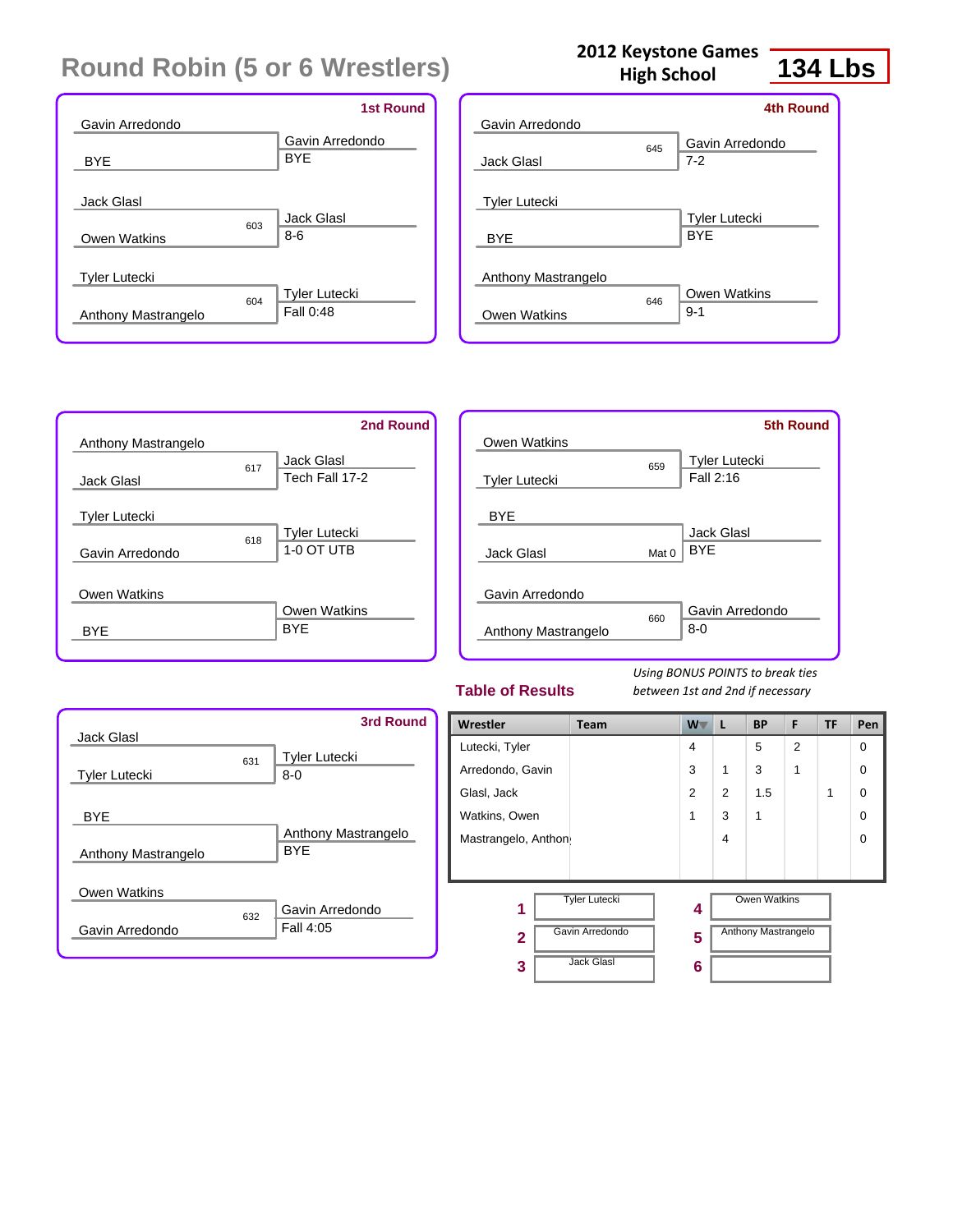|                      |       | <b>1st Round</b>     |
|----------------------|-------|----------------------|
| <b>Matthew Clark</b> |       |                      |
|                      |       | <b>Matthew Clark</b> |
| <b>BYE</b>           |       | <b>BYE</b>           |
|                      |       |                      |
| Devon Hoffman        |       |                      |
|                      | 605   | David White          |
| David White          | Mat 6 | $16 - 6$             |
|                      |       |                      |
| Zach Martin          |       |                      |
|                      | 606   | Zach Martin          |
| Devin Stahlnecker    | Mat 6 | $1 - 0$              |
|                      |       |                      |

|                      |              | High School (on Mat 6) | 136.             |  |
|----------------------|--------------|------------------------|------------------|--|
|                      |              |                        | <b>4th Round</b> |  |
| <b>Matthew Clark</b> |              |                        |                  |  |
|                      | 647          | <b>Matthew Clark</b>   |                  |  |
| Devon Hoffman        | Mat 6        | Default                |                  |  |
| <b>Zach Martin</b>   |              | Zach Martin            |                  |  |
| <b>BYE</b>           |              | <b>BYF</b>             |                  |  |
| Devin Stahlnecker    |              |                        |                  |  |
|                      |              | David White            |                  |  |
| David White          | 648<br>Mat 6 | $10-2$                 |                  |  |

**2012 Keystone Games**

|                      | 2nd Round            |  |
|----------------------|----------------------|--|
| Devin Stahlnecker    |                      |  |
|                      | Devon Hoffman<br>619 |  |
| Devon Hoffman        | $6 - 1$<br>Mat 6     |  |
| <b>Zach Martin</b>   |                      |  |
|                      | Zach Martin<br>620   |  |
| <b>Matthew Clark</b> | $9 - 2$<br>Mat 6     |  |
|                      |                      |  |
| David White          |                      |  |
|                      | David White          |  |
| <b>BYF</b>           | <b>BYE</b>           |  |
|                      |                      |  |

|                      |                  | <b>5th Round</b>   |
|----------------------|------------------|--------------------|
| David White          |                  |                    |
|                      | 661              | <b>Zach Martin</b> |
| Zach Martin          | Mat 6            | $4 - 2$            |
|                      |                  |                    |
| <b>BYE</b>           |                  |                    |
|                      |                  | Devon Hoffman      |
| Devon Hoffman        |                  | <b>BYE</b>         |
|                      |                  |                    |
| <b>Matthew Clark</b> |                  |                    |
|                      | 662              | Devin Stahlnecker  |
| Devin Stahlnecker    | Mat <sub>6</sub> | $9 - 2$            |
|                      |                  |                    |

#### **Table of Results**

*Using BONUS POINTS to break ties between 1st and 2nd if necessary*

| Devon Hoffman                       |                                             | 3rd Round         |
|-------------------------------------|---------------------------------------------|-------------------|
| Zach Martin                         | <b>Zach Martin</b><br>633<br>$7-0$<br>Mat 6 |                   |
| <b>BYE</b><br>Devin Stahlnecker     | <b>BYE</b>                                  | Devin Stahlnecker |
| David White<br><b>Matthew Clark</b> | David White<br>634<br>$4 - 3$<br>Mat 6      |                   |

| Wrestler           | Team                 | W              | L           | <b>BP</b>         | F | <b>TF</b> | Pen      |
|--------------------|----------------------|----------------|-------------|-------------------|---|-----------|----------|
| Martin, Zach       |                      | $\overline{4}$ |             | $\Omega$          |   |           | $\Omega$ |
| White, David       |                      | 3              | $\mathbf 1$ | $\overline{2}$    |   |           | $\Omega$ |
| Clark, Matthew     |                      | 1              | 3           | $\overline{2}$    |   |           | $\Omega$ |
| Hoffman, Devon     |                      | 1              | 3           | $\Omega$          |   |           | $\Omega$ |
| Stahlnecker, Devin |                      | 1              | 3           | $\Omega$          |   |           | $\Omega$ |
|                    |                      |                |             |                   |   |           |          |
| 1                  | <b>Zach Martin</b>   | 4              |             | Devon Hoffman     |   |           |          |
| $\overline{2}$     | <b>David White</b>   | 5              |             | Devin Stahlnecker |   |           |          |
| 3                  | <b>Matthew Clark</b> | 6              |             |                   |   |           |          |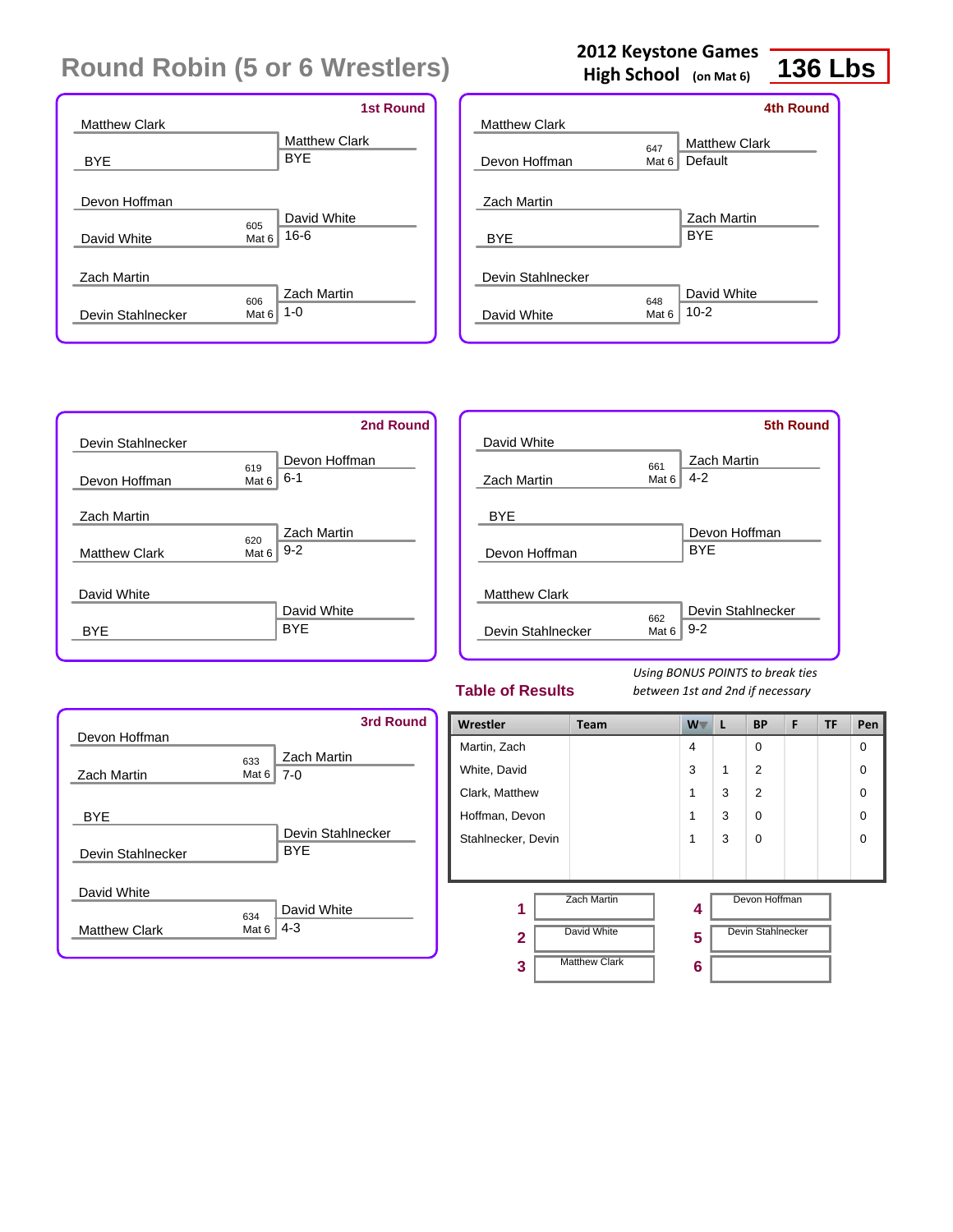|                                 | <b>1st Round</b> |
|---------------------------------|------------------|
| Julio Garcia                    |                  |
|                                 | Julio Garcia     |
| <b>BYE</b>                      | <b>BYE</b>       |
|                                 |                  |
| Jason Miksit                    |                  |
| 607                             | Derek Yob        |
| Derek Yob<br>Mat 6              | Fall 2:30        |
|                                 |                  |
| Alex Smith                      |                  |
| 608                             | Alex Smith       |
| Mat $6$<br><b>Austin Tucker</b> | Tech Fall 15-0   |
|                                 |                  |

|                      |              | <b>4th Round</b>     |
|----------------------|--------------|----------------------|
| Julio Garcia         |              |                      |
|                      | 649          | Jason Miksit         |
| Jason Miksit         | Mat 6        | Forfeit              |
| Alex Smith           |              | Alex Smith           |
| <b>BYE</b>           |              | <b>BYE</b>           |
| <b>Austin Tucker</b> |              |                      |
|                      |              | <b>Austin Tucker</b> |
| Derek Yob            | 650<br>Mat 6 | $15 - 13$            |
|                      |              |                      |

|                      | 2nd Round                     |
|----------------------|-------------------------------|
| <b>Austin Tucker</b> |                               |
|                      | <b>Austin Tucker</b><br>621   |
| Jason Miksit         | Fall 3:53<br>Mat <sub>6</sub> |
| Alex Smith           |                               |
|                      | Alex Smith<br>622             |
| Julio Garcia         | Tech Fall 24-9<br>Mat 6       |
|                      |                               |
| Derek Yob            |                               |
|                      | Derek Yob                     |
| <b>BYF</b>           | <b>BYF</b>                    |
|                      |                               |

|                            |              | <b>5th Round</b>                  |
|----------------------------|--------------|-----------------------------------|
| Derek Yob                  |              |                                   |
|                            | 663          | Alex Smith                        |
| Alex Smith                 | Mat 6        | Fall 0:45                         |
| <b>BYE</b><br>Jason Miksit |              | <b>Jason Miksit</b><br><b>BYE</b> |
| Julio Garcia               |              | <b>Austin Tucker</b>              |
| <b>Austin Tucker</b>       | 664<br>Mat 6 | Forfeit                           |

#### **Table of Results**

*Using BONUS POINTS to break ties between 1st and 2nd if necessary*

| Jason Miksit                       | <b>3rd Round</b>                          |
|------------------------------------|-------------------------------------------|
| Alex Smith                         | Alex Smith<br>635<br>Fall 2:00<br>Mat $6$ |
| <b>BYE</b><br><b>Austin Tucker</b> | Austin Tucker<br><b>BYF</b>               |
| Derek Yob<br>Julio Garcia          | Derek Yob<br>636<br>Forfeit<br>Mat 6      |

| Wrestler       | Team                 | W              | L              | <b>BP</b>      | F              | TF | Pen         |
|----------------|----------------------|----------------|----------------|----------------|----------------|----|-------------|
| Smith, Alex    |                      | $\overline{4}$ |                | 7              | $\overline{2}$ | 2  | $\mathbf 0$ |
| Tucker, Austin |                      | 3              | 1              | $\overline{4}$ | 1              |    | $\mathbf 0$ |
| Yob, Derek     |                      | 2              | $\overline{2}$ | $\overline{4}$ | 1              |    | $\Omega$    |
| Miksit, Jason  |                      | 1              | 3              | 2              |                |    | $\Omega$    |
| Garcia, Julio  |                      |                | 4              |                |                |    | $\Omega$    |
|                |                      |                |                |                |                |    |             |
| 1              | Alex Smith           | 4              |                | Jason Miksit   |                |    |             |
| $\overline{2}$ | <b>Austin Tucker</b> | 5              |                | Julio Garcia   |                |    |             |
| 3              | Derek Yob            | 6              |                |                |                |    |             |

### **2012 Keystone Games**

**138 Lbs**

**High School (on Mat 6)**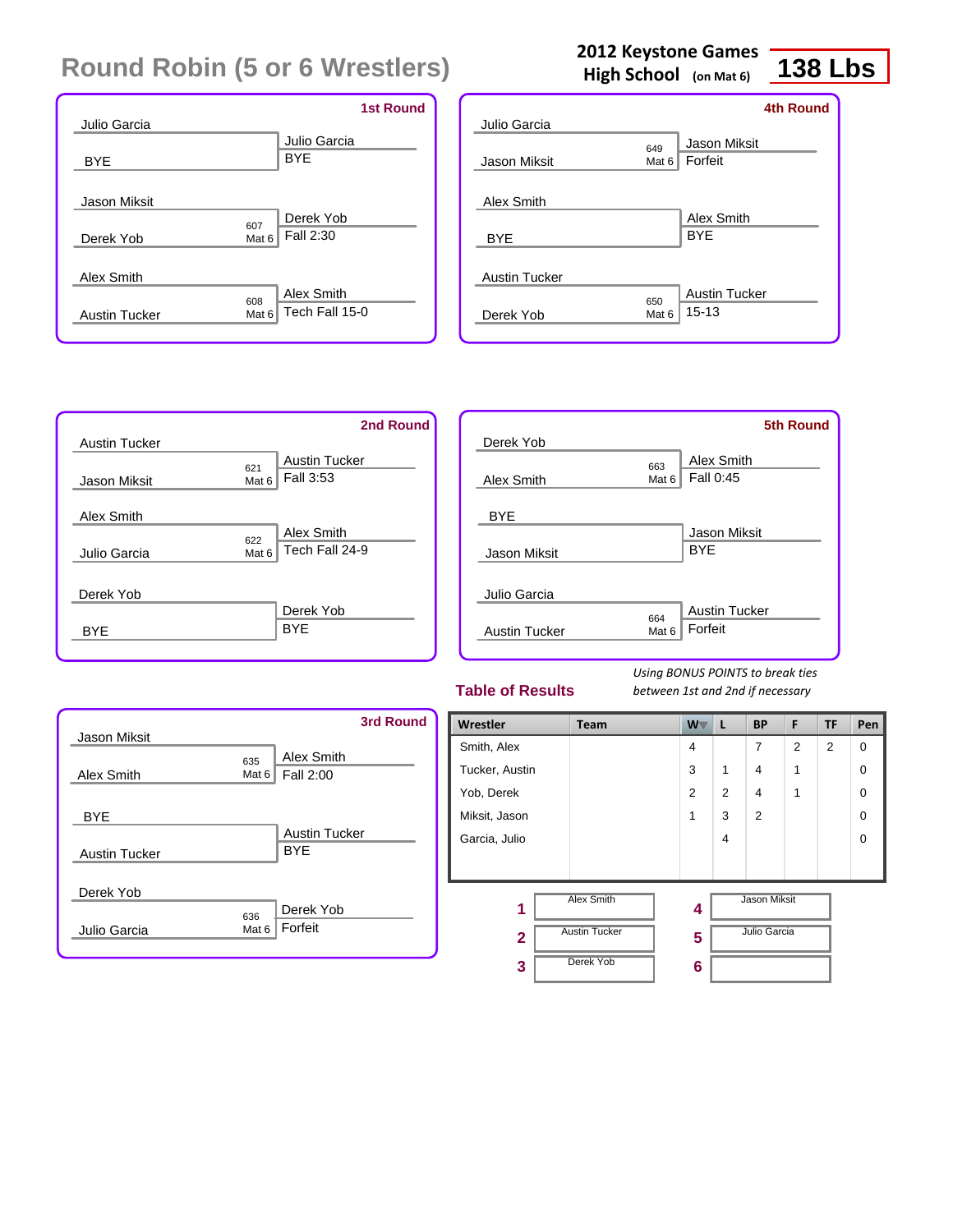| <b>Travis Balenger</b>                          | <b>1st Round</b>                                     |
|-------------------------------------------------|------------------------------------------------------|
| <b>BYF</b>                                      | <b>Travis Balenger</b><br><b>BYF</b>                 |
| <b>Anthony Edwards</b><br><b>Travis Vasquez</b> | <b>Travis Vasquez</b><br>609<br>Fall 0:27<br>Mat 6   |
| Joe Gonzales<br>Kamal Musallam                  | Joe Gonzales<br>610<br>Fall 3:08<br>Mat <sub>6</sub> |

### **2012 Keystone Games**

**High School (on Mat 6)**

# **141 Lbs**

|                                         |                         | 4th Round                           |
|-----------------------------------------|-------------------------|-------------------------------------|
| <b>Travis Balenger</b>                  |                         |                                     |
| <b>Anthony Edwards</b>                  | 651<br>Mat 6            | <b>Anthony Edwards</b><br>Fall 1:29 |
| Joe Gonzales<br><b>BYE</b>              |                         | Joe Gonzales<br><b>BYF</b>          |
| Kamal Musallam<br><b>Travis Vasquez</b> | 652<br>Mat <sub>6</sub> | <b>Travis Vasquez</b><br>Fall 0:33  |

|                        | 2nd Round                     |
|------------------------|-------------------------------|
| Kamal Musallam         |                               |
|                        | <b>Anthony Edwards</b><br>623 |
| <b>Anthony Edwards</b> | $9 - 4$<br>Mat 6              |
| Joe Gonzales           |                               |
|                        | Joe Gonzales                  |
| <b>Travis Balenger</b> | 624<br>Fall 1:10<br>Mat 6     |
| <b>Travis Vasquez</b>  |                               |
|                        | <b>Travis Vasquez</b>         |
| RYF                    | <b>BYF</b>                    |

|                        |                  | <b>5th Round</b>               |
|------------------------|------------------|--------------------------------|
| <b>Travis Vasquez</b>  |                  |                                |
| Joe Gonzales           | 665<br>Mat 6     | <b>Travis Vasquez</b><br>$5-0$ |
| <b>BYF</b>             |                  |                                |
|                        |                  | <b>Anthony Edwards</b>         |
| <b>Anthony Edwards</b> |                  | <b>BYF</b>                     |
|                        |                  |                                |
| <b>Travis Balenger</b> |                  |                                |
|                        | 666              | Kamal Musallam                 |
| Kamal Musallam         | Mat <sub>6</sub> | $8 - 1$                        |
|                        |                  |                                |

#### **Table of Results**

| <b>Anthony Edwards</b> | 3rd Round                                          |
|------------------------|----------------------------------------------------|
| Joe Gonzales           | Joe Gonzales<br>637<br><b>Fall 0:57</b><br>Mat $6$ |
| <b>BYF</b>             | Kamal Musallam                                     |
| Kamal Musallam         | <b>BYF</b>                                         |
| <b>Travis Vasquez</b>  |                                                    |
| <b>Travis Balenger</b> | <b>Travis Vasquez</b><br>638<br>Fall 1:48<br>Mat 6 |

| Wrestler         | <b>Team</b>           | W | L | <b>BP</b>               | F | TF | Pen |
|------------------|-----------------------|---|---|-------------------------|---|----|-----|
| Vasquez, Travis  |                       | 4 |   | 6                       | 3 |    | 0   |
| Gonzales, Joe    |                       | 3 | 1 | 6                       | 3 |    | 0   |
| Edwards, Anthony |                       | 2 | 2 | 2                       | 1 |    | 0   |
| Musallam, Kamal  |                       | 1 | 3 | $\Omega$                |   |    | 0   |
| Balenger, Travis |                       |   | 4 |                         |   |    | 0   |
|                  |                       |   |   |                         |   |    |     |
| 1                | <b>Mike Hartman</b>   | 4 |   | <b>Colt Constantino</b> |   |    |     |
| $\overline{2}$   | <b>Russell Ramsey</b> | 5 |   | <b>Michael Caldwell</b> |   |    |     |
| 3                | <b>Arthur Watkins</b> | 6 |   |                         |   |    |     |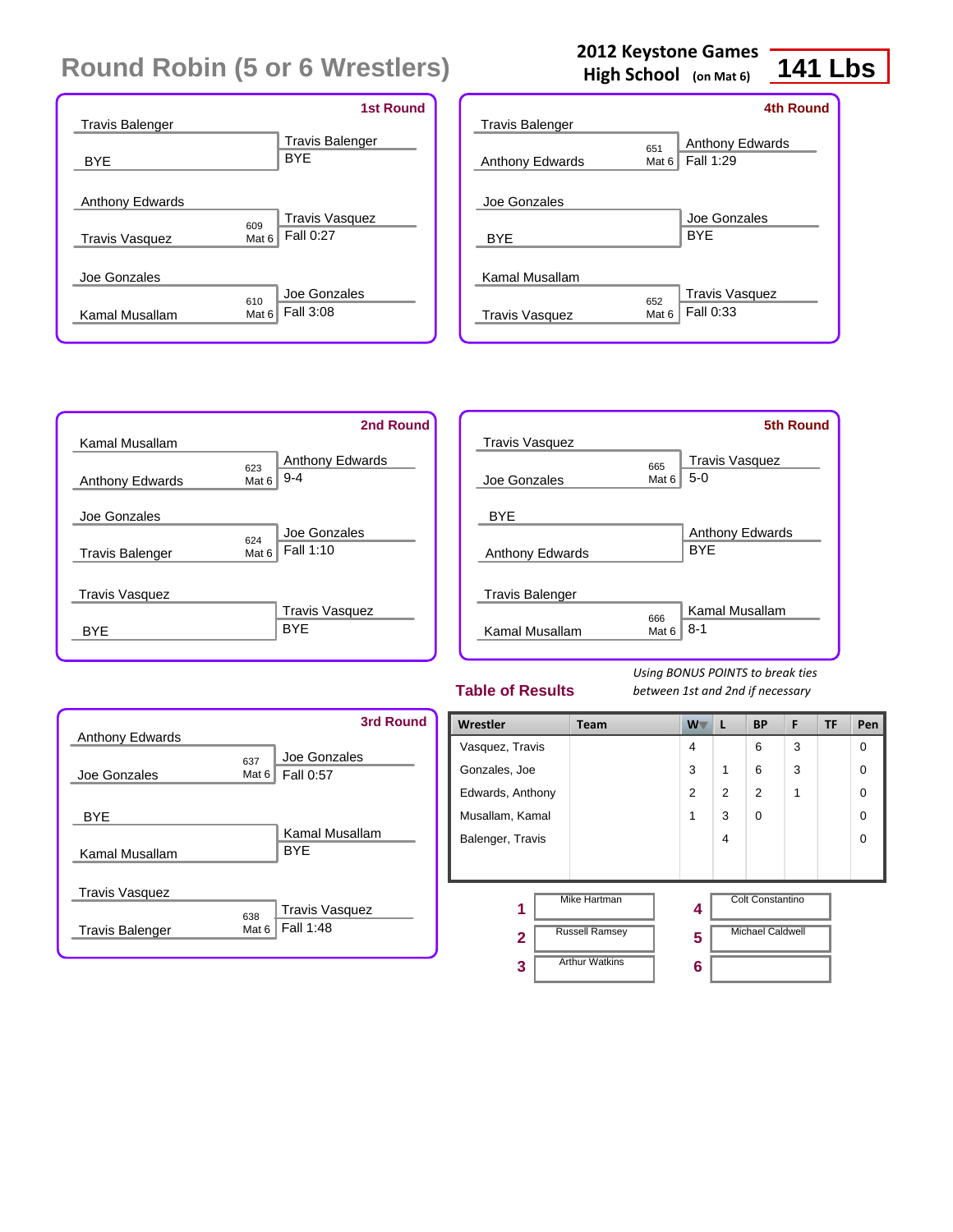|                       |                               | <b>1st Round</b> |
|-----------------------|-------------------------------|------------------|
| Luke Horan            |                               |                  |
|                       | Luke Horan                    |                  |
| <b>BYE</b>            | <b>BYF</b>                    |                  |
|                       |                               |                  |
| <b>Tyler Jeffries</b> |                               |                  |
|                       | Gage Thomas<br>611            |                  |
| Gage Thomas           | Fall 1:24<br>Mat <sub>6</sub> |                  |
|                       |                               |                  |
| Dakota Laughman       |                               |                  |
|                       | 612                           | Dakota Laughman  |
| Dominic Sita          | Fall 0:42<br>Mat <sub>6</sub> |                  |
|                       |                               |                  |

## **2012 Keystone Games**

**High School (on Mat 6)**

## **143 Lbs**

|                       |       | <b>4th Round</b> |
|-----------------------|-------|------------------|
| Luke Horan            |       |                  |
|                       | 653   | Luke Horan       |
| <b>Tyler Jeffries</b> | Mat 6 | $4 - 0$          |
|                       |       |                  |
| Dakota Laughman       |       |                  |
|                       |       | Dakota Laughman  |
| <b>BYE</b>            |       | <b>BYF</b>       |
|                       |       |                  |
| Dominic Sita          |       |                  |
|                       | 654   | Gage Thomas      |
| Gage Thomas           | Mat 6 | $11 - 4$         |
|                       |       |                  |

|                       | 2nd Round                   |
|-----------------------|-----------------------------|
| Dominic Sita          |                             |
|                       | Dominic Sita<br>625         |
| <b>Tyler Jeffries</b> | $2 - 1$<br>Mat 6            |
| Dakota Laughman       |                             |
|                       | Dakota Laughman<br>626      |
| Luke Horan            | $6 - 0$<br>Mat <sub>6</sub> |
|                       |                             |
| Gage Thomas           |                             |
|                       | Gage Thomas                 |
| BYF                   | <b>BYE</b>                  |

|                       |              | <b>5th Round</b>                    |
|-----------------------|--------------|-------------------------------------|
| Gage Thomas           |              |                                     |
| Dakota Laughman       | 667<br>Mat 6 | Dakota Laughman<br>$3 - 1$          |
| <b>BYE</b>            |              |                                     |
| <b>Tyler Jeffries</b> |              | <b>Tyler Jeffries</b><br><b>BYE</b> |
| Luke Horan            |              |                                     |
| Dominic Sita          | 668<br>Mat 6 | Luke Horan<br>$10 - 1$              |

#### **Table of Results**

| <b>Tyler Jeffries</b>       |                         | <b>3rd Round</b>           |
|-----------------------------|-------------------------|----------------------------|
| Dakota Laughman             | 639<br>Mat 6            | Dakota Laughman<br>$14-3$  |
| <b>BYE</b>                  |                         | Dominic Sita<br><b>BYE</b> |
| Dominic Sita<br>Gage Thomas |                         |                            |
| Luke Horan                  | 640<br>Mat <sub>6</sub> | Gage Thomas<br>$4 - 1$     |

| Wrestler                | <b>Team</b>            | W <sub>V</sub> | L              | <b>BP</b>            | F | <b>TF</b> | Pen      |
|-------------------------|------------------------|----------------|----------------|----------------------|---|-----------|----------|
| Laughman, Dakota        |                        | 4              |                | 3                    | 1 |           | $\Omega$ |
| Thomas, Gage            |                        | 3              | 1              | 2                    | 1 |           | $\Omega$ |
| Horan, Luke             |                        | 2              | 2              | 1                    |   |           | $\Omega$ |
| Sita, Dominic           |                        | 1              | 3              | $\mathbf 0$          |   |           | $\Omega$ |
| Jeffries, Tyler         |                        |                | $\overline{4}$ |                      |   |           | $\Omega$ |
|                         |                        |                |                |                      |   |           |          |
| 1                       | Jonathan Holland       | 4              |                | <b>Issac Andujar</b> |   |           |          |
| $\overline{\mathbf{2}}$ | <b>Dalonte Holland</b> | 5              |                | Rayem Ali            |   |           |          |
| 3                       | <b>Brandon Naveiro</b> | 6              |                | <b>Trevor Martin</b> |   |           |          |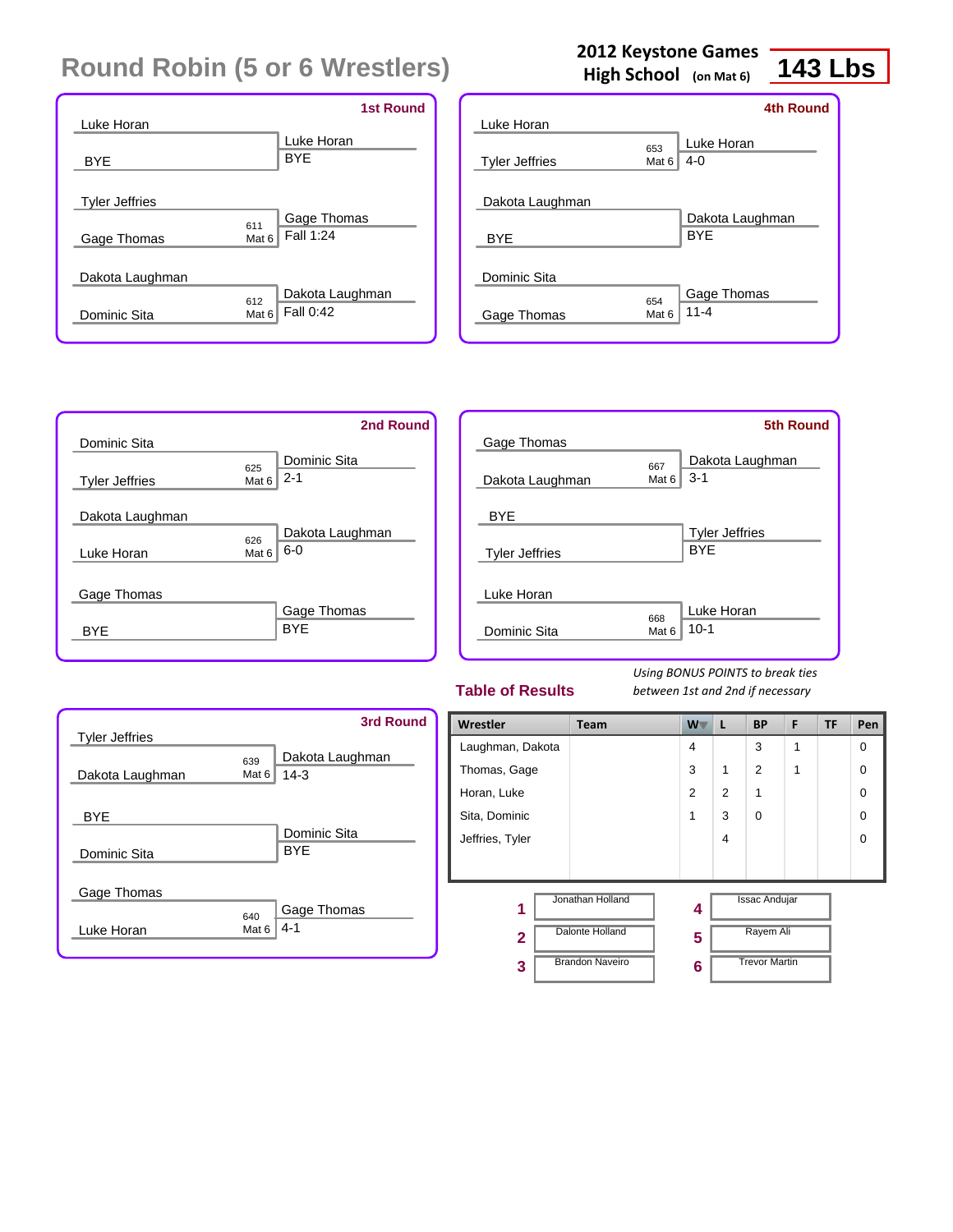

James Palys

Forfeit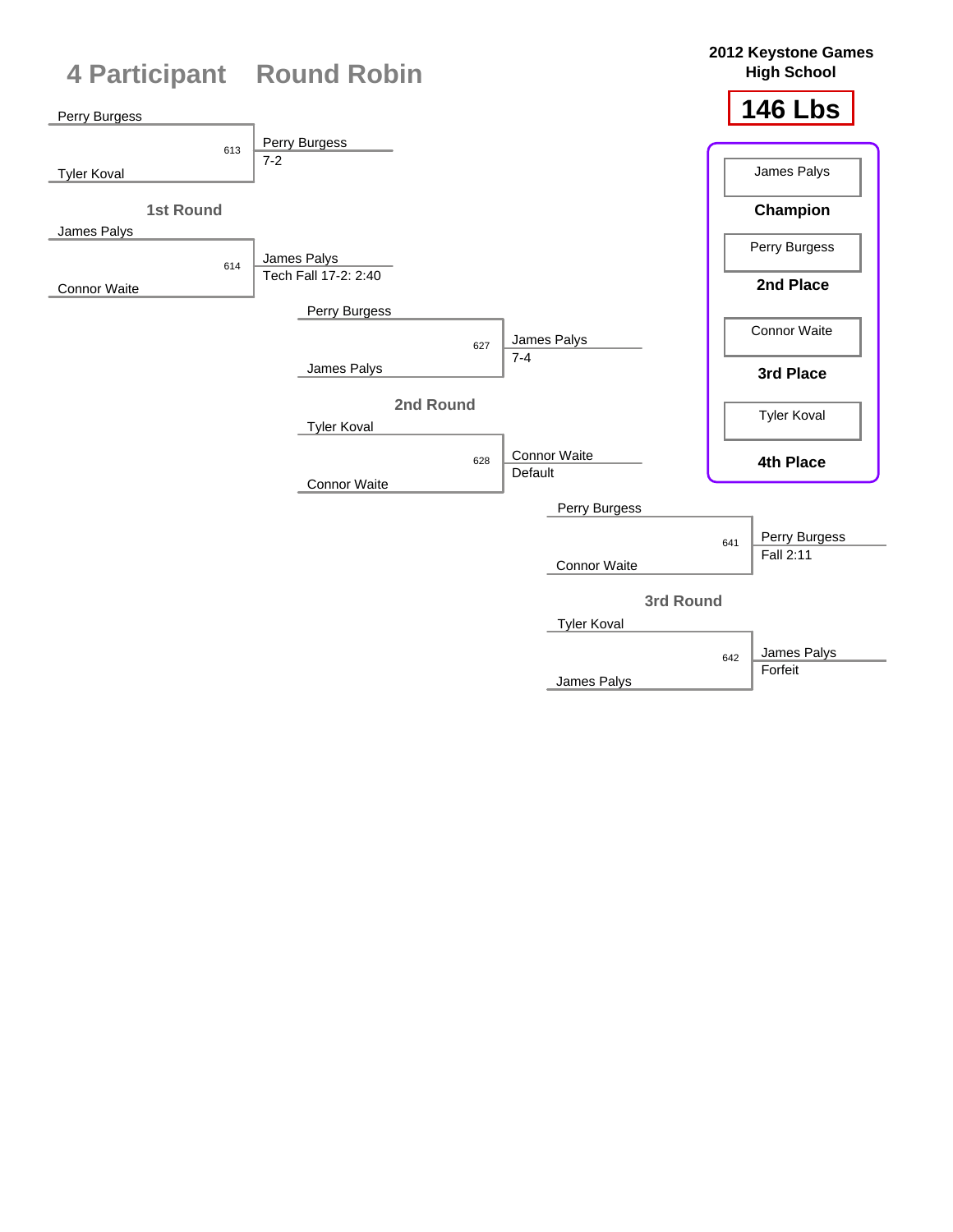|                       | <b>1st Round</b>        |
|-----------------------|-------------------------|
| Derek Fisher          |                         |
|                       | Derek Fisher            |
| <b>BYE</b>            | <b>BYE</b>              |
|                       |                         |
| <b>Brandon Persch</b> |                         |
|                       | Coby Sullivan<br>701    |
| Coby Sullivan         | Fall 3:16<br>Mat 7      |
|                       |                         |
| <b>Matt Ritz</b>      |                         |
|                       | <b>Matt Ritz</b><br>702 |
| Joshua Sayre          | $8 - 7$<br>Mat 7        |
|                       |                         |

## **2012 Keystone Games**

**High School (on Mat 7)**

## **149 Lbs**

|                       |       | <b>4th Round</b>      |
|-----------------------|-------|-----------------------|
| Derek Fisher          |       |                       |
|                       | 746   | <b>Brandon Persch</b> |
| <b>Brandon Persch</b> | Mat 7 | $6 - 1$               |
|                       |       |                       |
| <b>Matt Ritz</b>      |       |                       |
|                       |       | <b>Matt Ritz</b>      |
| <b>BYE</b>            |       | <b>BYE</b>            |
|                       |       |                       |
| Joshua Sayre          |       |                       |
|                       | 747   | Joshua Sayre          |
| Coby Sullivan         | Mat 7 | $3 - 1$               |
|                       |       |                       |

|                       | 2nd Round               |
|-----------------------|-------------------------|
| Joshua Sayre          |                         |
|                       | Joshua Sayre<br>716     |
| <b>Brandon Persch</b> | Fall 2:11<br>Mat 7      |
| <b>Matt Ritz</b>      |                         |
|                       | <b>Matt Ritz</b><br>717 |
| Derek Fisher          | Fall 1:25<br>Mat 7      |
| Coby Sullivan         |                         |
|                       | Coby Sullivan           |
| RYF                   | <b>BYF</b>              |

|                       |              | <b>5th Round</b>      |
|-----------------------|--------------|-----------------------|
| Coby Sullivan         |              | <b>Matt Ritz</b>      |
| <b>Matt Ritz</b>      | 761<br>Mat 7 | 6-4 OT                |
| <b>BYE</b>            |              |                       |
|                       |              | <b>Brandon Persch</b> |
| <b>Brandon Persch</b> |              | <b>BYF</b>            |
| Derek Fisher          |              |                       |
|                       | 762          | Joshua Sayre          |
| Joshua Sayre          | Mat 7        | $16 - 3$              |
|                       |              |                       |

#### **Table of Results**

| <b>Brandon Persch</b> | <b>3rd Round</b>                                 |
|-----------------------|--------------------------------------------------|
| <b>Matt Ritz</b>      | <b>Matt Ritz</b><br>731<br>Fall 0:40<br>Mat $71$ |
| <b>BYE</b>            |                                                  |
| Joshua Sayre          | Joshua Sayre<br><b>BYE</b>                       |
| Coby Sullivan         |                                                  |
| Derek Fisher          | Coby Sullivan<br>732<br>$9 - 0$<br>Mat 7         |

| Wrestler        | <b>Team</b>            | $W^-$          | L | <b>BP</b>          | F              | <b>TF</b> | Pen      |
|-----------------|------------------------|----------------|---|--------------------|----------------|-----------|----------|
| Ritz, Matt      |                        | $\overline{4}$ |   | 4                  | $\overline{2}$ |           | $\Omega$ |
| Sayre, Joshua   |                        | 3              | 1 | 3                  | 1              |           | $\Omega$ |
| Sullivan, Coby  |                        | 2              | 2 | 3                  | 1              |           | $\Omega$ |
| Persch, Brandon |                        | 1              | 3 | $\Omega$           |                |           | $\Omega$ |
| Fisher, Derek   |                        |                | 4 |                    |                |           | $\Omega$ |
|                 |                        |                |   |                    |                |           |          |
| 1               | <b>Eric Rivers</b>     | 4              |   | <b>Nate Fowler</b> |                |           |          |
| $\overline{2}$  | <b>Colby Auman</b>     | 5              |   | <b>Zack Walker</b> |                |           |          |
| 3               | <b>Dietrik Ferster</b> | 6              |   | Joseph Smith       |                |           |          |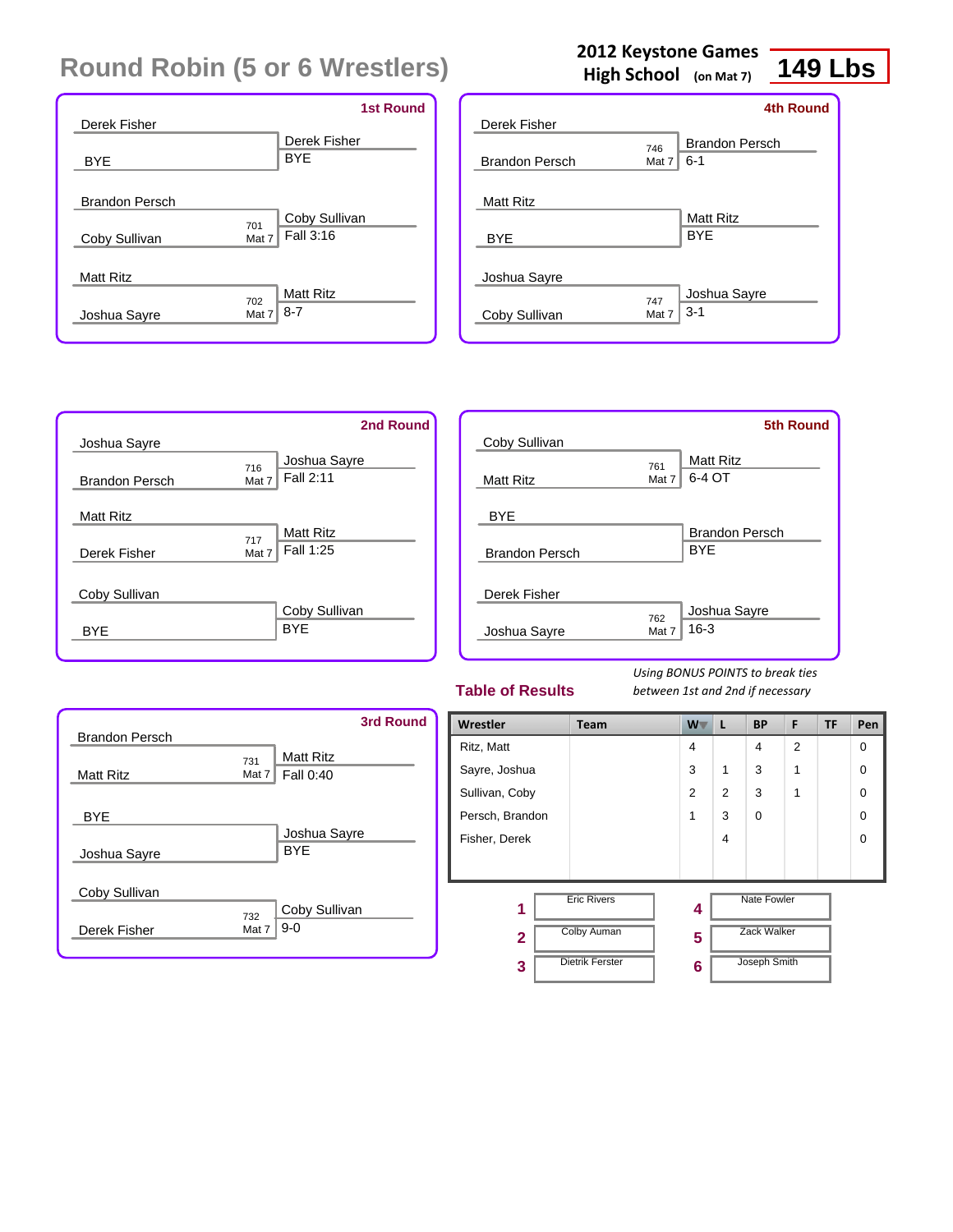|                                                  | <b>1st Round</b>                            |
|--------------------------------------------------|---------------------------------------------|
| Michael Caldwell                                 |                                             |
| BYE                                              | <b>Michael Caldwell</b><br><b>BYE</b>       |
| <b>Colt Constantino</b><br><b>Arthur Watkins</b> | Colt Constantino<br>703<br>$8 - 7$<br>Mat 7 |
| Mike Hartman<br><b>Russell Ramsey</b>            | Mike Hartman<br>704<br>$4 - 2$<br>Mat 7     |

### **2012 Keystone Games**

**High School (on Mat 7)**

## **152 Lbs**

|                                                |                | <b>4th Round</b>                   |
|------------------------------------------------|----------------|------------------------------------|
| Michael Caldwell                               |                |                                    |
| Colt Constantino                               | 748<br>Mat $7$ | Colt Constantino<br>Fall 4:18      |
| Mike Hartman<br>BYE                            |                | Mike Hartman<br><b>BYF</b>         |
| <b>Russell Ramsey</b><br><b>Arthur Watkins</b> | 749<br>Mat 7   | <b>Arthur Watkins</b><br>Fall 1:47 |



|                       |       | <b>5th Round</b>      |
|-----------------------|-------|-----------------------|
| <b>Arthur Watkins</b> |       |                       |
|                       | 763   | Mike Hartman          |
| Mike Hartman          | Mat 7 | $3 - 1$               |
|                       |       |                       |
| <b>BYE</b>            |       |                       |
|                       |       | Colt Constantino      |
| Colt Constantino      |       | <b>BYE</b>            |
|                       |       |                       |
| Michael Caldwell      |       |                       |
|                       | 764   | <b>Russell Ramsey</b> |
| <b>Russell Ramsey</b> | Mat 7 | Forfeit               |
|                       |       |                       |

#### **Table of Results**

| Colt Constantino        |              | 3rd Round                           |
|-------------------------|--------------|-------------------------------------|
| Mike Hartman            | 733<br>Mat 7 | Mike Hartman<br>$4 - 2$             |
| <b>BYE</b>              |              |                                     |
| <b>Russell Ramsey</b>   |              | <b>Russell Ramsey</b><br><b>BYF</b> |
| <b>Arthur Watkins</b>   |              |                                     |
| <b>Michael Caldwell</b> | 734<br>Mat 7 | <b>Arthur Watkins</b><br>$5-1$      |

| Wrestler          | Team                    | $W^-$          | L              | <b>BP</b>               | F | TF | Pen      |
|-------------------|-------------------------|----------------|----------------|-------------------------|---|----|----------|
| Hartman, Mike     |                         | 3              | 1              | $\Omega$                |   |    | $\Omega$ |
| Ramsey, Russell   |                         | 2              | 2              | 3                       |   |    | $\Omega$ |
| Watkins, Arthur   |                         | $\overline{2}$ | $\overline{2}$ | 2                       | 1 |    | $\Omega$ |
| Constantino, Colt |                         | $\overline{2}$ | $\overline{2}$ | $\overline{2}$          | 1 |    | $\Omega$ |
| Caldwell, Michael |                         | 1              | 3              | $\Omega$                |   |    | $\Omega$ |
|                   |                         |                |                |                         |   |    |          |
| 1                 | <b>Mike Hartman</b>     | 4              |                | <b>Arthur Watkins</b>   |   |    |          |
| $\mathbf{2}$      | <b>Russell Ramsey</b>   | 5              |                | <b>Michael Caldwell</b> |   |    |          |
| 3                 | <b>Colt Constantino</b> | 6              |                |                         |   |    |          |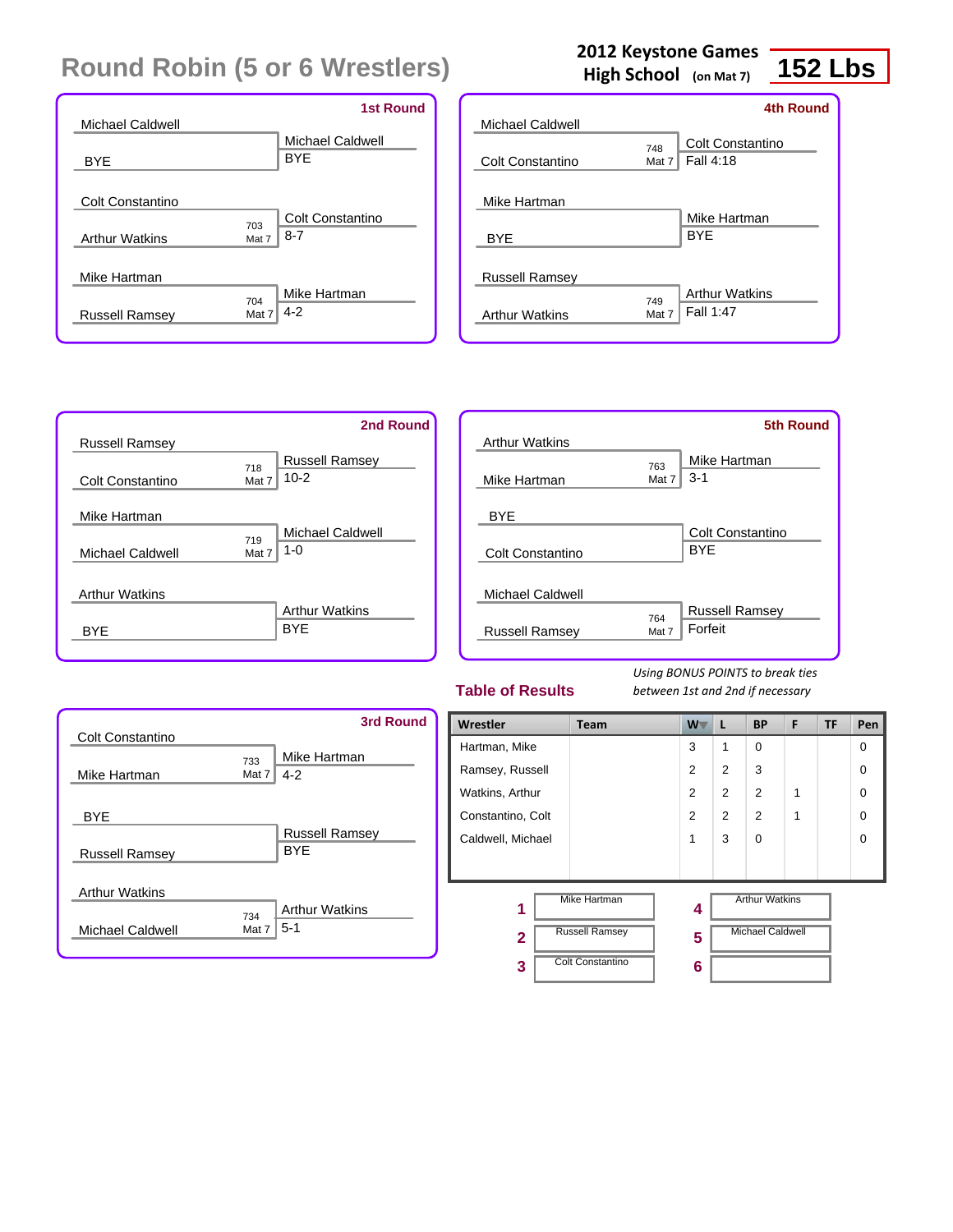|                         |       | <b>1st Round</b>   |
|-------------------------|-------|--------------------|
| <b>Bobby Beard</b>      |       |                    |
|                         |       | <b>Bobby Beard</b> |
| <b>BYE</b>              |       | <b>BYF</b>         |
|                         |       |                    |
| Joseph Fought           |       |                    |
|                         | 705   | Joseph Fought      |
| <b>Tanis Pellegrini</b> | Mat 7 | Tech Fall 17-1     |
|                         |       |                    |
| Raymond Nicosia         |       |                    |
|                         | 706   | Raymond Nicosia    |
| Dakota Nixon            | Mat 7 | Tech Fall 15-0     |
|                         |       |                    |

## **2012 Keystone Games**

**High School (on Mat 7)**

# **158 Lbs**

|                    |       | 4th Round          |
|--------------------|-------|--------------------|
| <b>Bobby Beard</b> |       |                    |
|                    | 750   | <b>Bobby Beard</b> |
| Joseph Fought      | Mat 7 | $7 - 5$            |
|                    |       |                    |
| Raymond Nicosia    |       |                    |
|                    |       | Raymond Nicosia    |
| <b>BYE</b>         |       | <b>BYF</b>         |
|                    |       |                    |
| Dakota Nixon       |       |                    |
|                    | 751   | Dakota Nixon       |
| Tanis Pellegrini   | Mat 7 | Default            |
|                    |       |                    |

|                    | 2nd Round              |
|--------------------|------------------------|
| Dakota Nixon       |                        |
|                    | Dakota Nixon<br>720    |
| Joseph Fought      | $5 - 3$<br>Mat 7       |
| Raymond Nicosia    |                        |
|                    | Raymond Nicosia<br>721 |
| <b>Bobby Beard</b> | $10 - 0$<br>Mat 7      |
| Tanis Pellegrini   |                        |
|                    | Tanis Pellegrini       |
| BYF                | <b>BYF</b>             |
|                    |                        |

|                                    |              | <b>5th Round</b>            |
|------------------------------------|--------------|-----------------------------|
| Tanis Pellegrini                   |              |                             |
|                                    | 765          | Raymond Nicosia             |
| Raymond Nicosia                    | Mat 7        | Forfeit                     |
| <b>BYE</b><br>Joseph Fought        |              | Joseph Fought<br><b>BYF</b> |
| <b>Bobby Beard</b><br>Dakota Nixon | 766<br>Mat 7 | Dakota Nixon<br>$7 - 4$     |
|                                    |              |                             |

#### **Table of Results**

| Joseph Fought      | 3rd Round                                                  |
|--------------------|------------------------------------------------------------|
| Raymond Nicosia    | Raymond Nicosia<br>735<br>$5-0$<br>Mat 7                   |
| <b>BYE</b>         | Dakota Nixon                                               |
| Dakota Nixon       | <b>BYF</b>                                                 |
| Tanis Pellegrini   |                                                            |
| <b>Bobby Beard</b> | <b>Bobby Beard</b><br>736<br>Tech Fall 18-2; 3:42<br>Mat 7 |

| Wrestler          | Team                 | W              | L              | <b>BP</b>             | F | <b>TF</b> | Pen         |
|-------------------|----------------------|----------------|----------------|-----------------------|---|-----------|-------------|
| Nicosia, Raymond  |                      | $\overline{4}$ |                | 4.5                   |   | 1         | $\mathbf 0$ |
| Nixon, Dakota     |                      | 3              | 1              | 2                     |   |           | $\Omega$    |
| Beard, Bobby      |                      | $\overline{2}$ | $\overline{2}$ | 1.5                   |   | 1         | $\Omega$    |
| Fought, Joseph    |                      | 1              | 3              | 1.5                   |   | 1         | $\Omega$    |
| Pellegrini, Tanis |                      |                | 4              |                       |   |           | $\Omega$    |
|                   |                      |                |                |                       |   |           |             |
| 1                 | <b>Matt Ritz</b>     | 4              |                | <b>Brandon Persch</b> |   |           |             |
| $\overline{2}$    | Joshua Sayre         | 5              |                | <b>Derek Fisher</b>   |   |           |             |
| 3                 | <b>Coby Sullivan</b> | 6              |                |                       |   |           |             |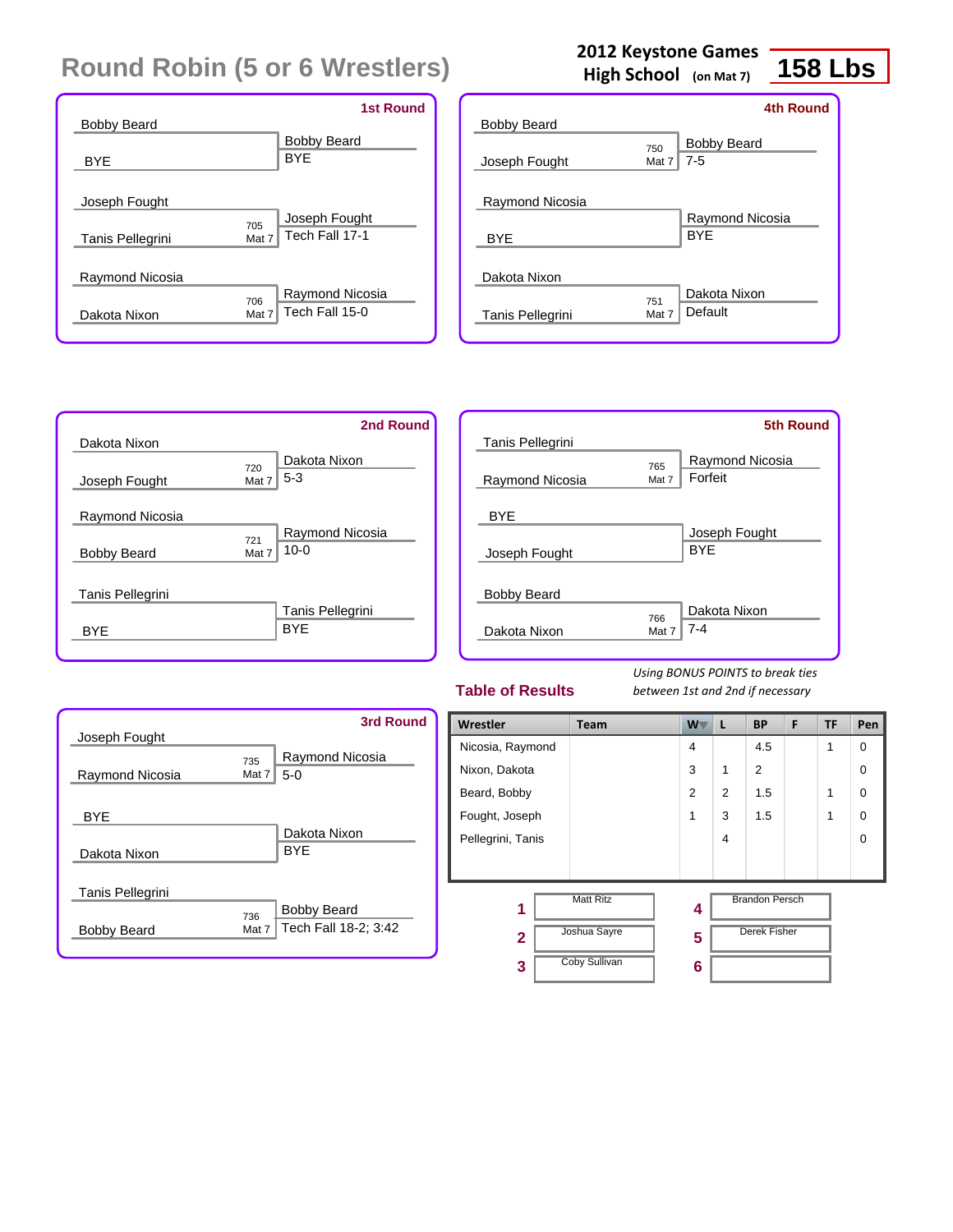|                     | <b>1st Round</b>               |
|---------------------|--------------------------------|
| <b>Blake Bowman</b> |                                |
|                     | <b>Blake Bowman</b>            |
| <b>BYE</b>          | <b>BYE</b>                     |
|                     |                                |
| Colin <sub>C</sub>  |                                |
|                     | Colin C<br>707                 |
| Joe Knarr           | $7 - 3$<br>Mat 7               |
|                     |                                |
| Drew Gartland       |                                |
|                     | <b>Matt Hammerstone</b><br>708 |
| Matt Hammerstone    | $2 - 0$<br>Mat 7               |
|                     |                                |

## **2012 Keystone Games**

**High School (on Mat 7)**

## **164 Lbs**

|                     |          | <b>4th Round</b>    |
|---------------------|----------|---------------------|
| <b>Blake Bowman</b> |          |                     |
|                     | 752      | <b>Blake Bowman</b> |
| Colin C             | Mat $71$ | Default             |
|                     |          |                     |
| Drew Gartland       |          |                     |
|                     |          | Drew Gartland       |
| <b>BYE</b>          |          | <b>BYF</b>          |
|                     |          |                     |
| Matt Hammerstone    |          |                     |
|                     | 753      | Matt Hammerstone    |
| Joe Knarr           | Mat 7    | $15 - 4$            |
|                     |          |                     |



|                         |       | <b>5th Round</b>     |
|-------------------------|-------|----------------------|
| Joe Knarr               |       |                      |
|                         | 767   | <b>Drew Gartland</b> |
| Drew Gartland           | Mat 7 | $8 - 2$              |
|                         |       |                      |
| <b>BYE</b>              |       |                      |
|                         |       | Colin <sub>C</sub>   |
| Colin C                 |       | <b>BYE</b>           |
|                         |       |                      |
| <b>Blake Bowman</b>     |       |                      |
|                         | 768   | <b>Blake Bowman</b>  |
| <b>Matt Hammerstone</b> | Mat 7 | $5-0$                |
|                         |       |                      |

#### **Table of Results**

| Colin C                 |                | 3rd Round                       |
|-------------------------|----------------|---------------------------------|
| Drew Gartland           | 737<br>Mat $7$ | Drew Gartland<br>Default        |
| <b>BYE</b>              |                | Matt Hammerstone                |
| <b>Matt Hammerstone</b> |                | <b>BYF</b>                      |
| Joe Knarr               |                |                                 |
| <b>Blake Bowman</b>     | 738<br>Mat 7   | <b>Blake Bowman</b><br>$11 - 4$ |

| Wrestler          | Team                   | $W^-$          | L              | <b>BP</b>          | F | <b>TF</b> | Pen         |
|-------------------|------------------------|----------------|----------------|--------------------|---|-----------|-------------|
| Bowman, Blake     |                        | $\overline{4}$ |                | $\overline{2}$     |   |           | $\mathbf 0$ |
| Hammerstone, Matt |                        | 3              | 1              | 3                  |   |           | $\Omega$    |
| Gartland, Drew    |                        | 2              | 2              | $\overline{2}$     |   |           | $\Omega$    |
| C, Colin          |                        | 1              | 3              | $\Omega$           |   |           | $\Omega$    |
| Knarr, Joe        |                        |                | $\overline{4}$ |                    |   |           | $\Omega$    |
|                   |                        |                |                |                    |   |           |             |
| 1                 | <b>Eric Rivers</b>     | 4              |                | <b>Nate Fowler</b> |   |           |             |
| 2                 | <b>Dietrik Ferster</b> | 5              |                | <b>Zack Walker</b> |   |           |             |
| 3                 | <b>Colby Auman</b>     | 6              |                | Joseph Smith       |   |           |             |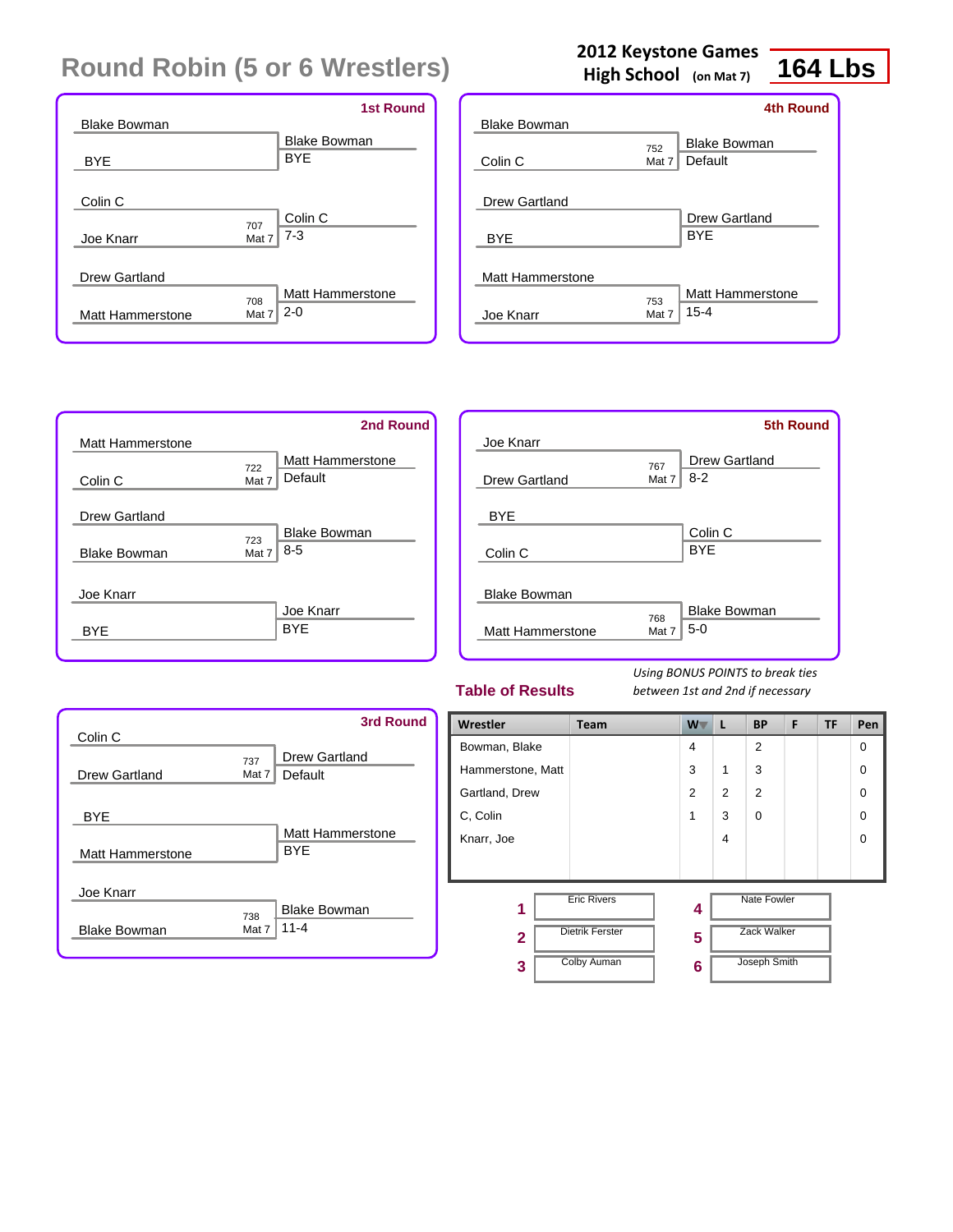|                       | <b>1st Round</b>                          |
|-----------------------|-------------------------------------------|
| Zane Black            |                                           |
| Robby Wright          | Zane Black<br>709<br>Fall 2:47<br>Mat 7   |
| Mitchell Lenker       | <b>Brandon Wilson</b>                     |
| <b>Brandon Wilson</b> | 710<br>Fall 3:54<br>Mat 7                 |
| Jacob Oliver          |                                           |
| <b>Troy Platukus</b>  | Jacob Oliver<br>711<br>Fall 0:23<br>Mat 7 |

## **2012 Keystone Games**

**High School (on Mat 7)**

## **168 Lbs**

|                       |       | 4th Round             |
|-----------------------|-------|-----------------------|
| Zane Black            |       |                       |
|                       | 754   | Zane Black            |
| Mitchell Lenker       | Mat 7 | Fall 2:30             |
| Jacob Oliver          |       |                       |
|                       | 755   | Robby Wright          |
| Robby Wright          | Mat 7 | Forfeit               |
| <b>Troy Platukus</b>  |       |                       |
|                       | 756   | <b>Brandon Wilson</b> |
| <b>Brandon Wilson</b> | Mat 7 | Fall 2:35             |
|                       |       |                       |

|                        | 2nd Round                     |
|------------------------|-------------------------------|
| <b>Troy Platukus</b>   |                               |
|                        | <b>Mitchell Lenker</b><br>724 |
| <b>Mitchell Lenker</b> | Fall 1:24<br>Mat 7            |
| Jacob Oliver           |                               |
|                        | Zane Black<br>725             |
| Zane Black             | Fall 1:13<br>Mat 7            |
| <b>Brandon Wilson</b>  |                               |
|                        | <b>Brandon Wilson</b><br>726  |
| Robby Wright           | $4 - 3$<br>Mat 7              |

|                        | <b>5th Round</b>             |  |
|------------------------|------------------------------|--|
| Brandon Wilson         |                              |  |
|                        | <b>Brandon Wilson</b><br>769 |  |
| Jacob Oliver           | Forfeit<br>Mat 7             |  |
|                        |                              |  |
| Robby Wright           |                              |  |
|                        | Robby Wright<br>770          |  |
| <b>Mitchell Lenker</b> | Fall 4:16<br>Mat 7           |  |
|                        |                              |  |
| Zane Black             |                              |  |
|                        | Zane Black<br>771            |  |
| <b>Troy Platukus</b>   | Fall 0:26<br>Mat 7           |  |
|                        |                              |  |

#### **Table of Results**

|                                      | <b>3rd Round</b>                              |
|--------------------------------------|-----------------------------------------------|
| <b>Mitchell Lenker</b>               |                                               |
| Jacob Oliver                         | <b>Mitchell Lenker</b><br>739<br>4-3<br>Mat 7 |
| Robby Wright<br><b>Troy Platukus</b> | Robby Wright<br>740<br>Fall 0:51<br>Mat 7     |
| <b>Brandon Wilson</b><br>Zane Black  | Zane Black<br>741<br>Fall 4:27<br>Mat 7       |

| Wrestler         | <b>Team</b>                         | <b>W</b> | L              | <b>BP</b>                              | F              | TF | Pen      |
|------------------|-------------------------------------|----------|----------------|----------------------------------------|----------------|----|----------|
| Black, Zane      |                                     | 5        |                | 10                                     | 5              |    | 0        |
| Wilson, Brandon  |                                     | 4        | 1              | 6                                      | $\overline{2}$ |    | 0        |
| Wright, Robby    |                                     | 3        | $\overline{2}$ | 6                                      | $\overline{2}$ |    | $\Omega$ |
| Lenker, Mitchell |                                     | 2        | 3              | 2                                      | 1              |    | $\Omega$ |
| Oliver, Jacob    |                                     | 1        | 4              | 2                                      | 1              |    | 0        |
| Platukus, Troy   |                                     |          | 5              |                                        |                |    | 0        |
| 1<br>2           | Zane Black<br><b>Brandon Wilson</b> | 4<br>5   |                | <b>Mitchell Lenker</b><br>Jacob Oliver |                |    |          |
| 3                | <b>Robby Wright</b>                 | 6        |                | <b>Troy Platukus</b>                   |                |    |          |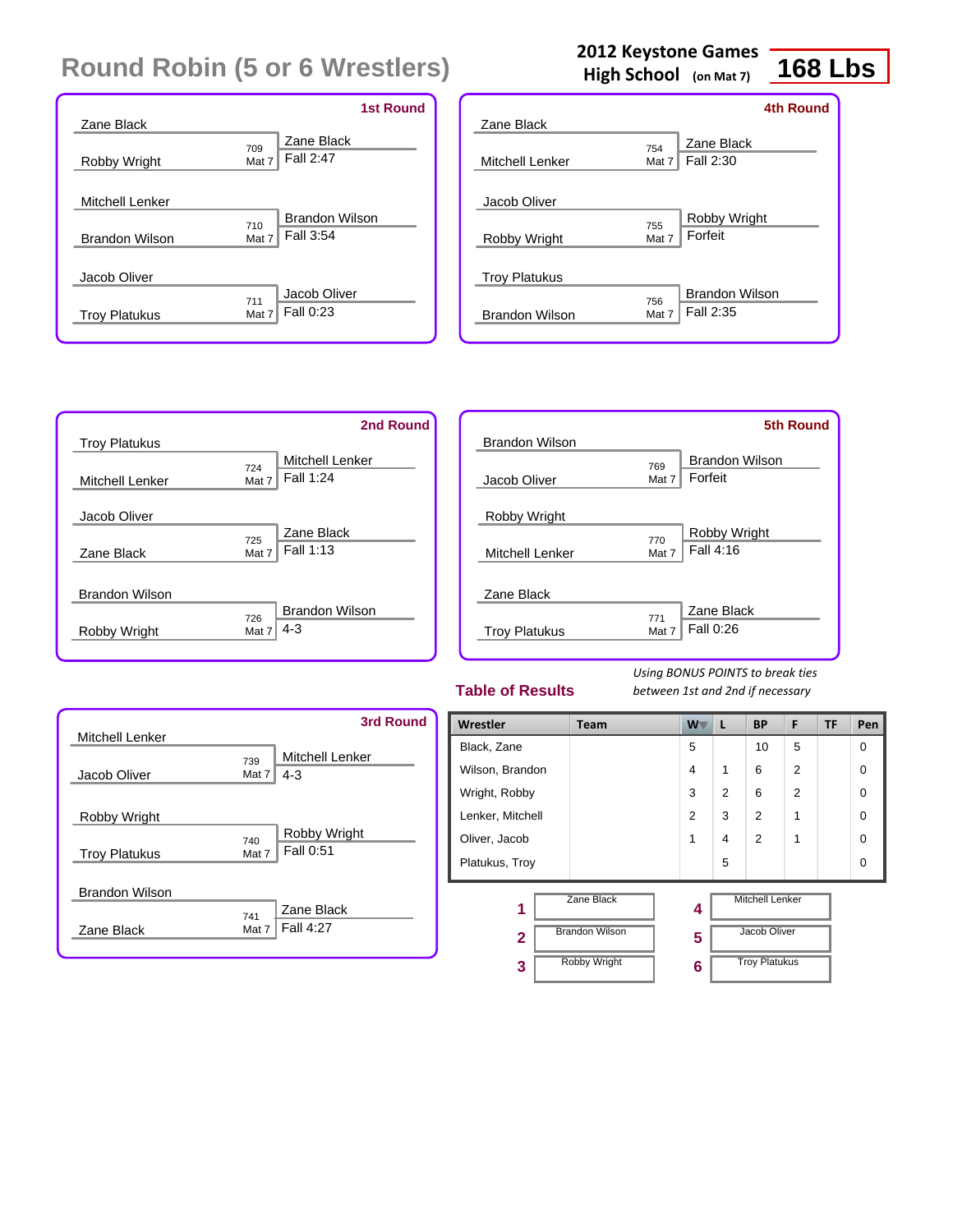|                           |       | <b>1st Round</b>          |
|---------------------------|-------|---------------------------|
| Joseph Becker             |       |                           |
|                           |       | Joseph Becker             |
| <b>BYE</b>                |       | <b>BYF</b>                |
|                           |       |                           |
| <b>Kenneth Burrs</b>      |       |                           |
|                           | 712   | <b>Kenneth Burrs</b>      |
| <b>Marquis Spence</b>     | Mat 7 | $9 - 4$                   |
|                           |       |                           |
| <b>Charlie Livingston</b> |       |                           |
|                           | 713   | <b>Charlie Livingston</b> |
| Caleb Livingston          | Mat 7 | $25 - 19$                 |
|                           |       |                           |

### **2012 Keystone Games**

**High School (on Mat 7)**

# **180 Lbs**

|                      |       | 4th Round            |
|----------------------|-------|----------------------|
| Joseph Becker        |       |                      |
|                      | 757   | <b>Kenneth Burrs</b> |
| <b>Kenneth Burrs</b> | Mat 7 | $12 - 1$             |
|                      |       |                      |
| Charlie Livingston   |       |                      |
|                      |       | Charlie Livingston   |
| <b>BYE</b>           |       | <b>BYF</b>           |
|                      |       |                      |
| Caleb Livingston     |       |                      |
|                      | 758   | Caleb Livingston     |
| Marquis Spence       | Mat 7 | $14-0$               |
|                      |       |                      |

|                      | 2nd Round                 |
|----------------------|---------------------------|
| Caleb Livingston     |                           |
|                      | Caleb Livingston<br>727   |
| <b>Kenneth Burrs</b> | $7 - 4$<br>Mat 7          |
| Charlie Livingston   |                           |
|                      | Charlie Livingston<br>728 |
| Joseph Becker        | $9 - 4$<br>Mat 7          |
| Marquis Spence       |                           |
|                      | <b>Marquis Spence</b>     |
| BYF                  | <b>BYF</b>                |
|                      |                           |

|                      |              | <b>5th Round</b>                       |
|----------------------|--------------|----------------------------------------|
| Marquis Spence       |              |                                        |
| Charlie Livingston   | 772<br>Mat 7 | <b>Charlie Livingston</b><br>Fall 4:06 |
| BYE                  |              |                                        |
| <b>Kenneth Burrs</b> |              | <b>Kenneth Burrs</b><br><b>BYF</b>     |
|                      |              |                                        |
| Joseph Becker        |              |                                        |
| Caleb Livingston     | 773<br>Mat 7 | Caleb Livingston<br>Fall 1:14          |
|                      |              |                                        |

#### **Table of Results**

| <b>Kenneth Burrs</b>           |              | <b>3rd Round</b>                 |
|--------------------------------|--------------|----------------------------------|
| Charlie Livingston             | 742<br>Mat 7 | <b>Kenneth Burrs</b><br>$11 - 3$ |
| <b>BYE</b><br>Caleb Livingston |              | Caleb Livingston<br><b>BYF</b>   |
| Marquis Spence                 |              | Marquis Spence                   |
| Joseph Becker                  | 743<br>Mat 7 | $3-0$                            |

| Wrestler            | <b>Team</b>               | W | L | <b>BP</b>             | F | TF | Pen      |
|---------------------|---------------------------|---|---|-----------------------|---|----|----------|
| Livingston, Caleb   |                           | 3 | 1 | 3                     | 1 |    | $\Omega$ |
| Livingston, Charlie |                           | 3 | 1 | 2                     | 1 |    | $\Omega$ |
| Burrs, Kenneth      |                           | 3 | 1 | 2                     |   |    | $\Omega$ |
| Spence, Marquis     |                           | 1 | 3 | $\Omega$              |   |    | $\Omega$ |
| Becker, Joseph      |                           |   | 4 |                       |   |    | $\Omega$ |
|                     |                           |   |   |                       |   |    |          |
| 1                   | Caleb Livingston          | 4 |   | <b>Marquis Spence</b> |   |    |          |
| $\mathbf{2}$        | <b>Kenneth Burrs</b>      | 5 |   | Joseph Becker         |   |    |          |
| 3                   | <b>Charlie Livingston</b> | 6 |   |                       |   |    |          |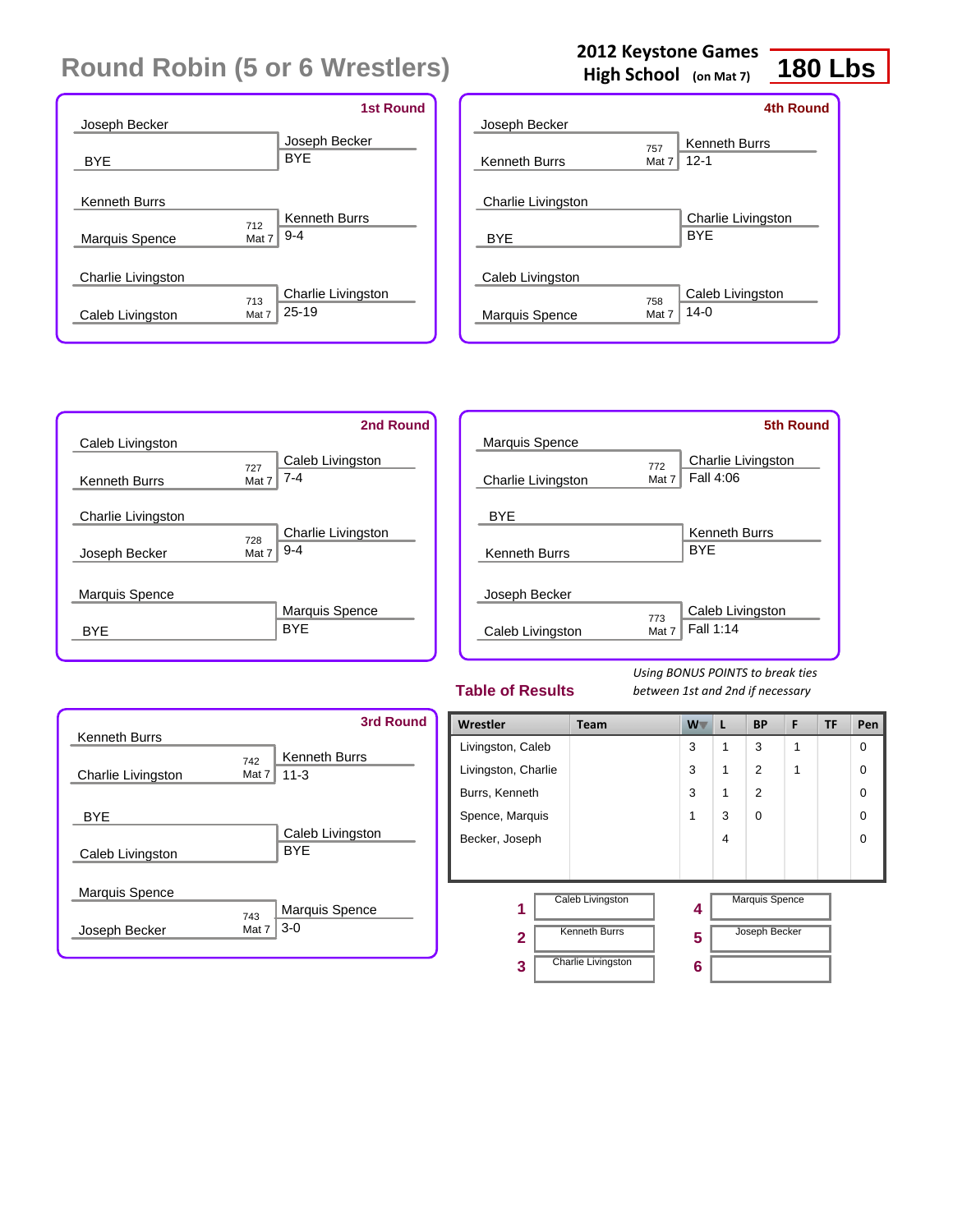|                    | <b>1st Round</b>   |
|--------------------|--------------------|
| Colby Auman        |                    |
| 713A               | Colby Auman        |
| Zack Walker        | Fall 1:25          |
|                    |                    |
| Dietrik Ferster    |                    |
| 714                | Dietrik Ferster    |
| Joseph Smith       | Fall 2:02          |
|                    |                    |
| Nate Fowler        |                    |
| 715                | <b>Eric Rivers</b> |
| <b>Eric Rivers</b> | Fall 2:55          |
|                    |                    |

| Colby Auman            |      | <b>4th Round</b>                |
|------------------------|------|---------------------------------|
| <b>Dietrik Ferster</b> | 759  | Dietrik Ferster<br>$3-0$        |
| Nate Fowler            |      |                                 |
| Zack Walker            | 759A | <b>Nate Fowler</b><br>Fall 1:12 |
| <b>Eric Rivers</b>     |      |                                 |
| Joseph Smith           | 760  | <b>Eric Rivers</b><br>Fall 2:54 |
|                        |      |                                 |

|                    |      | 2nd Round          |
|--------------------|------|--------------------|
| <b>Eric Rivers</b> |      |                    |
|                    | 729  | <b>Eric Rivers</b> |
| Dietrik Ferster    |      | $5 - 2$            |
|                    |      |                    |
| Nate Fowler        |      |                    |
|                    | 730  | Colby Auman        |
| Colby Auman        |      | Fall 2:27          |
|                    |      |                    |
| Joseph Smith       |      |                    |
|                    | 730A | Zack Walker        |
| Zack Walker        |      | 5-1 OT TB          |
|                    |      |                    |

|                    |       | <b>5th Round</b>   |
|--------------------|-------|--------------------|
| Joseph Smith       |       |                    |
|                    | 774   | Nate Fowler        |
| Nate Fowler        |       | Fall 1:01          |
|                    |       |                    |
| Zack Walker        |       |                    |
|                    | 774A  | Dietrik Ferster    |
| Dietrik Ferster    | Mat 0 | $12 - 4$           |
|                    |       |                    |
| Colby Auman        |       |                    |
|                    | 775   | <b>Eric Rivers</b> |
| <b>Eric Rivers</b> |       | $5-0$              |
|                    |       |                    |

#### **Table of Results**

*Using BONUS POINTS to break ties between 1st and 2nd if necessary*



| Wrestler         | <b>Team</b>        | W.             | L              | <b>BP</b>               | F              | <b>TF</b> | Pen      |
|------------------|--------------------|----------------|----------------|-------------------------|----------------|-----------|----------|
| Rivers, Eric     |                    | 5              |                | 4                       | $\overline{2}$ |           | $\Omega$ |
| Ferster, Dietrik |                    | $\overline{4}$ | 1              | 3                       | 1              |           | $\Omega$ |
| Auman, Colby     |                    | 3              | $\overline{2}$ | 6                       | 3              |           | $\Omega$ |
| Fowler, Nate     |                    | $\overline{2}$ | 3              | 4                       | $\overline{2}$ |           | $\Omega$ |
| Walker, Zack     |                    | 1              | 4              | $\Omega$                |                |           | $\Omega$ |
| Smith, Joseph    |                    |                | 5              |                         |                |           | $\Omega$ |
| 1                | Raymond Nicosia    | 4              |                | Joseph Fought           |                |           |          |
| $\mathbf{2}$     | Dakota Nixon       | 5              |                | <b>Tanis Pellegrini</b> |                |           |          |
| 3                | <b>Bobby Beard</b> | 6              |                |                         |                |           |          |

## **2012 Keystone Games**

**High School**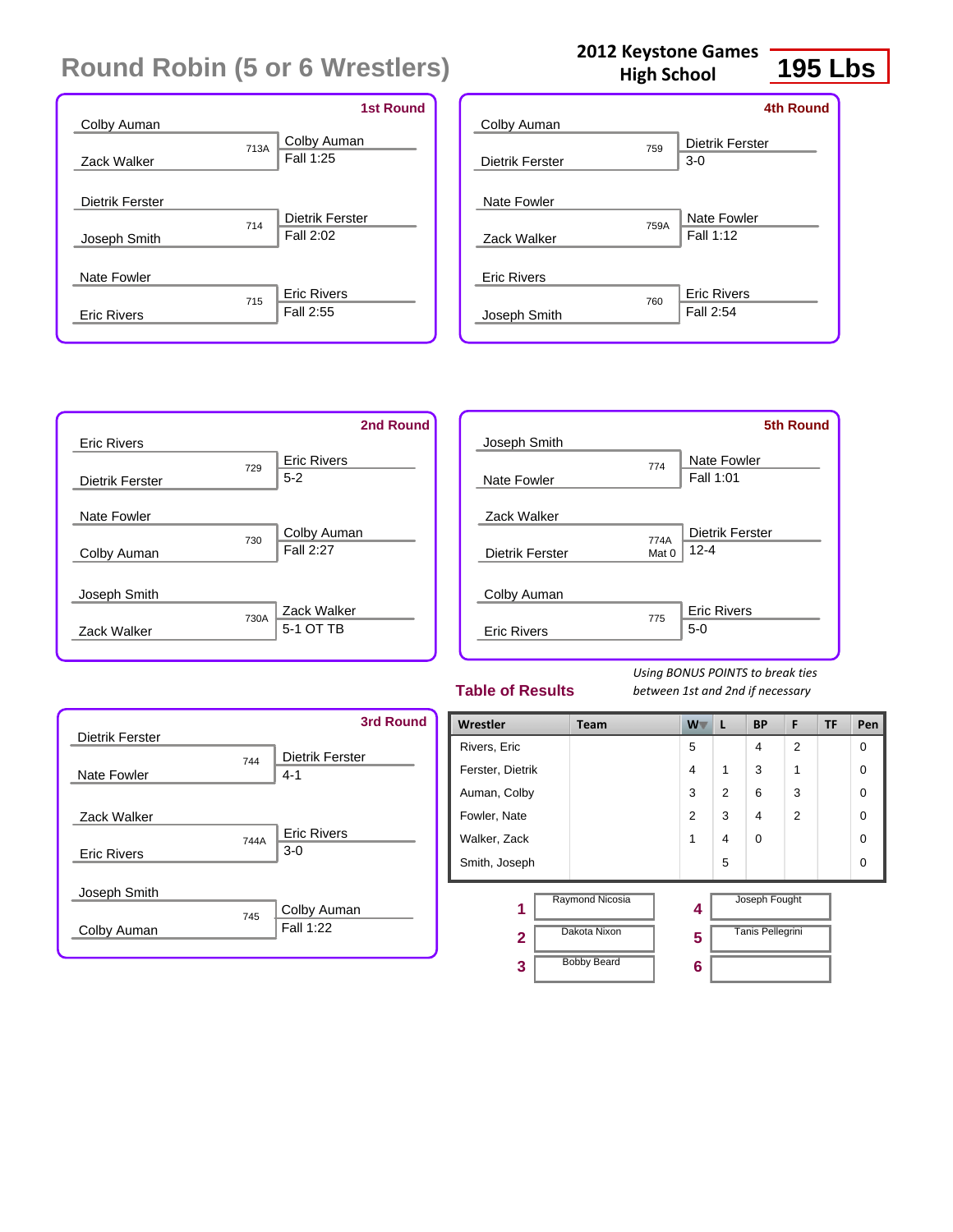|                        |       | 1st Round              |
|------------------------|-------|------------------------|
| Rayem Ali              | 801   | <b>Brandon Naveiro</b> |
| <b>Brandon Naveiro</b> | Mat 8 | $5-1$                  |
| <b>Issac Andujar</b>   | 802   | Issac Andujar          |
| <b>Trevor Martin</b>   | Mat 8 | 5-3 OT                 |
| Jonathan Holland       | 803   | Jonathan Holland       |
| Dalonte Holland        | Mat 8 | $2 - 1$                |

### **2012 Keystone Games**

**High School (on Mat 8)**

## **260 Lbs**

|                        |              | 4th Round                    |
|------------------------|--------------|------------------------------|
| Rayem Ali              |              |                              |
| Issac Andujar          | 841<br>Mat 8 | Issac Andujar<br>$4 - 3$     |
| Jonathan Holland       |              |                              |
| <b>Brandon Naveiro</b> | 842<br>Mat 8 | Jonathan Holland<br>$6-0$    |
| Dalonte Holland        |              |                              |
| <b>Trevor Martin</b>   | 843<br>Mat 8 | Dalonte Holland<br>Fall 2:55 |



|                        |              | 5th Round              |
|------------------------|--------------|------------------------|
| <b>Trevor Martin</b>   |              |                        |
|                        | 856          | Jonathan Holland       |
| Jonathan Holland       | Mat 8        | Fall 2:59              |
| <b>Brandon Naveiro</b> |              |                        |
|                        | 857          | <b>Brandon Naveiro</b> |
| <b>Issac Andujar</b>   | Mat 8        | 4-2 OT TB              |
| Rayem Ali              |              |                        |
|                        |              | Dalonte Holland        |
| Dalonte Holland        | 858<br>Mat 8 | $15 - 4$               |

#### **Table of Results**



| Wrestler          | <b>Team</b>            | W T            | L              | <b>BP</b>          | F              | <b>TF</b> | Pen      |
|-------------------|------------------------|----------------|----------------|--------------------|----------------|-----------|----------|
| Holland, Jonathan |                        | 5              |                | 4                  | $\overline{2}$ |           | $\Omega$ |
| Holland, Dalonte  |                        | $\overline{4}$ | 1              | 3                  | 1              |           | $\Omega$ |
| Naveiro, Brandon  |                        | 3              | $\overline{2}$ | $\Omega$           |                |           | $\Omega$ |
| Andujar, Issac    |                        | $\overline{2}$ | 3              | $\Omega$           |                |           | $\Omega$ |
| Ali, Rayem        |                        | 1              | 4              | $\Omega$           |                |           | $\Omega$ |
| Martin, Trevor    |                        |                | 5              |                    |                |           | $\Omega$ |
| 1                 | <b>Eric Rivers</b>     | 4              |                | <b>Nate Fowler</b> |                |           |          |
| $\overline{2}$    | <b>Colby Auman</b>     | 5              |                | <b>Zack Walker</b> |                |           |          |
| 3                 | <b>Dietrik Ferster</b> | 6              |                | Joseph Smith       |                |           |          |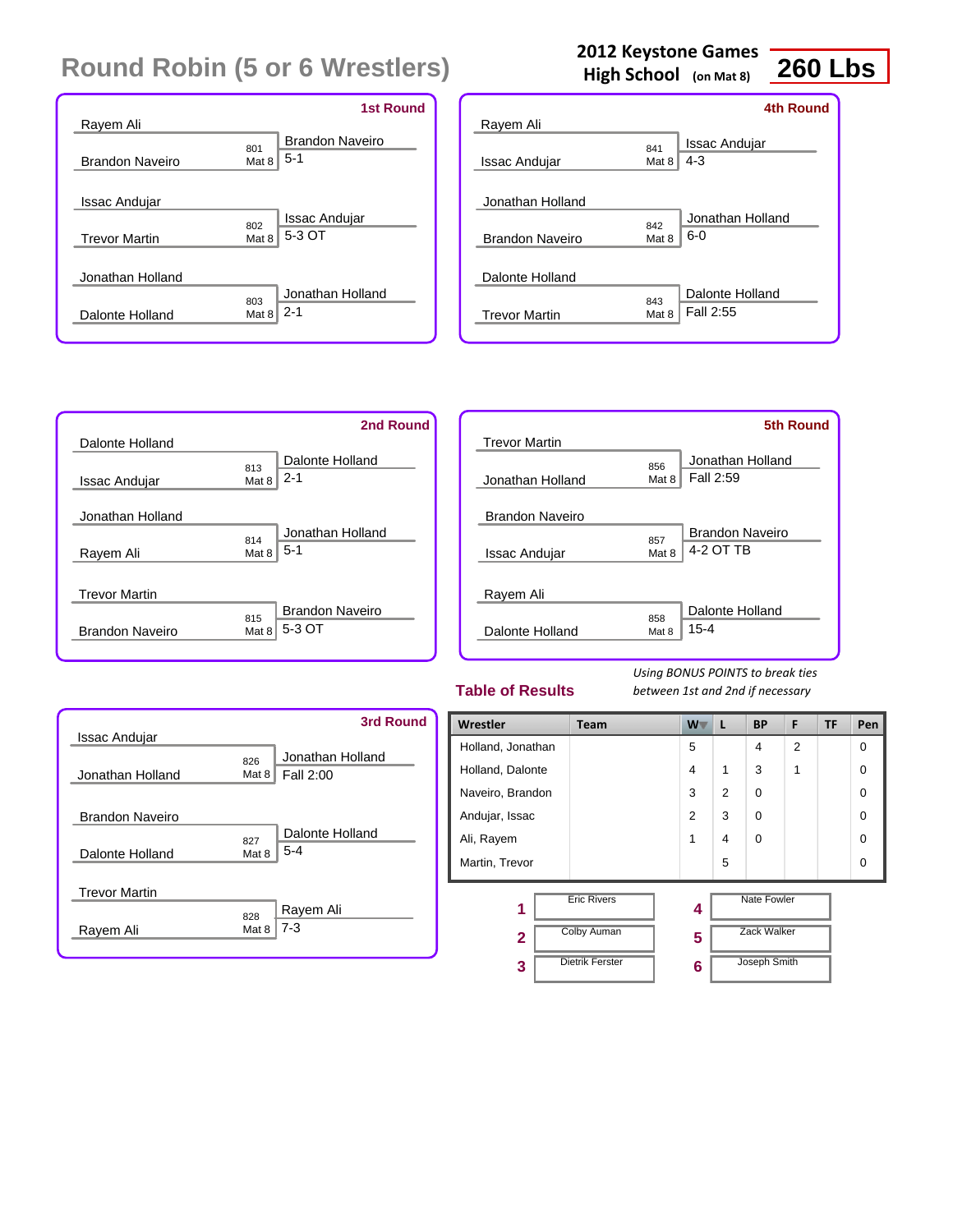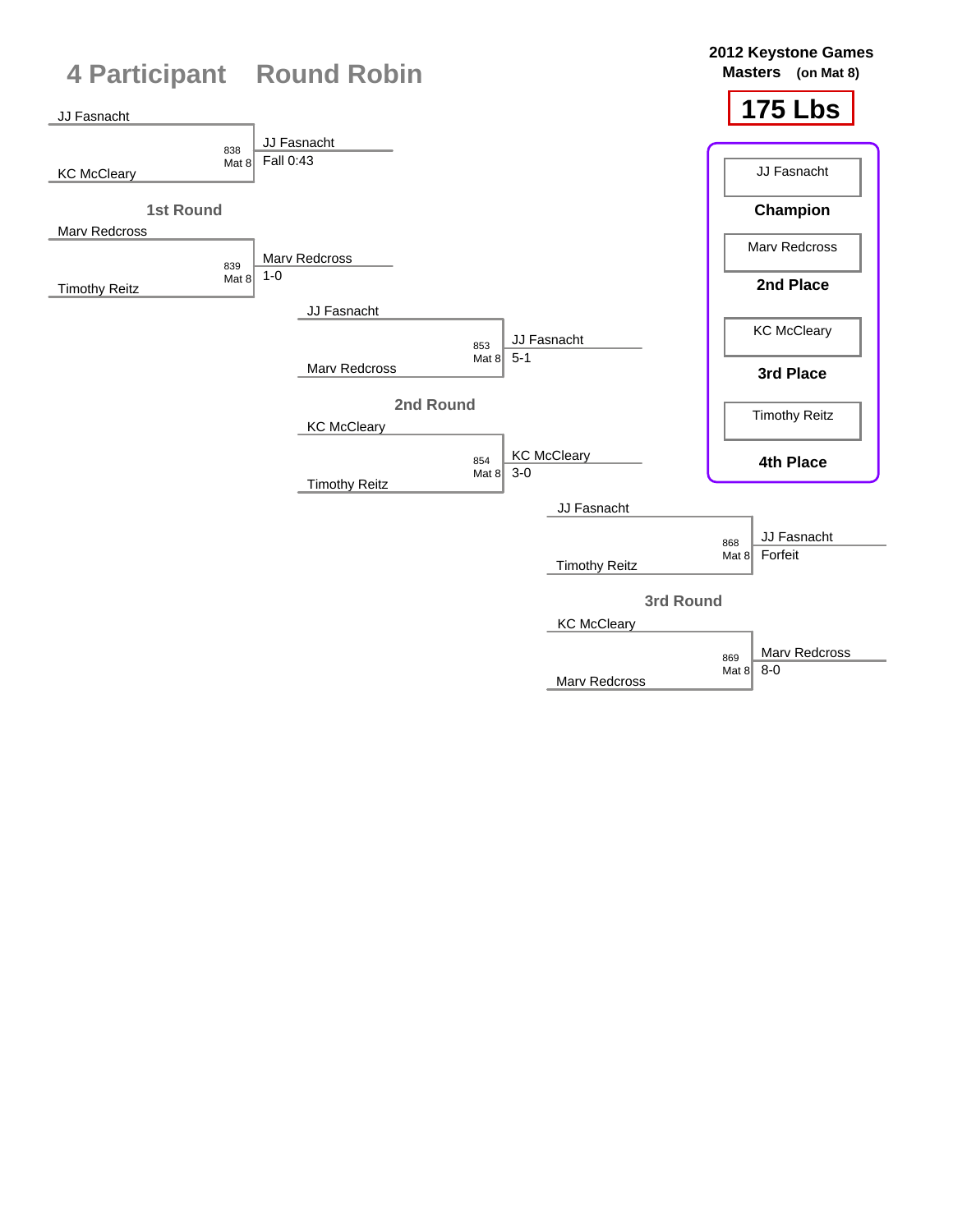|                     |      | <b>1st Round</b>    |
|---------------------|------|---------------------|
| Luke Capie          |      |                     |
|                     | 803A | <b>Matthew Myes</b> |
| <b>Matthew Myes</b> |      | Tech Fall 15-0      |
|                     |      |                     |
| <b>Kris Dutt</b>    |      |                     |
|                     | 804  | <b>Kris Dutt</b>    |
| Roedel Mims         |      | $6 - 1$             |
|                     |      |                     |
| Danny Johnson       |      |                     |
|                     | 805  | Daniel King         |
| Daniel King         |      | Tech Fall 17-1      |
|                     |      |                     |

|                                      |      | <b>4th Round</b>               |
|--------------------------------------|------|--------------------------------|
| Luke Capie                           |      |                                |
| <b>Kris Dutt</b>                     | 844  | <b>Kris Dutt</b><br>$10 - 0$   |
|                                      |      |                                |
| Danny Johnson<br><b>Matthew Myes</b> | 844A | <b>Matthew Myes</b><br>$8 - 1$ |
| Daniel King                          |      |                                |
| Roedel Mims                          | 845  | Daniel King<br>$9 - 3$         |
|                                      |      |                                |

**2012 Keystone Games Open**

|                     |      | 2nd Round           |
|---------------------|------|---------------------|
| Daniel King         |      |                     |
|                     | 816  | <b>Kris Dutt</b>    |
| <b>Kris Dutt</b>    |      | $5 - 3$             |
|                     |      |                     |
| Danny Johnson       |      |                     |
|                     | 817  | Danny Johnson       |
| Luke Capie          |      | Fall 1:43           |
|                     |      |                     |
| Roedel Mims         |      |                     |
|                     | 817A | <b>Matthew Myes</b> |
| <b>Matthew Myes</b> |      | $17-2$              |
|                     |      |                     |

|                     |                  | <b>5th Round</b> |
|---------------------|------------------|------------------|
| Roedel Mims         |                  |                  |
|                     | 859              | Danny Johnson    |
| Danny Johnson       |                  | <b>Fall 3:24</b> |
|                     |                  |                  |
| <b>Matthew Myes</b> |                  |                  |
|                     | 859A             | <b>Kris Dutt</b> |
| <b>Kris Dutt</b>    | Mat <sub>0</sub> | $6-0$            |
|                     |                  |                  |
| Luke Capie          |                  |                  |
|                     | 860              | Daniel King      |
| Daniel King         |                  | Tech Fall 16-1   |
|                     |                  |                  |

#### **Table of Results**

*Using BONUS POINTS to break ties between 1st and 2nd if necessary*

| <b>Kris Dutt</b>                   |      |                            | <b>3rd Round</b> |
|------------------------------------|------|----------------------------|------------------|
| Danny Johnson                      | 829  | <b>Kris Dutt</b><br>$14-3$ |                  |
| <b>Matthew Myes</b><br>Daniel King | 829A | Daniel King<br>$5 - 1$     |                  |
| Roedel Mims<br>Luke Capie          | 830  | Luke Capie<br>$5 - 2$      |                  |

| Dutt, Kris<br>King, Daniel |                                              | 5<br>$\overline{4}$ |                | $\overline{2}$                                              |                |   | $\Omega$ |
|----------------------------|----------------------------------------------|---------------------|----------------|-------------------------------------------------------------|----------------|---|----------|
|                            |                                              |                     |                |                                                             |                |   |          |
|                            |                                              |                     | 1              | 3                                                           |                | 2 | $\Omega$ |
| Myes, Matthew              |                                              | 3                   | $\overline{2}$ | 3                                                           |                | 2 | $\Omega$ |
| Johnson, Danny             |                                              | 2                   | 3              | 4                                                           | $\overline{2}$ |   | $\Omega$ |
| Capie, Luke                |                                              | 1                   | 4              | $\mathbf 0$                                                 |                |   | $\Omega$ |
| Mims, Roedel               |                                              |                     | 5              |                                                             |                |   | $\Omega$ |
| 1<br>$\mathbf{2}$<br>3     | Averee Robinson<br>Alec Pence<br>Aren Norman | 4<br>5<br>6         |                | <b>Ronald Pawlowski</b><br><b>Tim Musser</b><br>Dave Stover |                |   |          |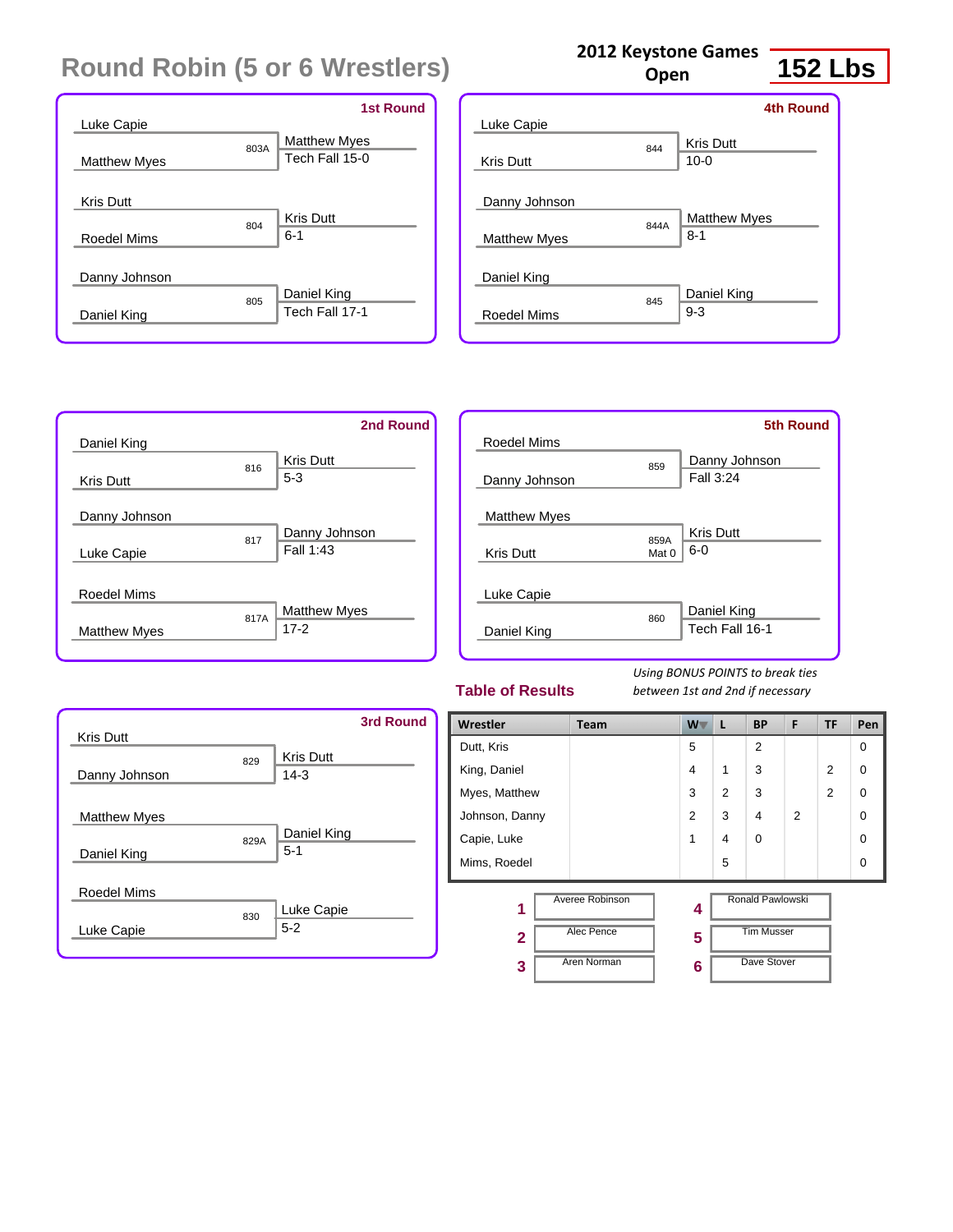|                    |       | <b>1st Round</b>     |
|--------------------|-------|----------------------|
| Joshua Bowman      |       |                      |
|                    |       | Joshua Bowman        |
| <b>BYE</b>         |       | <b>BYE</b>           |
|                    |       |                      |
| Dan Carr           |       |                      |
|                    | 806   | <b>William Rieck</b> |
| William Rieck      | Mat 8 | 3-2 OT TB            |
|                    |       |                      |
| <b>Tyler Helms</b> |       |                      |
|                    | 807   | <b>Tyler Helms</b>   |
| Danny Light        | Mat 8 | $8 - 3$              |
|                    |       |                      |

|                      |       |                      | <b>4th Round</b> |
|----------------------|-------|----------------------|------------------|
| Joshua Bowman        |       |                      |                  |
|                      | 846   | Dan Carr             |                  |
| Dan Carr             | Mat 8 | Fall 1:39            |                  |
| <b>Tyler Helms</b>   |       |                      |                  |
|                      |       | <b>Tyler Helms</b>   |                  |
| <b>BYE</b>           |       | <b>BYF</b>           |                  |
|                      |       |                      |                  |
| Danny Light          |       |                      |                  |
|                      | 847   | <b>William Rieck</b> |                  |
| <b>William Rieck</b> | Mat 8 | Forfeit              |                  |



|                      |       | <b>5th Round</b>     |
|----------------------|-------|----------------------|
| <b>William Rieck</b> |       |                      |
|                      | 861   | <b>William Rieck</b> |
| <b>Tyler Helms</b>   | Mat 8 | $22 - 20$            |
| <b>BYE</b>           |       |                      |
|                      |       | Dan Carr             |
| Dan Carr             |       | <b>BYE</b>           |
|                      |       |                      |
| Joshua Bowman        |       |                      |
|                      | 862   | Joshua Bowman        |
| Danny Light          | Mat 8 | $3-0$                |
|                      |       |                      |

#### **Table of Results**

*Using BONUS POINTS to break ties between 1st and 2nd if necessary*

|                      |       | <b>3rd Round</b>   |
|----------------------|-------|--------------------|
| Dan Carr             |       |                    |
|                      | 831   | <b>Tyler Helms</b> |
| <b>Tyler Helms</b>   | Mat 8 | $6 - 5$            |
|                      |       |                    |
| <b>BYE</b>           |       |                    |
|                      |       | Danny Light        |
| Danny Light          |       | <b>BYF</b>         |
|                      |       |                    |
| <b>William Rieck</b> |       |                    |
|                      | 832   | Joshua Bowman      |
| Joshua Bowman        | Mat 8 | Forfeit            |
|                      |       |                    |

| Wrestler                | Team                 | W <sub>V</sub> | L              | <b>BP</b>          | F | TF | Pen            |
|-------------------------|----------------------|----------------|----------------|--------------------|---|----|----------------|
| Bowman, Joshua          |                      | 3              | 1              | 2                  |   |    | $\overline{0}$ |
| Rieck, William          |                      | 3              | 1              | 2                  |   |    | $\Omega$       |
| Carr, Dan               |                      | 2              | 2              | $\overline{2}$     | 1 |    | $\Omega$       |
| Helms, Tyler            |                      | 2              | 2              | $\Omega$           |   |    | $\Omega$       |
| Light, Danny            |                      |                | $\overline{4}$ |                    |   |    | $\Omega$       |
|                         |                      |                |                |                    |   |    |                |
| 1                       | Joshua Bowman        | 4              |                | <b>Tyler Helms</b> |   |    |                |
| $\overline{\mathbf{2}}$ | <b>William Rieck</b> | 5              |                | Danny Light        |   |    |                |
| 3                       | Dan Carr             | 6              |                |                    |   |    |                |

#### **2012 Keystone Games**

**Open (on Mat 8)**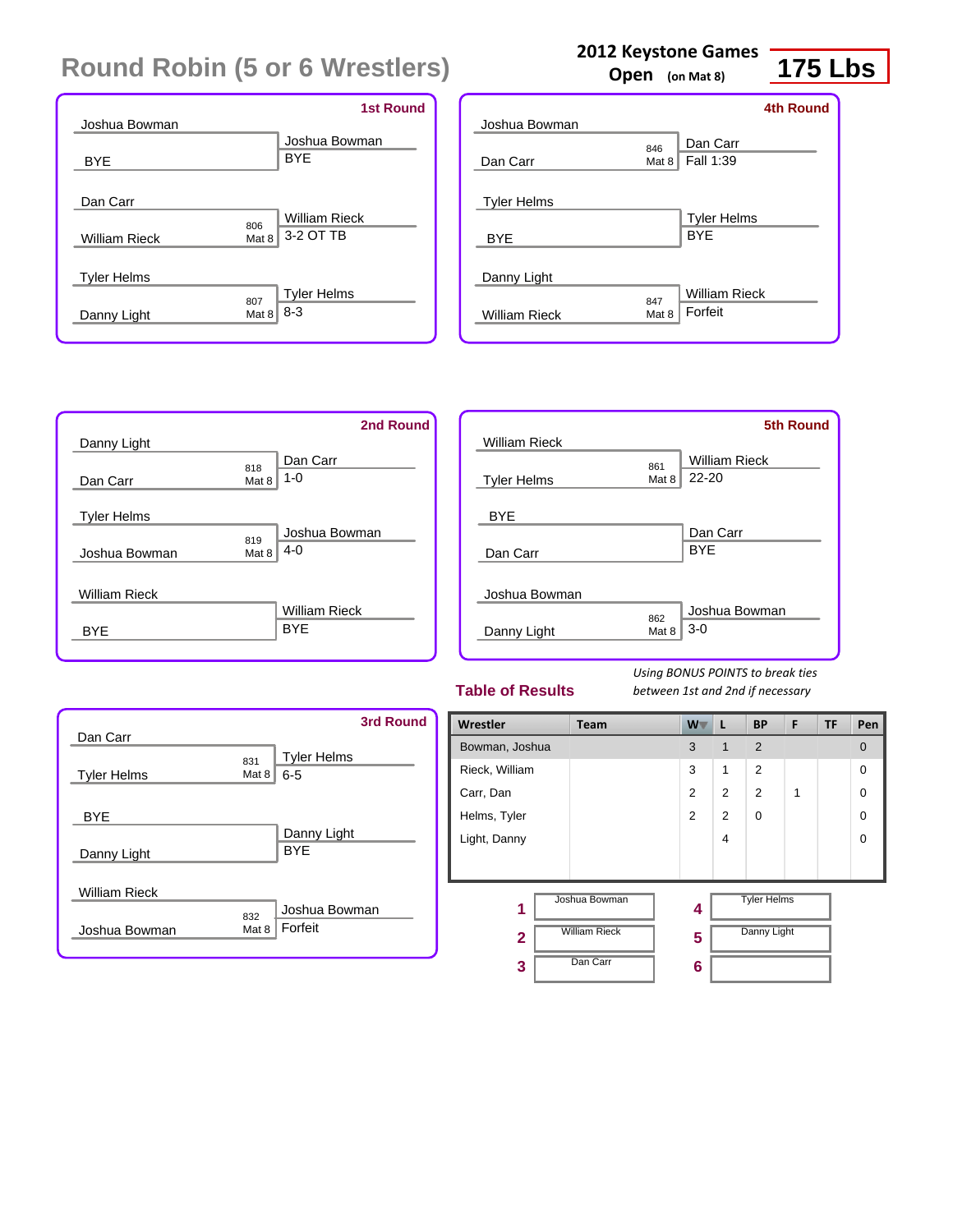|                            |      | <b>1st Round</b>                    |
|----------------------------|------|-------------------------------------|
| <b>Kenneth Burrs</b>       |      |                                     |
|                            | 807A | <b>Ricardo Plummer</b><br>$8-2$     |
| Ricardo Plummer            |      |                                     |
| Kyle Cassel                |      |                                     |
| <b>Christopher Meister</b> | 808  | <b>Christopher Meister</b><br>$6-0$ |
|                            |      |                                     |
| Nate Fowler                |      |                                     |
|                            | 809  | Nate Fowler                         |
| Erich Meister              |      | $3-0$                               |

| <b>Kenneth Burrs</b>       | <b>4th Round</b>                       |
|----------------------------|----------------------------------------|
| <b>Kyle Cassel</b>         | <b>Kenneth Burrs</b><br>848<br>$4 - 1$ |
| Nate Fowler                |                                        |
| Ricardo Plummer            | Ricardo Plummer<br>848A<br>$5 - 2$     |
| <b>Erich Meister</b>       |                                        |
| <b>Christopher Meister</b> | No-Contest<br>849<br>No Contest        |

**2012 Keystone Games Open**



|                            |               | 5th Round            |
|----------------------------|---------------|----------------------|
| <b>Christopher Meister</b> |               |                      |
|                            | 863           | Nate Fowler          |
| Nate Fowler                |               | Forfeit              |
| <b>Ricardo Plummer</b>     |               |                      |
|                            |               | Ricardo Plummer      |
| Kyle Cassel                | 863A<br>Mat 0 | Forfeit              |
|                            |               |                      |
| <b>Kenneth Burrs</b>       |               |                      |
|                            | 864           | <b>Kenneth Burrs</b> |
| <b>Erich Meister</b>       |               | Forfeit              |
|                            |               |                      |

#### **Table of Results**

*Using BONUS POINTS to break ties between 1st and 2nd if necessary*

| Kyle Cassel                             |      | <b>3rd Round</b>                  |
|-----------------------------------------|------|-----------------------------------|
| Nate Fowler                             | 833  | Nate Fowler<br>Fall 1:45          |
| Ricardo Plummer<br><b>Erich Meister</b> | 833A | <b>Ricardo Plummer</b><br>Default |
| <b>Christopher Meister</b>              |      | <b>Kenneth Burrs</b>              |
| <b>Kenneth Burrs</b>                    | 834  | 3-1 OT                            |

| Wrestler             | <b>Team</b>         | $W^-$                   | L                 | <b>BP</b>      | F | <b>TF</b> | Pen      |
|----------------------|---------------------|-------------------------|-------------------|----------------|---|-----------|----------|
| Plummer, Ricardo     |                     | 4                       | 1                 | 4              |   |           | $\Omega$ |
| Burrs, Kenneth       |                     | 4                       | 1                 | 2              |   |           | $\Omega$ |
| Fowler, Nate         |                     | 3                       | $\overline{2}$    | 4              | 1 |           | 0        |
| Meister, Christopher |                     | 3                       | $\overline{2}$    | $\mathbf 0$    |   |           | 0        |
| Cassel, Kyle         |                     | 1                       | 4                 | $\overline{2}$ |   |           | 0        |
| Meister, Erich       |                     |                         | 5                 |                |   |           | $\Omega$ |
| 1                    | <b>Kris Dutt</b>    | 4                       |                   | Danny Johnson  |   |           |          |
| $\mathbf{2}$         | Daniel King         | 5                       | <b>Luke Capie</b> |                |   |           |          |
| 3                    | <b>Matthew Myes</b> | <b>Roedel Mims</b><br>6 |                   |                |   |           |          |